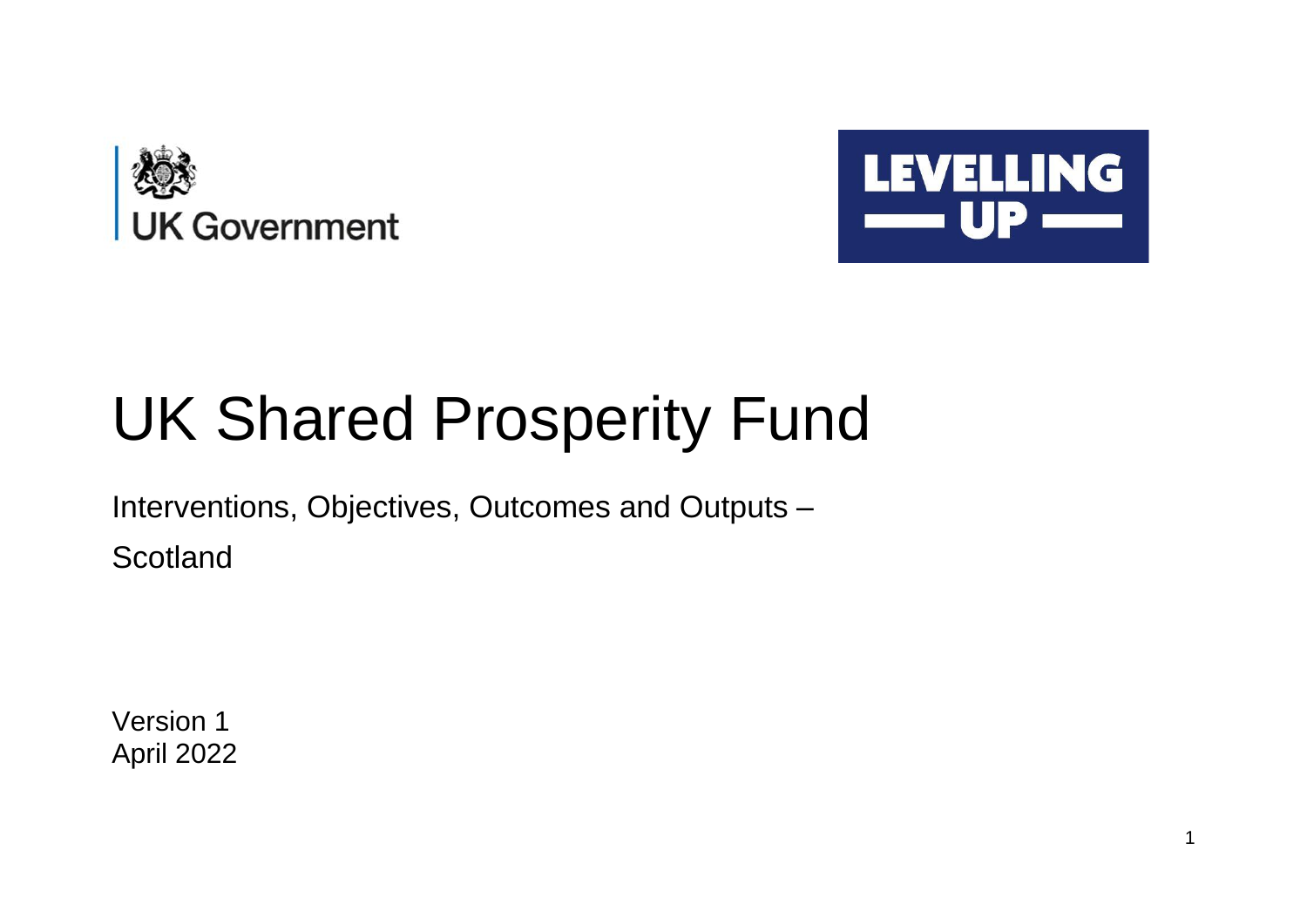## **Interventions, Outputs and Outcomes**

To access their allocation, each place will be asked to develop a UKSPF plan that addresses three questions:

- **Local context**: an opportunity for places to set out their local evidence of opportunities and challenges through the lens of the three investment priorities for UKSPF.
- **Selection of outcomes and interventions**: where places will identify the outcomes they wish to target based on local context, and the interventions they wish to prioritise, under each investment priority, from the menu of options. These should be clearly linked to local opportunities and challenges.
- **Delivery**: this will represent the most detailed stage of the investment plans.

In their plans, places will select outputs and outcomes relevant to each UKSPF investment priority. Places will set out measurable outcomes that reflect local needs and opportunities. These should inform the interventions they wish to deliver. Places will be able to choose from investment across three investment priorities of communities and place, local business and people and skills. This will allow lead local authorities, local partners, the UK Government, and the devolved administrations to monitor progress.

Each place, and each intervention across the UK must use common indicators, as set out for each intervention to measure outputs, outcomes and impacts. This ensures that we can compare similar interventions in different places and undertake and synthesise evaluation activities. It also means that places will be able to work together more easily, and organisations delivering in multiple places will be able to deliver their interventions more efficiently.

**Final indicator definitions will be confirmed in the summer, prior to the submission date of the investment plans, when further guidance will be published on GOV.UK.**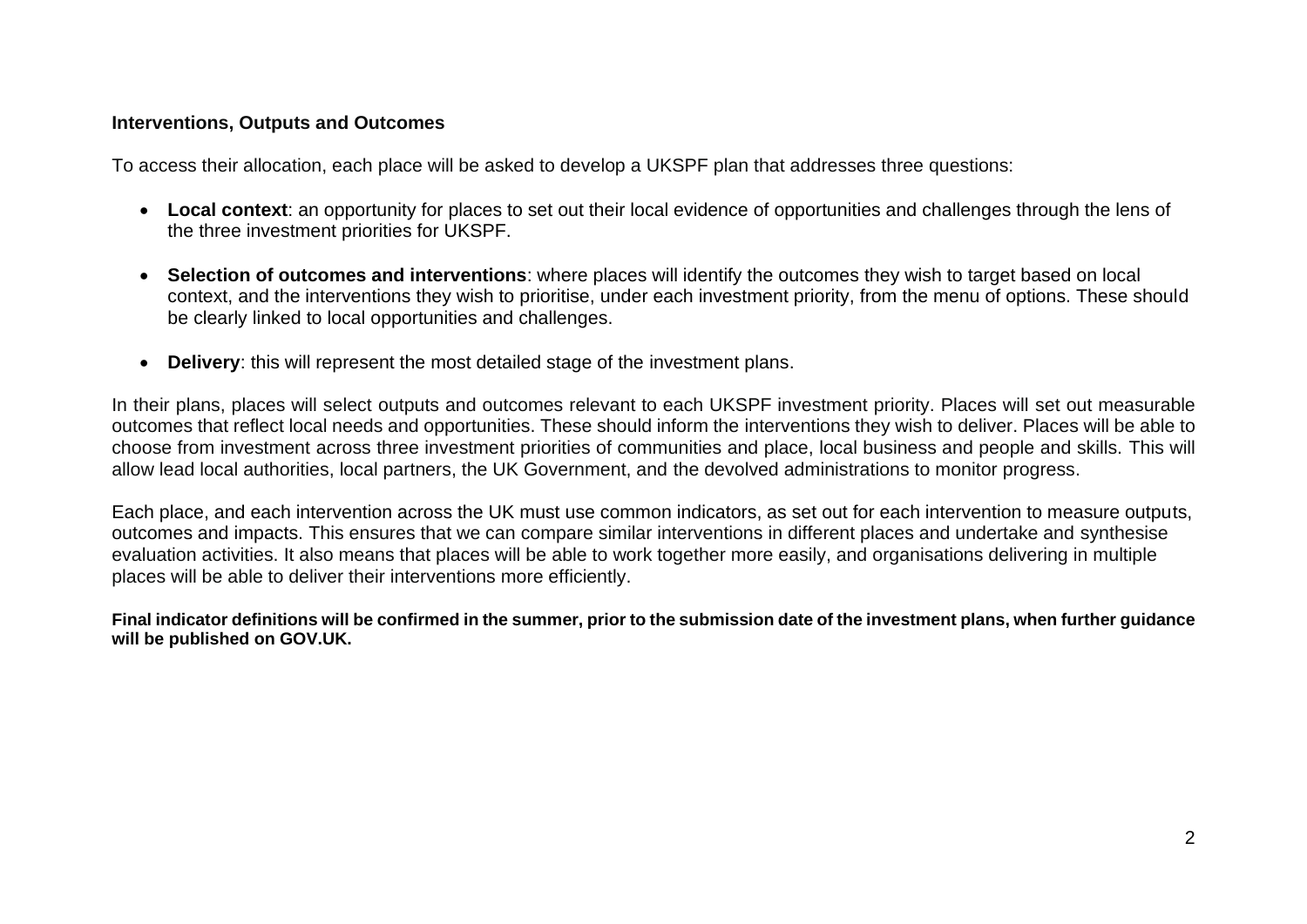## **UKSPF Interventions, Objectives, Outcomes and Outputs Table – Scotland**

| <b>SCOTLAND</b>                            |                                                                                                                                                                                                                                                                                                                                                                             |                                                                                                                                                                                                                                                                                                                                                                                                                              |                                                                                                                                                                                                                                                                                                                                                                                                                                                                                                                                                                                 |                                                                                                                                                                                                                                                                                                                                                                                                                                                                                           |                                                                                                                                                                                                                                                                                                                                                                                                   |                                                                                                                                                                                                                                                                                                                                                                                                                                     |
|--------------------------------------------|-----------------------------------------------------------------------------------------------------------------------------------------------------------------------------------------------------------------------------------------------------------------------------------------------------------------------------------------------------------------------------|------------------------------------------------------------------------------------------------------------------------------------------------------------------------------------------------------------------------------------------------------------------------------------------------------------------------------------------------------------------------------------------------------------------------------|---------------------------------------------------------------------------------------------------------------------------------------------------------------------------------------------------------------------------------------------------------------------------------------------------------------------------------------------------------------------------------------------------------------------------------------------------------------------------------------------------------------------------------------------------------------------------------|-------------------------------------------------------------------------------------------------------------------------------------------------------------------------------------------------------------------------------------------------------------------------------------------------------------------------------------------------------------------------------------------------------------------------------------------------------------------------------------------|---------------------------------------------------------------------------------------------------------------------------------------------------------------------------------------------------------------------------------------------------------------------------------------------------------------------------------------------------------------------------------------------------|-------------------------------------------------------------------------------------------------------------------------------------------------------------------------------------------------------------------------------------------------------------------------------------------------------------------------------------------------------------------------------------------------------------------------------------|
| <b>Investme</b><br>nt Priority             | <b>Interventions</b>                                                                                                                                                                                                                                                                                                                                                        | <b>Example projects</b>                                                                                                                                                                                                                                                                                                                                                                                                      | <b>Objectives</b>                                                                                                                                                                                                                                                                                                                                                                                                                                                                                                                                                               | <b>Indicative Outputs</b>                                                                                                                                                                                                                                                                                                                                                                                                                                                                 | <b>Indicative Outcomes</b>                                                                                                                                                                                                                                                                                                                                                                        | <b>LUWP Missions</b>                                                                                                                                                                                                                                                                                                                                                                                                                |
| <b>Communiti</b><br>es and<br><b>Place</b> | S1: Place based<br>investments for<br>regeneration and<br>town centre<br>improvements, which<br>could include better<br>accessibility for<br>disabled people,<br>including capital<br>spend and running<br>costs.                                                                                                                                                           | Regenerating a town<br>$\blacksquare$<br>square<br>$\blacksquare$<br>Public realm<br>improvements, for<br>example street art, street<br>furniture or other<br>decorative improvements<br>$\blacksquare$<br>Regenerating a town<br>square or high street<br>The delivery of<br>$\blacksquare$<br>outreach/engagement/par<br>ticipatory programmes for<br>community spaces,<br>including youth centres<br>and public libraries | Strengthening our social<br>fabric and fostering a<br>sense of local pride and<br>belonging, through<br>investment in activities<br>that enhance physical,<br>cultural and social ties<br>and enmities, such as<br>community infrastructure<br>and local green space,<br>and community-led<br>projects.<br>To build resilient and safe<br>neighbourhoods, through<br>investment in quality<br>places that people want to<br>live, work, play and learn<br>in, through targeted<br>improvements to the built<br>environment and<br>innovative approaches to<br>crime prevention. | Number and m2<br>$\blacksquare$<br>and meters<br>squared of<br>commercial<br>buildings<br>developed or<br>improved<br>$\blacksquare$<br>Amount of<br>rehabilitated land<br>or premises<br>$\blacksquare$<br>Amount of public<br>realm created or<br>improved<br>$\blacksquare$<br>Amount of low or<br>zero carbon energy<br>infrastructure<br>installed<br>$\blacksquare$<br>Number of<br>decarbonisation<br>plans developed<br>Sqm of land made<br>wheelchair<br>accessible/step<br>free | Jobs created<br>$\blacksquare$<br>Jobs safeguarded<br>$\blacksquare$<br>Increase footfall<br>Increased visitor<br>$\blacksquare$<br>numbers<br>$\blacksquare$<br>Reduced vacancy<br>rates<br>$\blacksquare$<br>Greenhouse gas<br>reductions<br>$\blacksquare$<br>Improved<br>perceived/experience<br>d accessibility<br>Improved perception<br>$\blacksquare$<br>of facility following<br>support | Mission 9: By 2030, pride in<br>place, such as people's<br>satisfaction with their town<br>centre and engagement in<br>local culture and<br>community, will have risen<br>in every area of the UK.<br>with the gap between top<br>performing and other areas<br>closing.                                                                                                                                                            |
|                                            | S2: Support and<br>improvement of<br>community assets<br>and infrastructure<br>projects, including<br>those that increase<br>communities'<br>resilience to natural<br>hazards, such as<br>flooding, and support<br>for decarbonisation of<br>facilities, energy<br>efficiency audits, and<br>installation of energy<br>efficiency and<br>renewable measures<br>in community | The delivery of events<br>$\blacksquare$<br>programmes for<br>community spaces,<br>including youth centres<br>and public libraries<br>$\blacksquare$<br>The delivery of events<br>programmes for<br>community spaces,<br>including youth centres<br>and public libraries                                                                                                                                                     | Strengthening our social<br>fabric and fostering a<br>sense of local pride and<br>belonging, through<br>investment in activities<br>that enhance physical,<br>cultural and social ties<br>and enmities, such as<br>community infrastructure<br>and local green space,<br>and community-led<br>projects.<br>To build resilient and safe<br>neighbourhoods, through<br>investment in quality<br>places that people want to                                                                                                                                                        | $\blacksquare$<br>Number of<br>organisations<br>receiving financial<br>support other than<br>grants<br>$\blacksquare$<br>Number of<br>organisations<br>receiving grants<br>$\blacksquare$<br>Number of<br>organisations<br>receiving non-<br>financial support<br>Number of<br>neighbourhood<br>improvements<br>undertaken                                                                                                                                                                | Jobs created<br>$\blacksquare$<br>Jobs safeguarded<br>$\blacksquare$<br>$\blacksquare$<br>Greenhouse gas<br>reductions<br>$\blacksquare$<br>Increased users of<br>facilities/amenities<br>Improved perception<br>$\blacksquare$<br>Ωf<br>facility/infrastructure<br>project<br>Improved perception<br>$\blacksquare$<br>of facility following<br>support                                          | Mission 8: By 2030, well-<br>being will have improved in<br>every area of the UK, with<br>the gap between top<br>performing and other areas<br>closing.<br>Mission 9: By 2030, pride in<br>place, such as people's<br>satisfaction with their town<br>centre and engagement in<br>local culture and<br>community, will have risen<br>in every area of the UK.<br>with the gap between top<br>performing and other areas<br>closing. |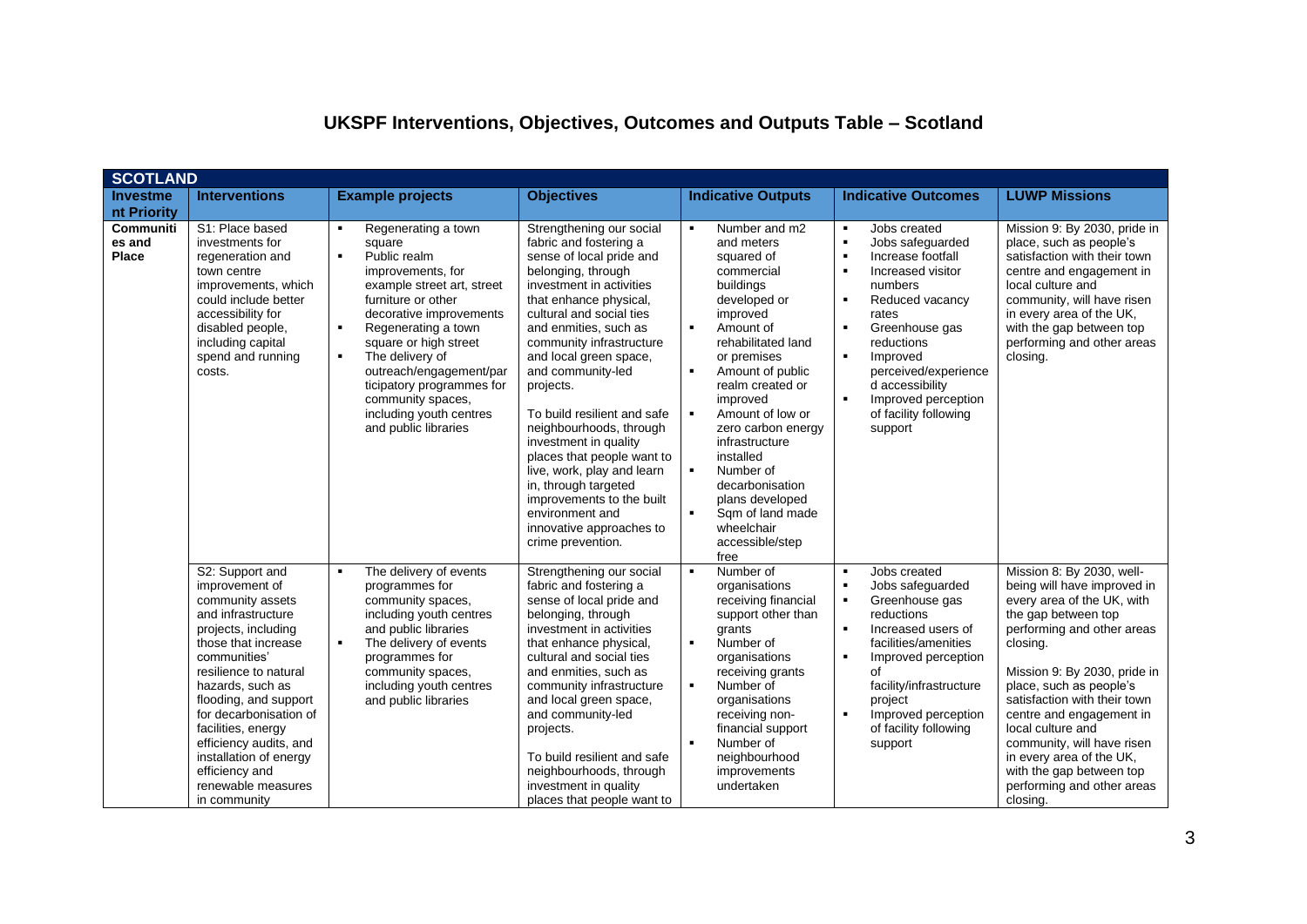| buildings (including<br>capital spend and<br>running costs).                                                                                                                                                                                   |                                                                                                                                                                                                                                                                                                                                                                                                                                                                                                                                                                                                                               | live, work, play and learn<br>in, through targeted<br>improvements to the built<br>environment and<br>innovative approaches to<br>crime prevention.                                                                                                                                                                                                                                                                                                                                                                                                                              | $\blacksquare$<br>$\blacksquare$<br>$\blacksquare$                                                                                           | Number of facilities<br>supported/created<br>Number of local<br>events or activities<br>supported<br>Amount of low or<br>zero carbon energy<br>infrastructure<br>installed                                                                                                                                                                                                                                              |                                                                                                                                         |                                                                                                                                                                                                                                                                                                                                |                                                                                                                                                                                                                                                                                                                                                                                                                                                                                                                                                                                                                                      |
|------------------------------------------------------------------------------------------------------------------------------------------------------------------------------------------------------------------------------------------------|-------------------------------------------------------------------------------------------------------------------------------------------------------------------------------------------------------------------------------------------------------------------------------------------------------------------------------------------------------------------------------------------------------------------------------------------------------------------------------------------------------------------------------------------------------------------------------------------------------------------------------|----------------------------------------------------------------------------------------------------------------------------------------------------------------------------------------------------------------------------------------------------------------------------------------------------------------------------------------------------------------------------------------------------------------------------------------------------------------------------------------------------------------------------------------------------------------------------------|----------------------------------------------------------------------------------------------------------------------------------------------|-------------------------------------------------------------------------------------------------------------------------------------------------------------------------------------------------------------------------------------------------------------------------------------------------------------------------------------------------------------------------------------------------------------------------|-----------------------------------------------------------------------------------------------------------------------------------------|--------------------------------------------------------------------------------------------------------------------------------------------------------------------------------------------------------------------------------------------------------------------------------------------------------------------------------|--------------------------------------------------------------------------------------------------------------------------------------------------------------------------------------------------------------------------------------------------------------------------------------------------------------------------------------------------------------------------------------------------------------------------------------------------------------------------------------------------------------------------------------------------------------------------------------------------------------------------------------|
| S3: Improvements to<br>the natural<br>environment and<br>green and open<br>space which could<br>include community<br>gardens,<br>watercourses and<br>embankments, along<br>with incorporating<br>natural features into<br>wider public spaces. | Development of a new<br>$\blacksquare$<br>park, particularly in areas<br>with the least access to<br>greenspace<br>Development of a new<br>$\blacksquare$<br>park or community garden<br>$\blacksquare$<br>Improvements to a canal<br>towpath, particularly in<br>more deprived<br>neighbourhoods<br>$\blacksquare$<br>Urban/riparian tree<br>planting<br>$\blacksquare$<br>Changes to management<br>of green spaces, verges<br>etc.<br>Regeneration of existing<br>parks or community<br>gardens, particularly in<br>areas with poor quality<br>parks and gardens<br>Improving access to<br>$\blacksquare$<br>existing parks | Strengthening our social<br>fabric and fostering a<br>sense of local pride and<br>belonging, through<br>investment in activities<br>that enhance physical,<br>cultural and social ties<br>and amenities, such as<br>community infrastructure<br>and local green space,<br>and community-led<br>projects.<br>To build resilient and safe<br>neighbourhoods, through<br>investment in quality<br>places that people want to<br>live, work, play and learn<br>in, through targeted<br>improvements to the built<br>environment and<br>innovative approaches to<br>crime prevention. | $\blacksquare$<br>$\blacksquare$<br>$\blacksquare$<br>$\blacksquare$<br>$\blacksquare$<br>$\blacksquare$<br>$\blacksquare$<br>$\blacksquare$ | Amount of<br>rehabilitated land<br>or premises<br>Sqm of land made<br>wheelchair<br>accessible/step<br>free<br>Amount of public<br>realm created or<br>improved<br>Number of facilities<br>supported/created<br>Amount of green or<br>blue space created<br>or improved<br>Amount of new or<br>improved<br>cycleways or paths<br>Number of<br>neighbourhood<br>improvements<br>undertaken<br>Number of trees<br>planted | $\blacksquare$<br>$\blacksquare$<br>$\blacksquare$<br>$\blacksquare$<br>$\blacksquare$<br>$\blacksquare$<br>$\blacksquare$<br>$\bullet$ | Increased footfall<br>Improved perception<br>of facility following<br>support<br>Increased visitor<br>numbers<br>Increased use of<br>cycleways or paths<br>Jobs created<br>Improved perception<br>of facilities/amenities<br>Increased users of<br>facilities/amenities<br>Improved<br>perceived/experience<br>d accessibility | Mission 8: By 2030, well-<br>being will have improved in<br>every area of the UK, with<br>the gap between top<br>performing and other areas<br>closing.<br>Mission 9: By 2030, pride in<br>place, such as people's<br>satisfaction with their town<br>centre and engagement in<br>local culture and<br>community, will have risen<br>in every area of the UK,<br>with the gap between top<br>performing and other areas<br>closing.<br>Mission 7. By 2030, the gap<br>in Healthy Life Expectancy<br>(HLE) between local areas<br>where it is highest and<br>lowest will have narrowed,<br>and by 2035 HLE will rise<br>by five years |
| S4: Design and<br>management of the<br>built and landscaped<br>environment.                                                                                                                                                                    | Promoting the active use<br>$\blacksquare$<br>of streets and public<br>spaces throughout the<br>daytime and evening<br>$\blacksquare$<br>Improvements to<br>streetlighting<br>Installation of new CCTV<br>$\blacksquare$                                                                                                                                                                                                                                                                                                                                                                                                      | To build resilient and safe<br>neighbourhoods, through<br>investment in quality<br>places that people want to<br>live, work, play and learn<br>in, through targeted<br>improvements to the built<br>environment and<br>innovative approaches to<br>crime prevention.                                                                                                                                                                                                                                                                                                             | $\blacksquare$<br>$\blacksquare$<br>$\blacksquare$                                                                                           | Amount of public<br>realm created or<br>improved<br>Amount of new or<br>improved<br>cycleways or paths<br>Number of<br>neighbourhood<br>improvements<br>undertaken                                                                                                                                                                                                                                                      | $\blacksquare$<br>$\blacksquare$<br>$\blacksquare$<br>$\blacksquare$                                                                    | Increased footfall<br>Number of<br>community-led arts,<br>cultural, heritage and<br>creative programmes<br>as a result of support<br>Increased use of<br>cycleways or paths<br>Improved perception<br>of safety<br>Reduction in<br>neighbourhood crime                                                                         | Mission 9: By 2030, pride in<br>place, such as people's<br>satisfaction with their town<br>centre and engagement in<br>local culture and<br>community, will have risen<br>in every area of the UK,<br>with the gap between top<br>performing and other areas<br>closing.                                                                                                                                                                                                                                                                                                                                                             |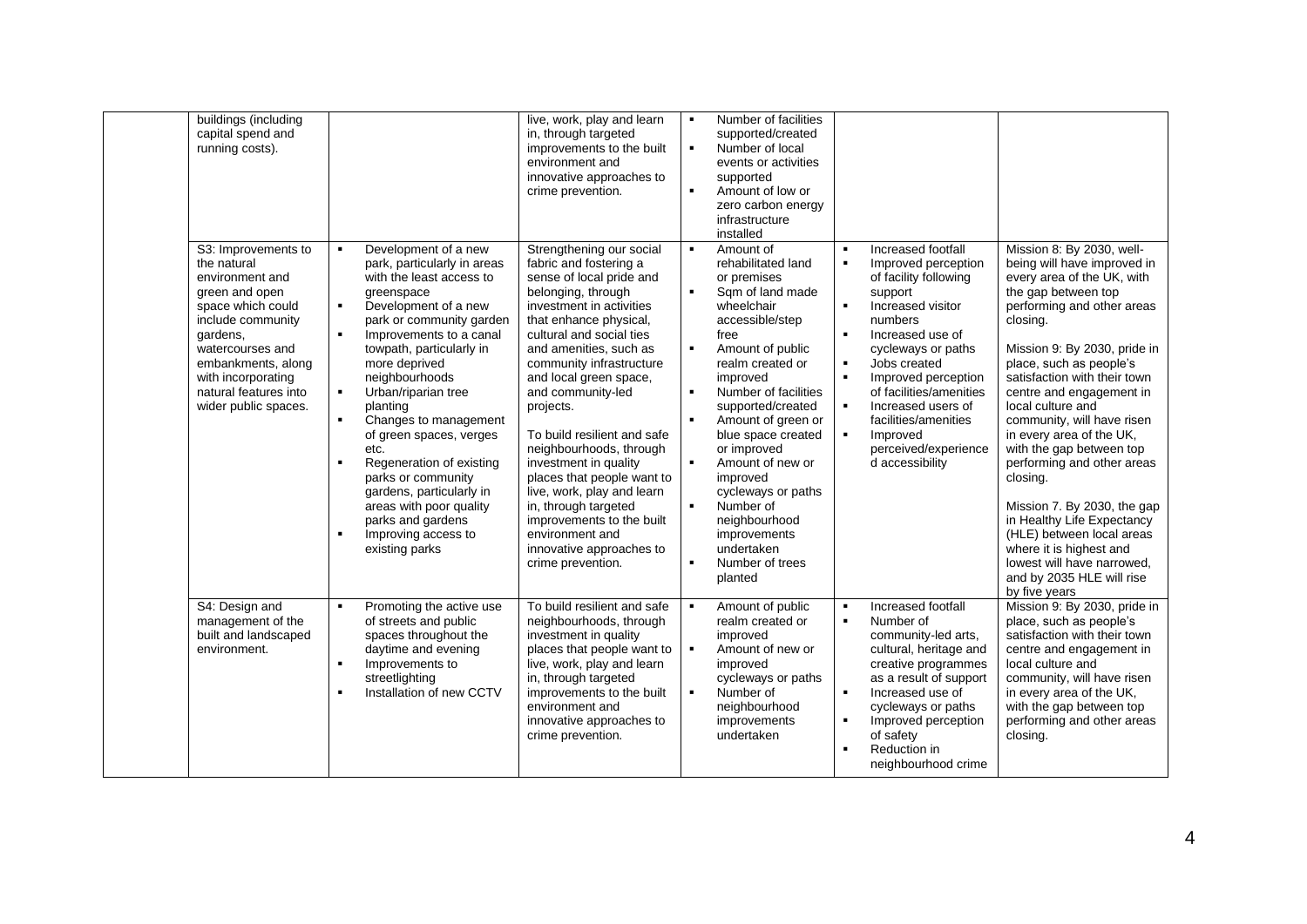| S5: Support for sport,<br>arts, cultural, heritage<br>and creative activities,<br>projects and facilities<br>and institutions. | Funding for cultural,<br>$\blacksquare$<br>heritage and art & craft<br>events<br>$\blacksquare$<br>Funding for maker spaces<br>$\blacksquare$<br>Funding for local art<br>galleries/museums/librarie<br>s for exhibitions<br>$\blacksquare$<br>Support for displays for<br>artists to showcase work<br>$\blacksquare$<br>Locally-led music and<br>theatre performances,<br>tours, author events and<br>film screenings<br>$\blacksquare$<br>Funding for cultural,<br>heritage and creative<br>events<br>$\blacksquare$<br>Support for<br>outreach/engagement/par<br>ticipatory programmes as<br>part of wider local arts,<br>cultural, heritage and<br>creative activities<br>$\blacksquare$<br>Support for the<br>establishment/developme<br>nt of cultural/heritage<br>collaborative networks to<br>share knowledge locally<br>$\blacksquare$<br>Funding for maker spaces | Strengthening our social<br>fabric and fostering a<br>sense of local pride and<br>belonging, through<br>investment in activities<br>that enhance physical,<br>cultural and social ties<br>and amenities, such as<br>community infrastructure<br>and local green space,<br>and community-led<br>projects. | $\blacksquare$<br>$\blacksquare$<br>$\blacksquare$<br>$\blacksquare$ | Number of potential<br>entrepreneurs<br>assisted to be<br>business ready<br>Number of<br>organisations<br>receiving financial<br>support other than<br>grants<br>Number of<br>organisations<br>receiving grants<br>Number of<br>organisations<br>receiving non-<br>financial support<br>Number of local<br>events or activities<br>supported<br>Number of<br>volunteering<br>opportunities<br>supported | $\blacksquare$<br>$\blacksquare$<br>$\blacksquare$<br>$\blacksquare$<br>$\blacksquare$<br>$\blacksquare$<br>٠<br>$\blacksquare$ | Jobs created<br>Jobs safeguarded<br>Increased footfall<br>Increased visitor<br>numbers<br>Improved<br>engagement<br>numbers<br>Improved perception<br>of facility following<br>support<br>Number of<br>community-led arts,<br>cultural, heritage and<br>creative programmes<br>as a result of support<br>Improved perception<br>of events | Mission 8: By 2030, well-<br>being will have improved in<br>every area of the UK, with<br>the gap between top<br>performing and other areas<br>closing.<br>Mission 9: By 2030, pride in<br>place, such as people's<br>satisfaction with their town<br>centre and engagement in<br>local culture and<br>community, will have risen<br>in every area of the UK,<br>with the gap between top<br>performing and other areas<br>closing.<br>Mission 7. By 2030, the gap<br>in Healthy Life Expectancy<br>(HLE) between local areas<br>where it is highest and<br>lowest will have narrowed,<br>and by 2035 HLE will rise<br>by five years |
|--------------------------------------------------------------------------------------------------------------------------------|-----------------------------------------------------------------------------------------------------------------------------------------------------------------------------------------------------------------------------------------------------------------------------------------------------------------------------------------------------------------------------------------------------------------------------------------------------------------------------------------------------------------------------------------------------------------------------------------------------------------------------------------------------------------------------------------------------------------------------------------------------------------------------------------------------------------------------------------------------------------------------|----------------------------------------------------------------------------------------------------------------------------------------------------------------------------------------------------------------------------------------------------------------------------------------------------------|----------------------------------------------------------------------|---------------------------------------------------------------------------------------------------------------------------------------------------------------------------------------------------------------------------------------------------------------------------------------------------------------------------------------------------------------------------------------------------------|---------------------------------------------------------------------------------------------------------------------------------|-------------------------------------------------------------------------------------------------------------------------------------------------------------------------------------------------------------------------------------------------------------------------------------------------------------------------------------------|--------------------------------------------------------------------------------------------------------------------------------------------------------------------------------------------------------------------------------------------------------------------------------------------------------------------------------------------------------------------------------------------------------------------------------------------------------------------------------------------------------------------------------------------------------------------------------------------------------------------------------------|
| S6: Funding for active<br>travel enhancements<br>and other small scale<br>strategic transport<br>projects.                     | Creation of new foot paths<br>$\blacksquare$<br>and cycle paths,<br>particularly in areas of<br>health need or social<br>inequalities.<br>$\blacksquare$<br>Upgrading of existing foot<br>paths and cycle paths,<br>particularly in areas of<br>health need or social<br>inequalities.                                                                                                                                                                                                                                                                                                                                                                                                                                                                                                                                                                                      | Strengthening our social<br>fabric and fostering a<br>sense of local pride and<br>belonging, through<br>investment in activities<br>that enhance physical,<br>cultural and social ties<br>and amenities, such as<br>community infrastructure<br>and local green space,<br>and community-led<br>projects. | $\blacksquare$<br>$\blacksquare$<br>$\blacksquare$<br>$\blacksquare$ | Amount of new or<br>improved<br>cycleways or paths<br>Number of<br>neighbourhood<br>improvements<br>undertaken<br>Amount of public<br>realm created or<br>improved<br>Number of facilities<br>supported/created<br>Amount of green or<br>blue space created<br>or improved                                                                                                                              | $\blacksquare$                                                                                                                  | Increased use of<br>cycleways or paths                                                                                                                                                                                                                                                                                                    | Mission 8: By 2030, well-<br>being will have improved in<br>every area of the UK, with<br>the gap between top<br>performing and other areas<br>closing.<br>Mission 7. By 2030, the gap<br>in Healthy Life Expectancy<br>(HLE) between local areas<br>where it is highest and<br>lowest will have narrowed.<br>and by 2035 HLE will rise<br>by five years                                                                                                                                                                                                                                                                             |
| S7: Funding for the<br>development and<br>promotion of wider<br>campaigns which<br>encourage people to                         | $\blacksquare$<br>Local tourism campaigns<br>$\blacksquare$<br>Campaigns promoting the<br>local area and its<br>culture/heritage/leisure/vis                                                                                                                                                                                                                                                                                                                                                                                                                                                                                                                                                                                                                                                                                                                                | Strengthening our social<br>fabric and fostering a<br>sense of local pride and<br>belonging, through<br>investment in activities                                                                                                                                                                         | $\blacksquare$                                                       | Number of<br>organisations<br>receiving financial<br>support other than<br>grants                                                                                                                                                                                                                                                                                                                       | $\blacksquare$<br>$\blacksquare$                                                                                                | Increased footfall<br>Increased visitor<br>numbers                                                                                                                                                                                                                                                                                        | Mission 9: By 2030, pride in<br>place, such as people's<br>satisfaction with their town<br>centre and engagement in<br>local culture and                                                                                                                                                                                                                                                                                                                                                                                                                                                                                             |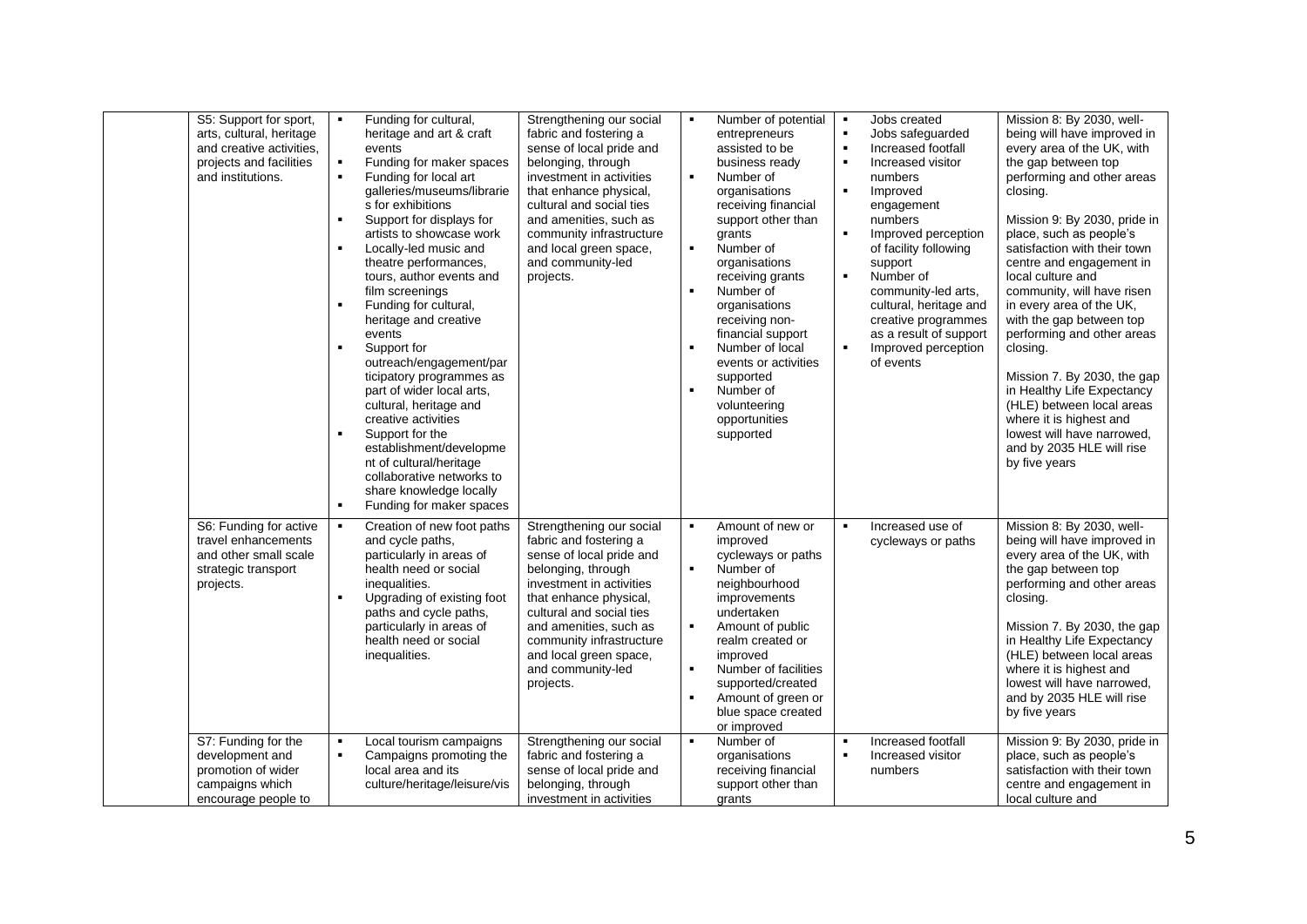| visit and explore the<br>local area.                                                                                                                                                   | $\blacksquare$                   | itor offer to residents and<br>visitors<br>Campaigns to encourage<br>visitors from further afield<br>to visit and stay in the<br>region, collaborating with<br>other places where<br>appropriate                                                    | that enhance physical,<br>cultural and social ties<br>and amenities, such as<br>community infrastructure<br>and local green space,<br>and community-led<br>projects.                                                                                                                                     | $\blacksquare$<br>$\blacksquare$<br>$\blacksquare$                                     | Number of<br>organisations<br>receiving grants<br>Number of people<br>reached<br>Number of<br>organisations<br>receiving non-<br>financial support                                                                                                                                                                                                | $\blacksquare$<br>$\blacksquare$ | Increased number of<br>web searches for a<br>place<br>Reduced vacancy<br>rates                                      | community, will have risen<br>in every area of the UK,<br>with the gap between top<br>performing and other areas<br>closing.                                                                                                                                                                                                                                                                                                        |
|----------------------------------------------------------------------------------------------------------------------------------------------------------------------------------------|----------------------------------|-----------------------------------------------------------------------------------------------------------------------------------------------------------------------------------------------------------------------------------------------------|----------------------------------------------------------------------------------------------------------------------------------------------------------------------------------------------------------------------------------------------------------------------------------------------------------|----------------------------------------------------------------------------------------|---------------------------------------------------------------------------------------------------------------------------------------------------------------------------------------------------------------------------------------------------------------------------------------------------------------------------------------------------|----------------------------------|---------------------------------------------------------------------------------------------------------------------|-------------------------------------------------------------------------------------------------------------------------------------------------------------------------------------------------------------------------------------------------------------------------------------------------------------------------------------------------------------------------------------------------------------------------------------|
| S8: Funding for<br>impactful volunteering<br>and/or social action<br>projects to develop<br>social and human<br>capital in local places.                                               | $\blacksquare$<br>$\blacksquare$ | Funding for local<br>volunteering groups, such<br>as youth charities, carers<br>groups or refugee support<br>groups<br>Support for people to<br>develop volunteering<br>and/or social action<br>projects locally                                    | Strengthening our social<br>fabric and fostering a<br>sense of local pride and<br>belonging, through<br>investment in activities<br>that enhance physical,<br>cultural and social ties<br>and amenities, such as<br>community infrastructure<br>and local green space,<br>and community-led<br>projects. | $\blacksquare$<br>$\blacksquare$<br>$\blacksquare$<br>$\blacksquare$<br>$\blacksquare$ | Number of<br>organisations<br>receiving financial<br>support other than<br>grants<br>Number of<br>organisations<br>receiving grants<br>Number of local<br>events or activities<br>supported<br>Number of<br>volunteering<br>opportunities<br>supported<br>Number of projects<br>Number of<br>organisations<br>receiving non-<br>financial support | $\blacksquare$<br>$\blacksquare$ | Improved<br>engagement<br>numbers<br>Volunteering<br>numbers as a result<br>of support                              | Mission 8: By 2030, well-<br>being will have improved in<br>every area of the UK, with<br>the gap between top<br>performing and other areas<br>closing.                                                                                                                                                                                                                                                                             |
| S9: Investment in<br>capacity building,<br>resilience (including<br>climate change<br>resilience) and<br>infrastructure support<br>for local civil society<br>and community<br>groups. | $\blacksquare$<br>$\blacksquare$ | Funding for community<br>spaces, such as village<br>halls, libraries or<br>community centres for<br>local civil society and<br>community groups to use.<br>Training programmes to<br>support local civil society<br>and community group<br>leaders. | Strengthening our social<br>fabric and fostering a<br>sense of local pride and<br>belonging, through<br>investment in activities<br>that enhance physical,<br>cultural and social ties<br>and amenities, such as<br>community infrastructure<br>and local green space,<br>and community-led<br>projects. | $\blacksquare$<br>$\blacksquare$<br>$\blacksquare$<br>$\blacksquare$                   | Number of<br>organisations<br>receiving financial<br>support other than<br>grants<br>Number of<br>organisations<br>receiving grants<br>Number of<br>organisations<br>receiving non-<br>financial support<br>Number of<br>Tourism, Culture or<br>heritage assets<br>created or<br>improved                                                         | $\blacksquare$<br>$\blacksquare$ | Number of new or<br>improved community<br>facilities as a result of<br>support<br>Improved<br>engagement<br>numbers | Mission 8: By 2030, well-<br>being will have improved in<br>every area of the UK, with<br>the gap between top<br>performing and other areas<br>closina.<br>Mission 9: By 2030, pride in<br>place, such as people's<br>satisfaction with their town<br>centre and engagement in<br>local culture and<br>community, will have risen<br>in every area of the UK,<br>with the gap between top<br>performing and other areas<br>closing. |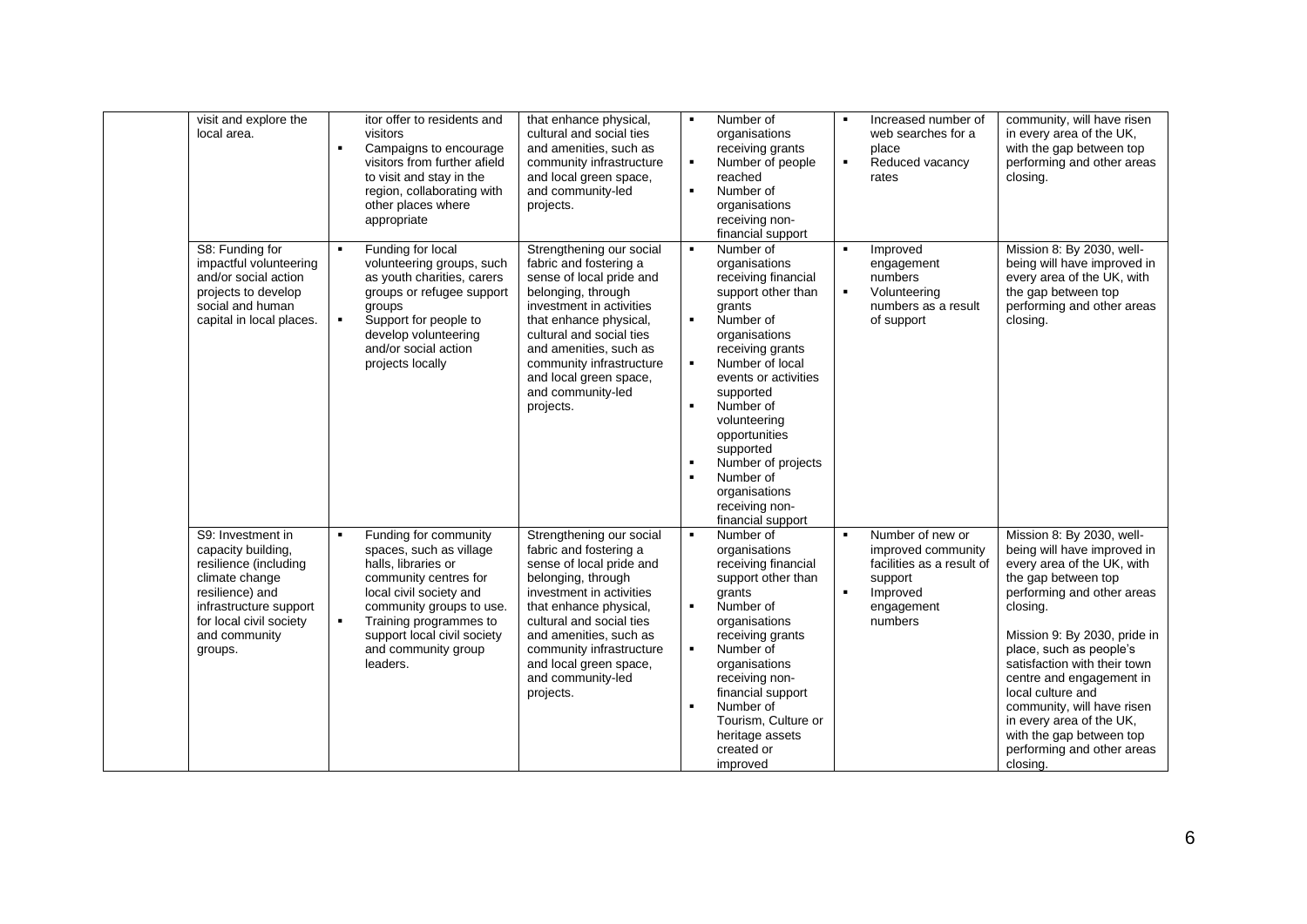| S10: Community<br>measures to reduce<br>the cost of living.<br>including through<br>measures to improve<br>energy efficiency, and<br>combat fuel poverty<br>and climate change. | $\blacksquare$ | Programmes/campaigns<br>to encourage uptake of<br>energy efficiency<br>measures for homes,<br>including water pumps<br>and increased insulation. | Strengthening our social<br>fabric and fostering a<br>sense of local pride and<br>belonging, through<br>investment in activities<br>that enhance physical,<br>cultural and social ties<br>and amenities, such as<br>community infrastructure<br>and local green space,<br>and community-led<br>projects.<br>To build resilient and safe<br>neighbourhoods, through<br>investment in quality<br>places that people want to<br>live, work, play and learn<br>in, through targeted<br>improvements to the built<br>environment and<br>innovative approaches to<br>crime prevention. | $\blacksquare$<br>$\blacksquare$<br>$\blacksquare$<br>$\blacksquare$<br>$\blacksquare$<br>$\blacksquare$ | Number of people<br>attending training<br>sessions<br>Number of facilities<br>supported/created<br>Amount of green or<br>blue space created<br>or improved<br>Number of people<br>reached<br>Number of<br>organisations<br>receiving financial<br>support other than<br>grants<br>Number of<br>organisations<br>receiving grants<br>Number of<br>organisations<br>receiving non-<br>financial support | $\blacksquare$<br>$\blacksquare$ | Greenhouse gas<br>reductions<br>Improved perception<br>of place                                                                                                 | Mission 9: By 2030, pride in<br>place, such as people's<br>satisfaction with their town<br>centre and engagement in<br>local culture and<br>community, will have risen<br>in every area of the UK,<br>with the gap between top<br>performing and other areas<br>closing.                                                                                                                                                            |
|---------------------------------------------------------------------------------------------------------------------------------------------------------------------------------|----------------|--------------------------------------------------------------------------------------------------------------------------------------------------|----------------------------------------------------------------------------------------------------------------------------------------------------------------------------------------------------------------------------------------------------------------------------------------------------------------------------------------------------------------------------------------------------------------------------------------------------------------------------------------------------------------------------------------------------------------------------------|----------------------------------------------------------------------------------------------------------|-------------------------------------------------------------------------------------------------------------------------------------------------------------------------------------------------------------------------------------------------------------------------------------------------------------------------------------------------------------------------------------------------------|----------------------------------|-----------------------------------------------------------------------------------------------------------------------------------------------------------------|-------------------------------------------------------------------------------------------------------------------------------------------------------------------------------------------------------------------------------------------------------------------------------------------------------------------------------------------------------------------------------------------------------------------------------------|
| S11: Funding to<br>support relevant<br>feasibility studies.                                                                                                                     |                |                                                                                                                                                  | Strengthening our social<br>fabric and fostering a<br>sense of local pride and<br>belonging, through<br>investment in activities<br>that enhance physical,<br>cultural and social ties<br>and amenities, such as<br>community infrastructure<br>and local green space,<br>and community-led<br>projects.<br>To build resilient and safe<br>neighbourhoods, through<br>investment in quality<br>places that people want to                                                                                                                                                        | $\blacksquare$                                                                                           | Number of<br>feasibility studies<br>supported                                                                                                                                                                                                                                                                                                                                                         | $\blacksquare$<br>$\bullet$      | Number of new or<br>improved community<br>facilities as a result of<br>support<br>Increased number of<br>projects arising from<br>funded feasibility<br>studies | Mission 8: By 2030, well-<br>being will have improved in<br>every area of the UK, with<br>the gap between top<br>performing and other areas<br>closing.<br>Mission 9: By 2030, pride in<br>place, such as people's<br>satisfaction with their town<br>centre and engagement in<br>local culture and<br>community, will have risen<br>in every area of the UK,<br>with the gap between top<br>performing and other areas<br>closing. |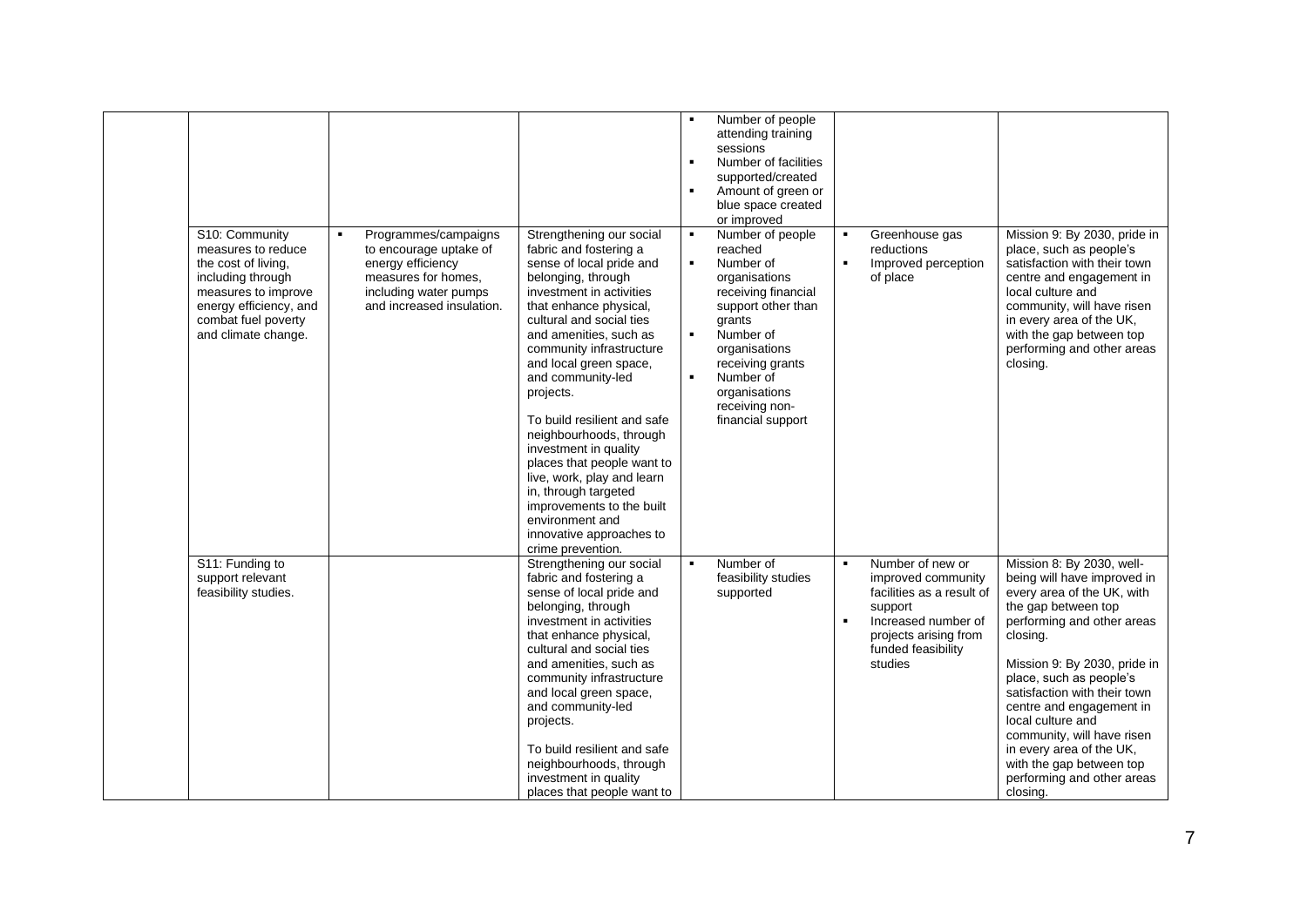| S12: Investment and<br>support for digital<br>infrastructure for local<br>community facilities                                     | live, work, play and learn<br>in, through targeted<br>improvements to the built<br>environment and<br>innovative approaches to<br>crime prevention.<br>Strengthening our social<br>fabric and fostering a<br>sense of local pride and<br>belonging, through<br>investment in activities<br>that enhance physical,<br>cultural and social ties<br>and amenities, such as<br>community infrastructure<br>and local green space,<br>and community-led<br>projects.<br>To build resilient and safe<br>neighbourhoods, through<br>investment in quality<br>places that people want to<br>live, work, play and learn<br>in, through targeted<br>improvements to the built<br>environment and<br>innovative approaches to<br>crime prevention. | $\blacksquare$<br>$\blacksquare$<br>$\blacksquare$                                     | Number of<br>organisations<br>receiving financial<br>support other than<br>grants<br>Number of<br>organisations<br>receiving grants<br>Number of<br>organisations<br>receiving non-<br>financial support<br>Number of facilities<br>supported/created                                                                          | $\blacksquare$<br>$\blacksquare$                   | Number of new or<br>improved community<br>facilities as a result of<br>support<br>Improved perception<br>οf<br>facility/infrastructure<br>project<br>Number of premises<br>with improved digital<br>connectivity | Mission 9: By 2030, pride in<br>place, such as people's<br>satisfaction with their town<br>centre and engagement in<br>local culture and<br>community, will have risen<br>in every area of the UK,<br>with the gap between top<br>performing and other areas<br>closing.                                                                                                                                                            |
|------------------------------------------------------------------------------------------------------------------------------------|-----------------------------------------------------------------------------------------------------------------------------------------------------------------------------------------------------------------------------------------------------------------------------------------------------------------------------------------------------------------------------------------------------------------------------------------------------------------------------------------------------------------------------------------------------------------------------------------------------------------------------------------------------------------------------------------------------------------------------------------|----------------------------------------------------------------------------------------|--------------------------------------------------------------------------------------------------------------------------------------------------------------------------------------------------------------------------------------------------------------------------------------------------------------------------------|----------------------------------------------------|------------------------------------------------------------------------------------------------------------------------------------------------------------------------------------------------------------------|-------------------------------------------------------------------------------------------------------------------------------------------------------------------------------------------------------------------------------------------------------------------------------------------------------------------------------------------------------------------------------------------------------------------------------------|
| S13: Support for<br>linking communities<br>together and with<br>employment<br>opportunities with a<br>focus on<br>decarbonisation. | Strengthening our social<br>fabric and fostering a<br>sense of local pride and<br>belonging, through<br>investment in activities<br>that enhance physical,<br>cultural and social ties<br>and amenities, such as<br>community infrastructure<br>and local green space,<br>and community-led<br>projects.<br>To build resilient and safe<br>neighbourhoods, through<br>investment in quality<br>places that people want to<br>live, work, play and learn<br>in, through targeted                                                                                                                                                                                                                                                         | $\blacksquare$<br>$\blacksquare$<br>$\blacksquare$<br>$\blacksquare$<br>$\blacksquare$ | Number of<br>decarbonisation<br>plans developed<br>Number of<br>organisations<br>receiving financial<br>support other than<br>grants<br>Number of<br>organisations<br>receiving grants<br>Number of<br>organisations<br>receiving non-<br>financial support<br>Number of people<br>supported to<br>engage in job-<br>searching | $\blacksquare$<br>$\blacksquare$<br>$\blacksquare$ | Jobs created<br>Number of people<br>engaged in job-<br>searching following<br>support<br>Number of people in<br>employment,<br>including self-<br>employment,<br>following support                               | Mission 8: By 2030, well-<br>being will have improved in<br>every area of the UK, with<br>the gap between top<br>performing and other areas<br>closing.<br>Mission 9: By 2030, pride in<br>place, such as people's<br>satisfaction with their town<br>centre and engagement in<br>local culture and<br>community, will have risen<br>in every area of the UK,<br>with the gap between top<br>performing and other areas<br>closing. |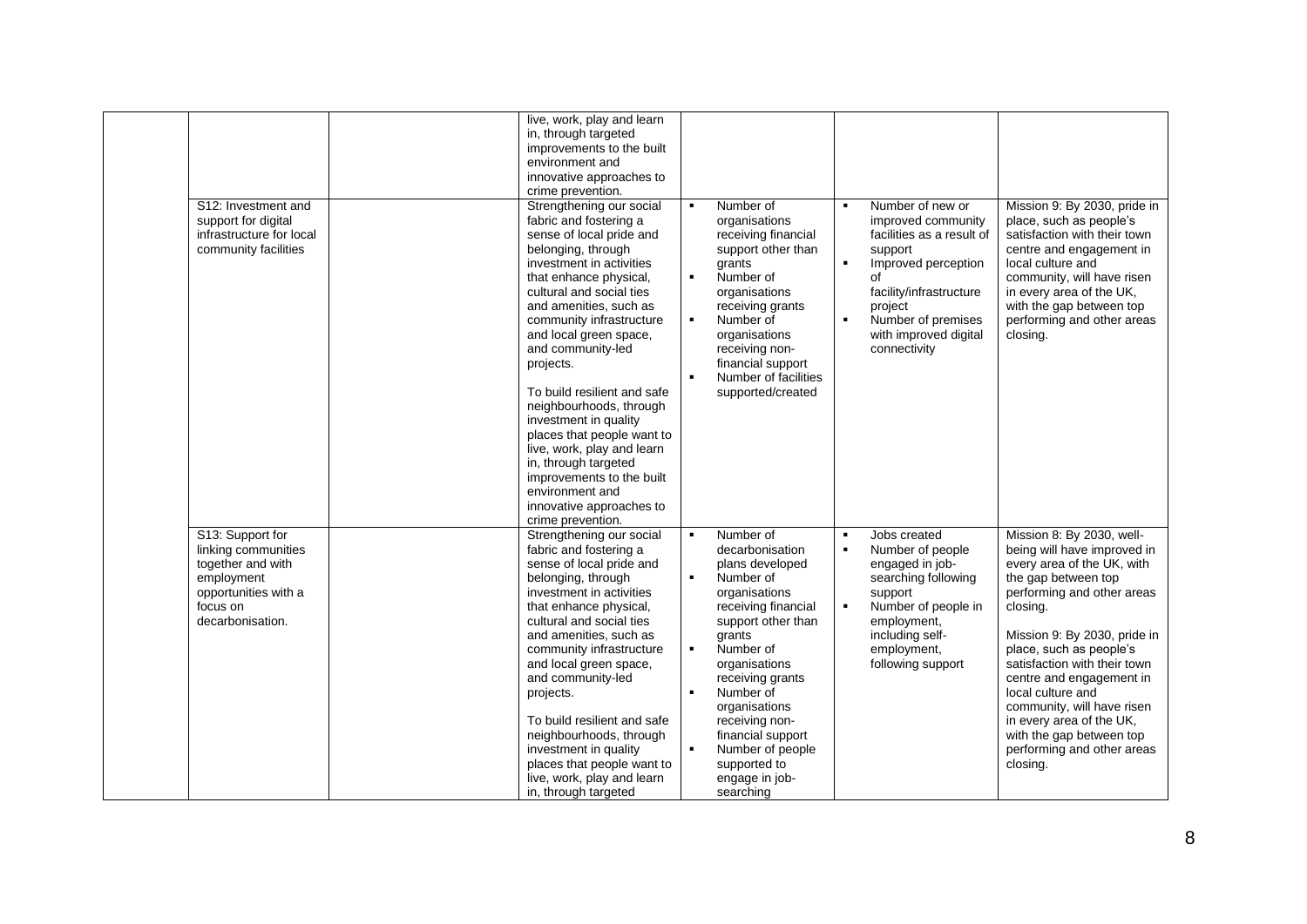|                                               |                                                                                                                                                                                                        |                                                                                                                                                                                                                                                                                          | improvements to the built<br>environment and<br>innovative approaches to<br>crime prevention.                                                                                                                                                                                           | Number of people<br>supported to gain<br>employment                                                                                                                                                                                                                                                                                                                                                                                                                                                                                                                                                                                                                                                                                                                                                                                                                                                                                                                                                                                                                                                                                                                                                                                                                                                                                                                                                                                                                                                                                         |
|-----------------------------------------------|--------------------------------------------------------------------------------------------------------------------------------------------------------------------------------------------------------|------------------------------------------------------------------------------------------------------------------------------------------------------------------------------------------------------------------------------------------------------------------------------------------|-----------------------------------------------------------------------------------------------------------------------------------------------------------------------------------------------------------------------------------------------------------------------------------------|---------------------------------------------------------------------------------------------------------------------------------------------------------------------------------------------------------------------------------------------------------------------------------------------------------------------------------------------------------------------------------------------------------------------------------------------------------------------------------------------------------------------------------------------------------------------------------------------------------------------------------------------------------------------------------------------------------------------------------------------------------------------------------------------------------------------------------------------------------------------------------------------------------------------------------------------------------------------------------------------------------------------------------------------------------------------------------------------------------------------------------------------------------------------------------------------------------------------------------------------------------------------------------------------------------------------------------------------------------------------------------------------------------------------------------------------------------------------------------------------------------------------------------------------|
| <b>Investme</b><br>nt Priority                | <b>Interventions</b>                                                                                                                                                                                   | <b>Example projects</b>                                                                                                                                                                                                                                                                  | <b>Objectives</b>                                                                                                                                                                                                                                                                       | <b>LUWP Missions</b><br><b>Indicative Outputs</b><br><b>Indicative Outcomes</b>                                                                                                                                                                                                                                                                                                                                                                                                                                                                                                                                                                                                                                                                                                                                                                                                                                                                                                                                                                                                                                                                                                                                                                                                                                                                                                                                                                                                                                                             |
| <b>Supporting</b><br>Local<br><b>Business</b> | S14: Funding for the<br>development and<br>promotion (both trade<br>and consumer) of the<br>visitor economy, such<br>as local attractions.<br>trails, tours and<br>tourism products<br>more generally. | Development of local<br>$\blacksquare$<br>visitor trails and tours<br>Grants for the<br>$\blacksquare$<br>development, promotion<br>and upkeep of local tourist<br>attractions<br>$\blacksquare$<br>Development of other<br>local visitor experiences<br>based around the local<br>offer | Creating jobs and<br>boosting community<br>cohesion, through<br>investments that build on<br>existing industries and<br>institutions, and range<br>from support for starting<br>businesses to visible<br>improvements to local<br>retail, hospitality and<br>leisure sector facilities. | Mission 1: By 2030, pay,<br>Number of<br>Number of new<br>$\blacksquare$<br>employment and<br>businesses<br>businesses created<br>productivity will have risen<br>receiving grants<br>Jobs created<br>in every area of the UK,<br>$\blacksquare$<br>Number of<br>$\blacksquare$<br>Jobs safeguarded<br>Increased footfall<br>with each containing a<br>businesses<br>Increased visitor<br>globally competitive city,<br>receiving financial<br>$\blacksquare$<br>numbers<br>with the gap between the<br>support other than<br>top performing and other<br>$\blacksquare$<br>Increase in visitor<br>grants<br>Number of<br>$\blacksquare$<br>spending<br>areas closing.<br>Increased amount of<br>businesses<br>$\blacksquare$<br>Mission 9: By 2030, pride in<br>investment<br>receiving non-<br>place, such as people's<br>financial support<br>Improved perception<br>$\blacksquare$<br>$\blacksquare$<br>of attractions<br>satisfaction with their town<br>Number of<br>centre and engagement in<br>businesses<br>local culture and<br>receiving grants<br>Number of potential<br>community, will have risen<br>in every area of the UK.<br>entrepreneurs<br>with the gap between top<br>assisted to be<br>performing and other areas<br>business ready<br>Number of<br>closing.<br>Tourism, Culture or<br>heritage assets<br>created or<br>improved<br>Number and m2 of<br>commercial<br>buildings<br>developed or<br>improved<br>Number of people<br>reached<br>Number of local<br>$\blacksquare$<br>events or activities<br>supported |
|                                               | <b>S15: SME</b><br>development grants                                                                                                                                                                  | Wraparound support to<br>help SME manufacturers                                                                                                                                                                                                                                          | Creating jobs and<br>boosting community                                                                                                                                                                                                                                                 | Number of<br>Number of<br>Mission 1: By 2030, pay,<br>$\blacksquare$<br>businesses<br>employment and<br>businesses                                                                                                                                                                                                                                                                                                                                                                                                                                                                                                                                                                                                                                                                                                                                                                                                                                                                                                                                                                                                                                                                                                                                                                                                                                                                                                                                                                                                                          |
|                                               | and support, aligned<br>with local and regional<br>sectoral priorities and                                                                                                                             | adopt industrial digital<br>technology solutions such<br>as artificial intelligence                                                                                                                                                                                                      | cohesion, through<br>investments that build on<br>existing industries and                                                                                                                                                                                                               | productivity will have risen<br>receiving grants<br>introducing new<br>$\blacksquare$<br>Number of<br>products to the firm<br>in every area of the UK,<br>Number of<br>with each containing a<br>businesses<br>$\blacksquare$                                                                                                                                                                                                                                                                                                                                                                                                                                                                                                                                                                                                                                                                                                                                                                                                                                                                                                                                                                                                                                                                                                                                                                                                                                                                                                               |
|                                               | growth potential. This<br>could include.<br>providing tailored                                                                                                                                         | and robotics                                                                                                                                                                                                                                                                             | institutions, and range<br>from support for starting<br>businesses to visible                                                                                                                                                                                                           | globally competitive city,<br>receiving financial<br>organisations<br>with the gap between the<br>support other than<br>engaged in new<br>grants                                                                                                                                                                                                                                                                                                                                                                                                                                                                                                                                                                                                                                                                                                                                                                                                                                                                                                                                                                                                                                                                                                                                                                                                                                                                                                                                                                                            |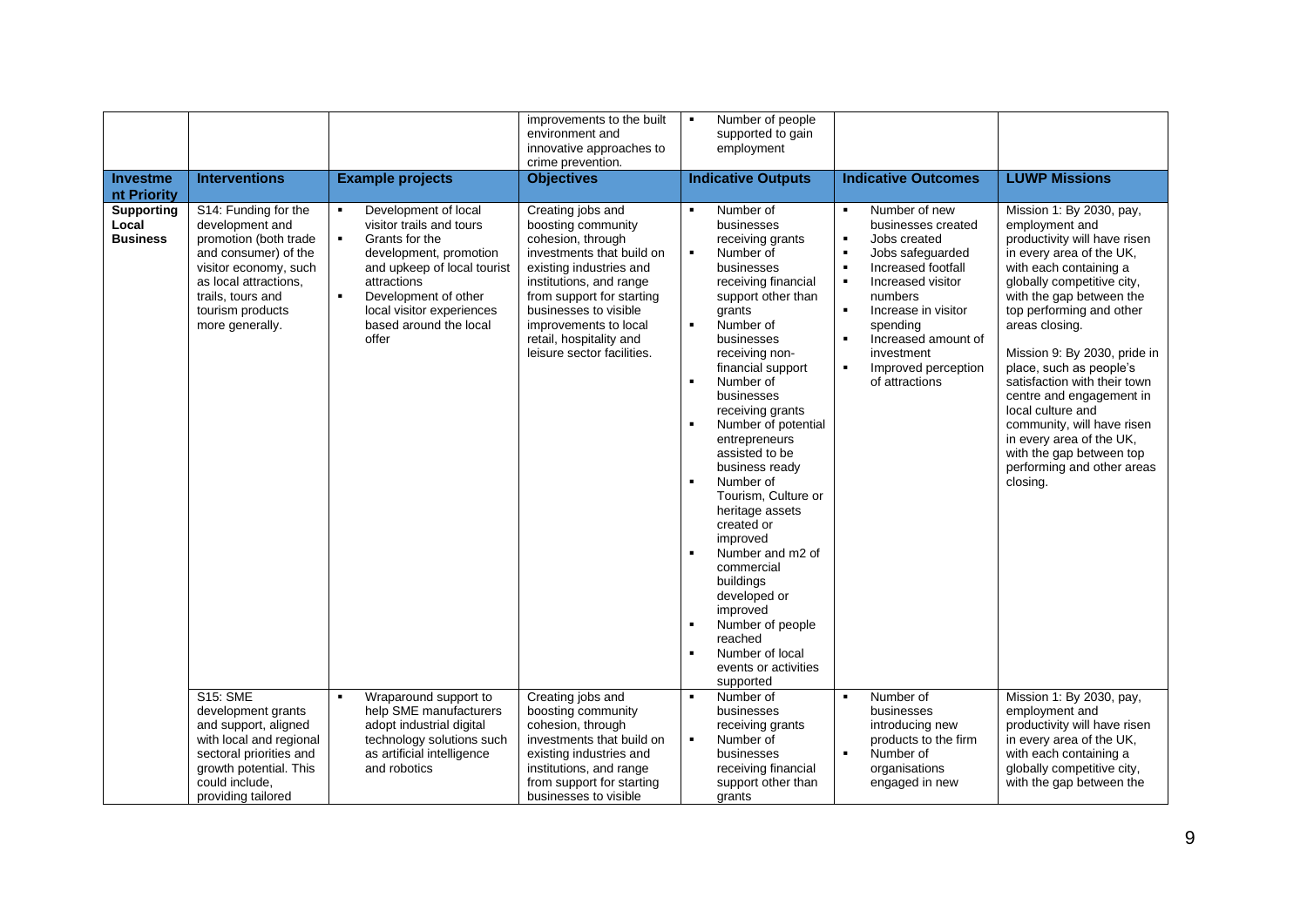| expert advice,<br>matched grants and<br>leadership training to<br>enable manufacturing<br>SMEs to adopt<br>industrial digital<br>technology solutions<br>including AI artificial<br>intelligence; robotics<br>and autonomous<br>systems; additive<br>manufacturing;<br>industrial internet of<br>things; virtual reality;<br>data analytics. The<br>support is proven to<br>leverage high levels<br>of private investment<br>into technologies that<br>drive growth,<br>productivity, efficiency<br>and resilience in<br>manufacturing. | $\blacksquare$<br>$\blacksquare$<br>$\blacksquare$ | Impartial, expert advice to<br>support business planning<br>and digital roadmapping<br>Specialist leadership and<br>management training<br>focused on industrial<br>digitalisation with an<br>emphasis on peer<br>learning, network building<br>and collaboration<br>Match funded grants to<br>enable firms to buy and<br>implement new industrial<br>digital technology<br>solutions | improvements to local<br>retail, hospitality and<br>leisure sector facilities.<br>Promoting networking and<br>collaboration, through<br>interventions that bring<br>together businesses and<br>partners within and<br>across sectors to share<br>knowledge, expertise and<br>resources and stimulate<br>innovation and growth.<br>Increasing private sector<br>investment in growth-<br>enhancing activities,<br>through targeted support<br>for small and medium-<br>sized businesses to<br>undertake new-to-firm<br>innovation, adopt<br>productivity-enhancing,<br>energy efficient and low<br>carbon technologies and<br>techniques, and start or<br>grow their exports. | $\blacksquare$<br>$\blacksquare$                   | Number of<br>businesses<br>receiving non-<br>financial support<br>Number of people<br>attending training<br>sessions                                                                            | $\blacksquare$<br>$\blacksquare$<br>$\blacksquare$                                     | knowledge transfer<br>activity<br>Number of premises<br>with improved digital<br>connectivity<br>Number of<br>businesses adopting<br>new to the firm<br>technologies or<br>processes<br>Increased amount of<br>investment                                                                                                                                                                                  | top performing and other<br>areas closing.<br>Mission 2: By 2030,<br>domestic public investment<br>in R&D outside of the<br><b>Greater South East will</b><br>increase by at least 40%,<br>and over the Spending<br>Review period by at least<br>one third. This additional<br>government funding will<br>seek to leverage at least<br>twice as much private<br>sector investment over the<br>long term to stimulate<br>innovation and productivity<br>growth.                                                                                             |
|-----------------------------------------------------------------------------------------------------------------------------------------------------------------------------------------------------------------------------------------------------------------------------------------------------------------------------------------------------------------------------------------------------------------------------------------------------------------------------------------------------------------------------------------|----------------------------------------------------|---------------------------------------------------------------------------------------------------------------------------------------------------------------------------------------------------------------------------------------------------------------------------------------------------------------------------------------------------------------------------------------|------------------------------------------------------------------------------------------------------------------------------------------------------------------------------------------------------------------------------------------------------------------------------------------------------------------------------------------------------------------------------------------------------------------------------------------------------------------------------------------------------------------------------------------------------------------------------------------------------------------------------------------------------------------------------|----------------------------------------------------|-------------------------------------------------------------------------------------------------------------------------------------------------------------------------------------------------|----------------------------------------------------------------------------------------|------------------------------------------------------------------------------------------------------------------------------------------------------------------------------------------------------------------------------------------------------------------------------------------------------------------------------------------------------------------------------------------------------------|------------------------------------------------------------------------------------------------------------------------------------------------------------------------------------------------------------------------------------------------------------------------------------------------------------------------------------------------------------------------------------------------------------------------------------------------------------------------------------------------------------------------------------------------------------|
| S16: Research and<br>development grants<br>supporting the<br>development of<br>innovative products<br>and services, with a<br>particular focus on<br>low carbon goods and<br>environmental<br>services, and climate<br>resilience. This could<br>include Investment to<br>support the diffusion<br>of innovation<br>knowledge and<br>activities. Support the<br>commercialisation of<br>ideas, encouraging<br>collaboration and<br>accelerating the path<br>to market so that                                                           | $\blacksquare$                                     | Research and<br>development grants for<br>new product, services and<br>markets                                                                                                                                                                                                                                                                                                        | Creating jobs and<br>boosting community<br>cohesion, through<br>investments that build on<br>existing industries and<br>institutions, and range<br>from support for starting<br>businesses to visible<br>improvements to local<br>retail, hospitality and<br>leisure sector facilities.<br>Promoting networking and<br>collaboration, through<br>interventions that bring<br>together businesses and<br>partners within and<br>across sectors to share<br>knowledge, expertise and<br>resources and stimulate<br>innovation and growth.                                                                                                                                      | $\blacksquare$<br>$\blacksquare$<br>$\blacksquare$ | Number of<br>businesses<br>receiving grants<br>Number of<br>businesses<br>receiving financial<br>support other than<br>grants<br>Number of<br>businesses<br>receiving non-<br>financial support | $\blacksquare$<br>$\blacksquare$<br>$\blacksquare$<br>$\blacksquare$<br>$\blacksquare$ | Number of<br>businesses<br>introducing new<br>products to the firm<br>Number of<br>organisations<br>engaged in new<br>knowledge transfer<br>activity<br>Number of premises<br>with improved digital<br>connectivity<br>Number of new to<br>market products<br>Number of R&D<br>active businesses<br>Increased number of<br>innovation active<br><b>SME<sub>s</sub></b><br>Number of<br>businesses adopting | Mission 1: By 2030, pay,<br>employment and<br>productivity will have risen<br>in every area of the UK,<br>with each containing a<br>globally competitive city,<br>with the gap between the<br>top performing and other<br>areas closing.<br>Mission 2: By 2030,<br>domestic public investment<br>in R&D outside of the<br><b>Greater South East will</b><br>increase by at least 40%,<br>and over the Spending<br>Review period by at least<br>one third. This additional<br>government funding will<br>seek to leverage at least<br>twice as much private |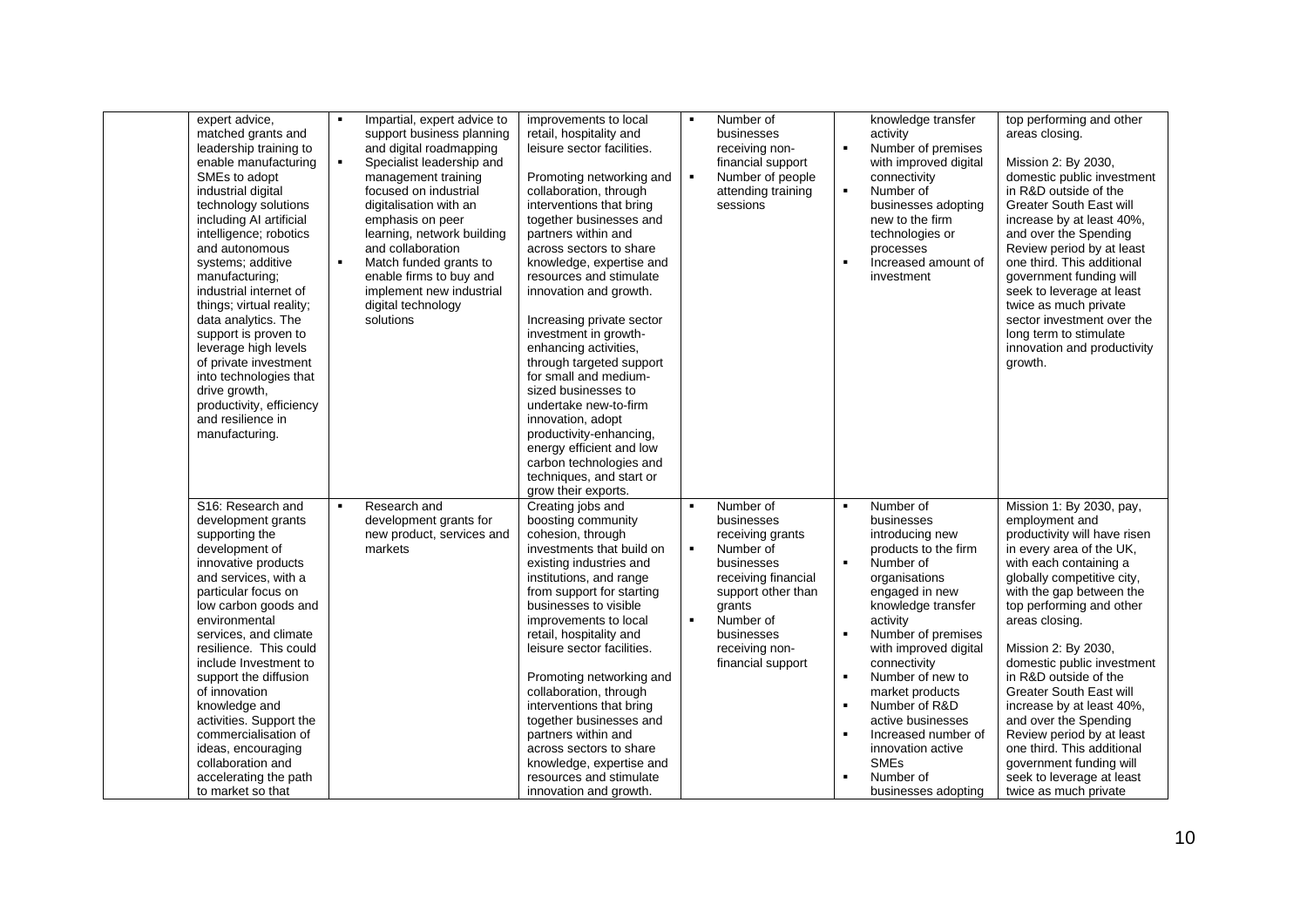| more ideas translate<br>into industrial and<br>commercial practices.                                                     |                                                                                            | Increasing private sector<br>investment in growth-<br>enhancing activities,<br>through targeted support<br>for small and medium-<br>sized businesses to<br>undertake new-to-firm<br>innovation, adopt<br>productivity-enhancing,<br>energy efficient and low<br>carbon technologies and<br>techniques, and start or<br>grow their exports.                                                                                                                                                                                                                                                                                                                                                                                                                                                                                         |                                                                                                                                                                                                                                                                                    | new to the firm<br>technologies or<br>processes<br>Increased amount of<br>investment<br>Number of<br>$\blacksquare$<br>organisations<br>engaged in new<br>knowledge transfer<br>activity<br>Number of<br>$\blacksquare$<br>businesses adopting<br>new or improved<br>products or services                                                                                                                                                                  | sector investment over the<br>long term to stimulate<br>innovation and productivity<br>growth.                                                                                                                                                                                                                                                                                                                                                                                                                                                                                                                                                               |
|--------------------------------------------------------------------------------------------------------------------------|--------------------------------------------------------------------------------------------|------------------------------------------------------------------------------------------------------------------------------------------------------------------------------------------------------------------------------------------------------------------------------------------------------------------------------------------------------------------------------------------------------------------------------------------------------------------------------------------------------------------------------------------------------------------------------------------------------------------------------------------------------------------------------------------------------------------------------------------------------------------------------------------------------------------------------------|------------------------------------------------------------------------------------------------------------------------------------------------------------------------------------------------------------------------------------------------------------------------------------|------------------------------------------------------------------------------------------------------------------------------------------------------------------------------------------------------------------------------------------------------------------------------------------------------------------------------------------------------------------------------------------------------------------------------------------------------------|--------------------------------------------------------------------------------------------------------------------------------------------------------------------------------------------------------------------------------------------------------------------------------------------------------------------------------------------------------------------------------------------------------------------------------------------------------------------------------------------------------------------------------------------------------------------------------------------------------------------------------------------------------------|
| S17: Funding for the<br>development and<br>support of appropriate<br>innovation<br>infrastructure at the<br>local level. | Funding for innovation<br>$\blacksquare$<br>and technology facilities in<br>the local area | Creating jobs and<br>boosting community<br>cohesion, through<br>investments that build on<br>existing industries and<br>institutions, and range<br>from support for starting<br>businesses to visible<br>improvements to local<br>retail, hospitality and<br>leisure sector facilities.<br>Promoting networking and<br>collaboration, through<br>interventions that bring<br>together businesses and<br>partners within and<br>across sectors to share<br>knowledge, expertise and<br>resources and stimulate<br>innovation and growth.<br>Increasing private sector<br>investment in growth-<br>enhancing activities,<br>through targeted support<br>for small and medium-<br>sized businesses to<br>undertake new-to-firm<br>innovation, adopt<br>productivity-enhancing,<br>energy efficient and low<br>carbon technologies and | Number of<br>$\blacksquare$<br>businesses<br>receiving non-<br>financial support<br>$\blacksquare$<br>Number of<br>businesses<br>receiving financial<br>support other than<br>grants<br>$\blacksquare$<br>Number of potential<br>entrepreneurs<br>assisted to be<br>business ready | Jobs created<br>$\blacksquare$<br>Jobs safequarded<br>Number of new<br>$\blacksquare$<br>businesses created<br>Number of<br>$\blacksquare$<br>businesses adopting<br>new to the firm<br>technologies or<br>processes<br>$\blacksquare$<br>Increased number of<br>businesses with<br>improved productivity<br>Number of new to<br>$\blacksquare$<br>market products<br>Number of<br>$\blacksquare$<br>businesses<br>introducing new<br>products to the firm | Mission 1: By 2030, pay,<br>employment and<br>productivity will have risen<br>in every area of the UK,<br>with each containing a<br>globally competitive city,<br>with the gap between the<br>top performing and other<br>areas closing.<br>Mission 2: By 2030,<br>domestic public investment<br>in R&D outside of the<br><b>Greater South East will</b><br>increase by at least 40%,<br>and over the Spending<br>Review period by at least<br>one third. This additional<br>government funding will<br>seek to leverage at least<br>twice as much private<br>sector investment over the<br>long term to stimulate<br>innovation and productivity<br>growth. |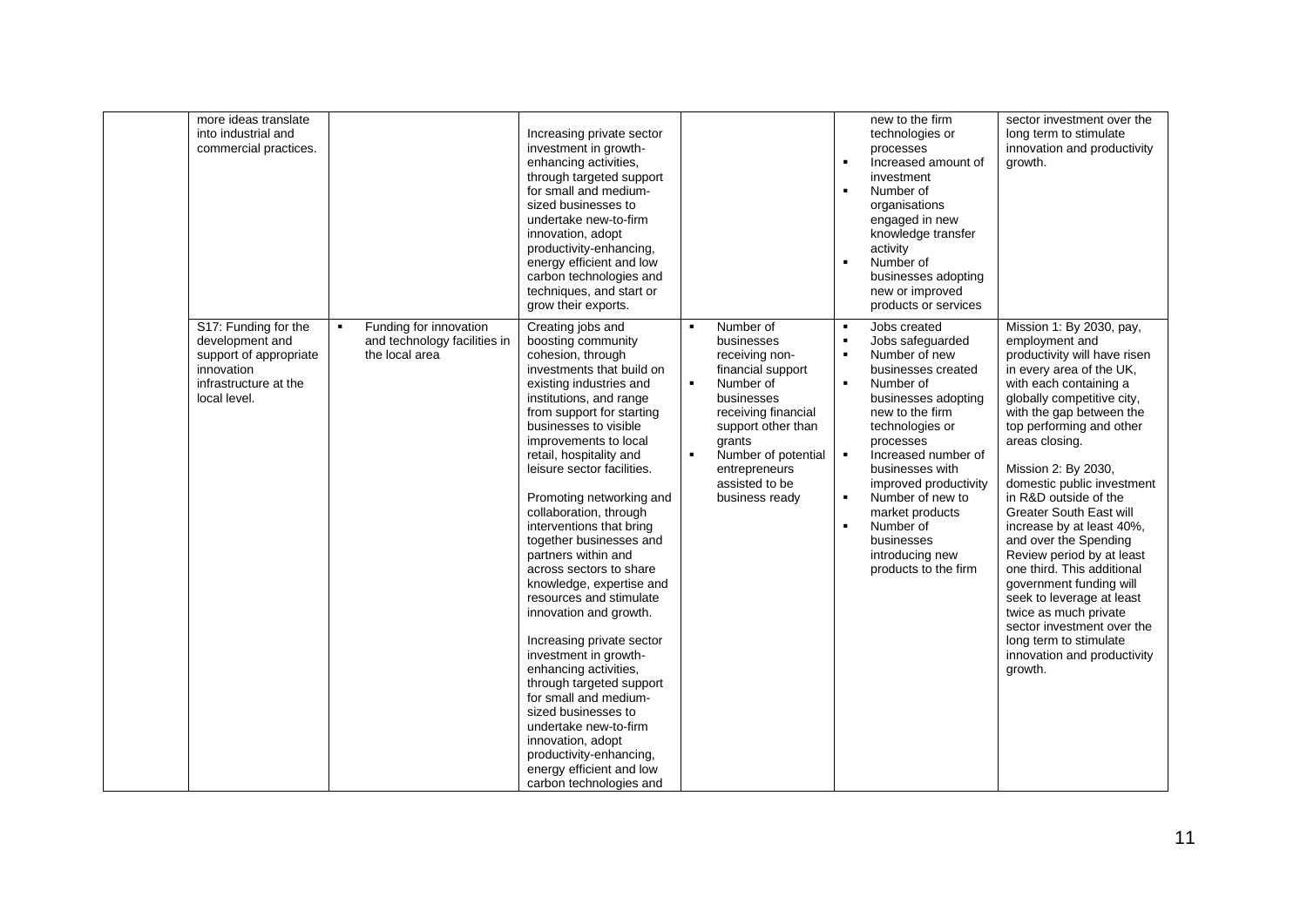|                                                                                                                                                                                                                         |                                  |                                                                                                                                                                                                                                                                            | techniques, and start or                                                                                                                                                                                                                                                                                                                                                                                                                                                                                                                                                                                                                                                                                                                                                                                                                                                                                     |                                                                                                          |                                                                                                                                                                                                                                                                                                                                                                                                                       |                                                                                        |                                                                                                                                                                                                                                                                                                |                                                                                                                                                                                                                                                                                                                                                                                                                                                                                                                                                                                                                                                              |
|-------------------------------------------------------------------------------------------------------------------------------------------------------------------------------------------------------------------------|----------------------------------|----------------------------------------------------------------------------------------------------------------------------------------------------------------------------------------------------------------------------------------------------------------------------|--------------------------------------------------------------------------------------------------------------------------------------------------------------------------------------------------------------------------------------------------------------------------------------------------------------------------------------------------------------------------------------------------------------------------------------------------------------------------------------------------------------------------------------------------------------------------------------------------------------------------------------------------------------------------------------------------------------------------------------------------------------------------------------------------------------------------------------------------------------------------------------------------------------|----------------------------------------------------------------------------------------------------------|-----------------------------------------------------------------------------------------------------------------------------------------------------------------------------------------------------------------------------------------------------------------------------------------------------------------------------------------------------------------------------------------------------------------------|----------------------------------------------------------------------------------------|------------------------------------------------------------------------------------------------------------------------------------------------------------------------------------------------------------------------------------------------------------------------------------------------|--------------------------------------------------------------------------------------------------------------------------------------------------------------------------------------------------------------------------------------------------------------------------------------------------------------------------------------------------------------------------------------------------------------------------------------------------------------------------------------------------------------------------------------------------------------------------------------------------------------------------------------------------------------|
| S <sub>18</sub> : Investing in<br>enterprise<br>infrastructure and<br>employment/innovatio<br>n site development<br>projects.                                                                                           | $\blacksquare$<br>$\blacksquare$ | Funding to support the<br>development of new<br>business sites.<br>Accelerator and incubator<br>provision to support<br>businesses to innovate,<br>scale and reach new<br>investment.                                                                                      | grow their exports.<br>Creating jobs and<br>boosting community<br>cohesion, through<br>investments that build on<br>existing industries and<br>institutions, and range<br>from support for starting<br>businesses to visible<br>improvements to local<br>retail, hospitality and<br>leisure sector facilities.<br>Promoting networking and<br>collaboration, through<br>interventions that bring<br>together businesses and<br>partners within and<br>across sectors to share<br>knowledge, expertise and<br>resources and stimulate<br>innovation and growth.<br>Increasing private sector<br>investment in growth-<br>enhancing activities,<br>through targeted support<br>for small and medium-<br>sized businesses to<br>undertake new-to-firm<br>innovation, adopt<br>productivity-enhancing,<br>energy efficient and low<br>carbon technologies and<br>techniques, and start or<br>grow their exports. | $\blacksquare$<br>$\blacksquare$<br>$\blacksquare$<br>$\blacksquare$<br>$\blacksquare$<br>$\blacksquare$ | Number of<br>businesses<br>receiving financial<br>support other than<br>grants<br>Number of<br>businesses<br>receiving grants<br>Number of<br>businesses<br>receiving non-<br>financial support<br>Amount of<br>rehabilitated land<br>or premises<br>Number and m2 of<br>commercial<br>buildings<br>developed or<br>improved<br>Increased number<br>of potential<br>entrepreneurs<br>assisted to be<br>business ready | $\blacksquare$<br>$\blacksquare$<br>$\blacksquare$<br>$\blacksquare$<br>$\blacksquare$ | Jobs created<br>Jobs safeguarded<br>Number of new<br>businesses created<br>Reduced vacancy<br>rates<br>Number of premises<br>with improved digital<br>connectivity<br>Number of<br>businesses adopting<br>new to the firm<br>technologies or<br>processes<br>Increased amount of<br>investment | Mission 1: By 2030, pay,<br>employment and<br>productivity will have risen<br>in every area of the UK,<br>with each containing a<br>globally competitive city,<br>with the gap between the<br>top performing and other<br>areas closing.<br>Mission 2: By 2030,<br>domestic public investment<br>in R&D outside of the<br><b>Greater South East will</b><br>increase by at least 40%,<br>and over the Spending<br>Review period by at least<br>one third. This additional<br>government funding will<br>seek to leverage at least<br>twice as much private<br>sector investment over the<br>long term to stimulate<br>innovation and productivity<br>growth. |
| S19: Strengthening<br>local entrepreneurial<br>ecosystems, and<br>supporting<br>businesses at all<br>stages of their<br>development to start,<br>sustain, grow and<br>innovate, including<br>through local<br>networks. | $\blacksquare$<br>$\blacksquare$ | Strengthening local<br>entrepreneurial<br>ecosystems and<br>connecting businesses to<br>wider support on, for<br>example, innovation,<br>trade and skills<br>Establishing local peer-to-<br>peer networking/support<br>and learning to improve<br>sharing of best practice | Creating jobs and<br>boosting community<br>cohesion, through<br>investments that build on<br>existing industries and<br>institutions, and range<br>from support for starting<br>businesses to visible<br>improvements to local<br>retail, hospitality and<br>leisure sector facilities.                                                                                                                                                                                                                                                                                                                                                                                                                                                                                                                                                                                                                      | $\blacksquare$<br>$\blacksquare$                                                                         | Number of potential<br>entrepreneurs<br>assisted to be<br>business ready<br>Number of<br>businesses<br>receiving financial<br>support other than<br>grants                                                                                                                                                                                                                                                            | $\blacksquare$<br>$\blacksquare$<br>$\blacksquare$                                     | Jobs created<br>Jobs safeguarded<br>Number of new<br>businesses created<br>Number of<br>businesses adopting<br>new to the firm<br>technologies or<br>processes                                                                                                                                 | Mission 1: By 2030, pay,<br>employment and<br>productivity will have risen<br>in every area of the UK,<br>with each containing a<br>globally competitive city,<br>with the gap between the<br>top performing and other<br>areas closing.                                                                                                                                                                                                                                                                                                                                                                                                                     |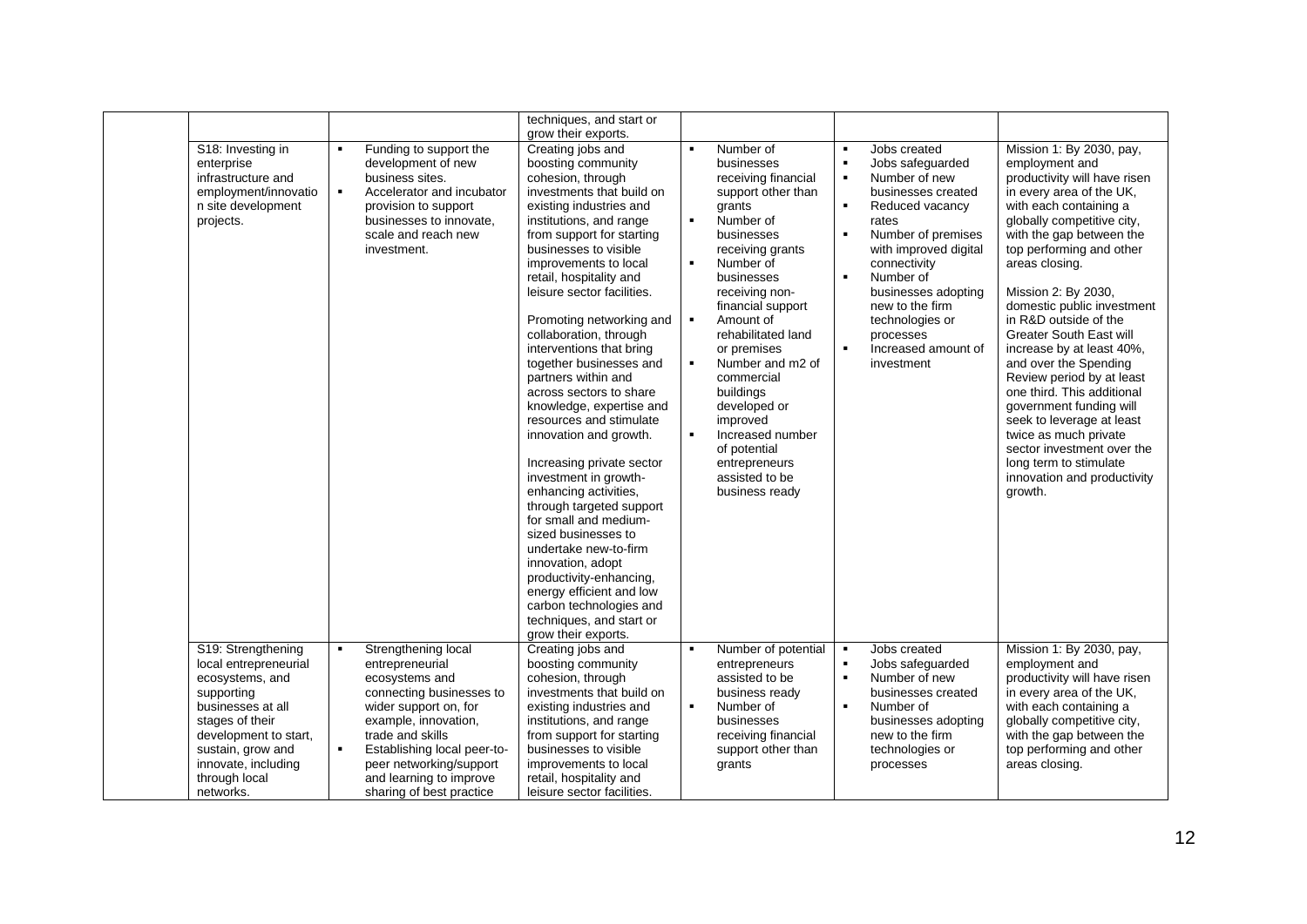|                         | $\blacksquare$ | Development of evidence-   |                            | $\blacksquare$ | Number of           |                | Increased number of   |                                |
|-------------------------|----------------|----------------------------|----------------------------|----------------|---------------------|----------------|-----------------------|--------------------------------|
|                         |                | based regional             | Promoting networking and   |                | businesses          |                | businesses engaged    |                                |
|                         |                | entrepreneurial support,   | collaboration, through     |                | receiving grants    |                | in new markets        |                                |
|                         |                | led by entrepreneurs, risk | interventions that bring   | $\blacksquare$ | Number of           | $\blacksquare$ | Increased number of   |                                |
|                         |                | capital providers,         | together businesses and    |                | businesses          |                | businesses with       |                                |
|                         |                | corporates, academia and   | partners within and        |                | receiving non-      |                | improved productivity |                                |
|                         |                | government                 | across sectors to share    |                | financial support   | $\blacksquare$ | Number of             |                                |
|                         |                |                            | knowledge, expertise and   |                |                     |                | businesses            |                                |
|                         |                |                            | resources and stimulate    |                |                     |                | introducing new       |                                |
|                         |                |                            | innovation and growth.     |                |                     |                | products to the firm  |                                |
|                         |                |                            |                            |                |                     |                |                       |                                |
|                         |                |                            | Increasing private sector  |                |                     |                |                       |                                |
|                         |                |                            | investment in growth-      |                |                     |                |                       |                                |
|                         |                |                            | enhancing activities,      |                |                     |                |                       |                                |
|                         |                |                            | through targeted support   |                |                     |                |                       |                                |
|                         |                |                            | for small and medium-      |                |                     |                |                       |                                |
|                         |                |                            | sized businesses to        |                |                     |                |                       |                                |
|                         |                |                            | undertake new-to-firm      |                |                     |                |                       |                                |
|                         |                |                            | innovation, adopt          |                |                     |                |                       |                                |
|                         |                |                            | productivity-enhancing,    |                |                     |                |                       |                                |
|                         |                |                            | energy efficient and low   |                |                     |                |                       |                                |
|                         |                |                            | carbon technologies and    |                |                     |                |                       |                                |
|                         |                |                            | techniques, and start or   |                |                     |                |                       |                                |
|                         |                |                            | grow their exports.        |                |                     |                |                       |                                |
| S20: Support for        | $\blacksquare$ | Funding to establish a     | Creating jobs and          | $\blacksquare$ | Number of           | $\blacksquare$ | Jobs created          | Mission 1: By 2030, pay,       |
| expert business         |                | new local business         | boosting community         |                | businesses          | $\blacksquare$ | Jobs safeguarded      | employment and                 |
| advice and support      |                | accelerator/growth         | cohesion, through          |                | receiving grants    | $\blacksquare$ | Number of new         | productivity will have risen   |
| programmes at the       |                | programme                  | investments that build on  | ٠              | Number of           |                | businesses created    | in every area of the UK,       |
| local and regional      | $\blacksquare$ | Funding to support local   | existing industries and    |                | businesses          | $\blacksquare$ | Number of             | with each containing a         |
| level, including        |                | business support offers    | institutions, and range    |                | receiving financial |                | businesses adopting   | globally competitive city,     |
| support for             |                |                            | from support for starting  |                | support other than  |                | new to firm           | with the gap between the       |
| decarbonisation,        |                |                            | businesses to visible      |                | grants              |                | technologies or       | top performing and other       |
| climate adaptation      |                |                            | improvements to local      | $\blacksquare$ | Number of           |                | processes             | areas closing.                 |
| and circular economy    |                |                            | retail, hospitality and    |                | businesses          | $\blacksquare$ | Increased amount of   |                                |
| advice. This could      |                |                            | leisure sector facilities. |                | receiving non-      |                | investment            | Mission 2: By 2030,            |
| include funding for     |                |                            |                            |                | financial support   | $\blacksquare$ | Number of             | domestic public investment     |
| new and                 |                |                            | Promoting networking and   | $\blacksquare$ | Number and          |                | businesses            | in R&D outside of the          |
| improvements to         |                |                            | collaboration, through     |                | meters squared of   |                | introducing new       | <b>Greater South East will</b> |
| existing training hubs, |                |                            | interventions that bring   |                | commercial          |                | products to the firm  | increase by at least 40%,      |
| business support        |                |                            | together businesses and    |                | buildings           | $\blacksquare$ | Number of             | and over the Spending          |
| offers, 'incubators',   |                |                            | partners within and        |                | developed or        |                | organisations         | Review period by at least      |
| 'accelerators' and      |                |                            | across sectors to share    |                | improved            |                | engaged in new        | one third. This additional     |
| other forms of          |                |                            | knowledge, expertise and   | $\blacksquare$ | Increased number    |                | knowledge transfer    | government funding will        |
| developmental           |                |                            | resources and stimulate    |                | of potential        |                | activity              | seek to leverage at least      |
| environments for local  |                |                            | innovation and growth.     |                | entrepreneurs       | $\blacksquare$ | Increased share of    | twice as much private          |
| enterprise (including   |                |                            |                            |                | assisted to be      |                | early stage firms     | sector investment over the     |
| social enterprise)      |                |                            | Increasing private sector  |                | business ready      |                | which generate or     | long term to stimulate         |
| which can support       |                |                            | investment in growth-      |                |                     |                |                       |                                |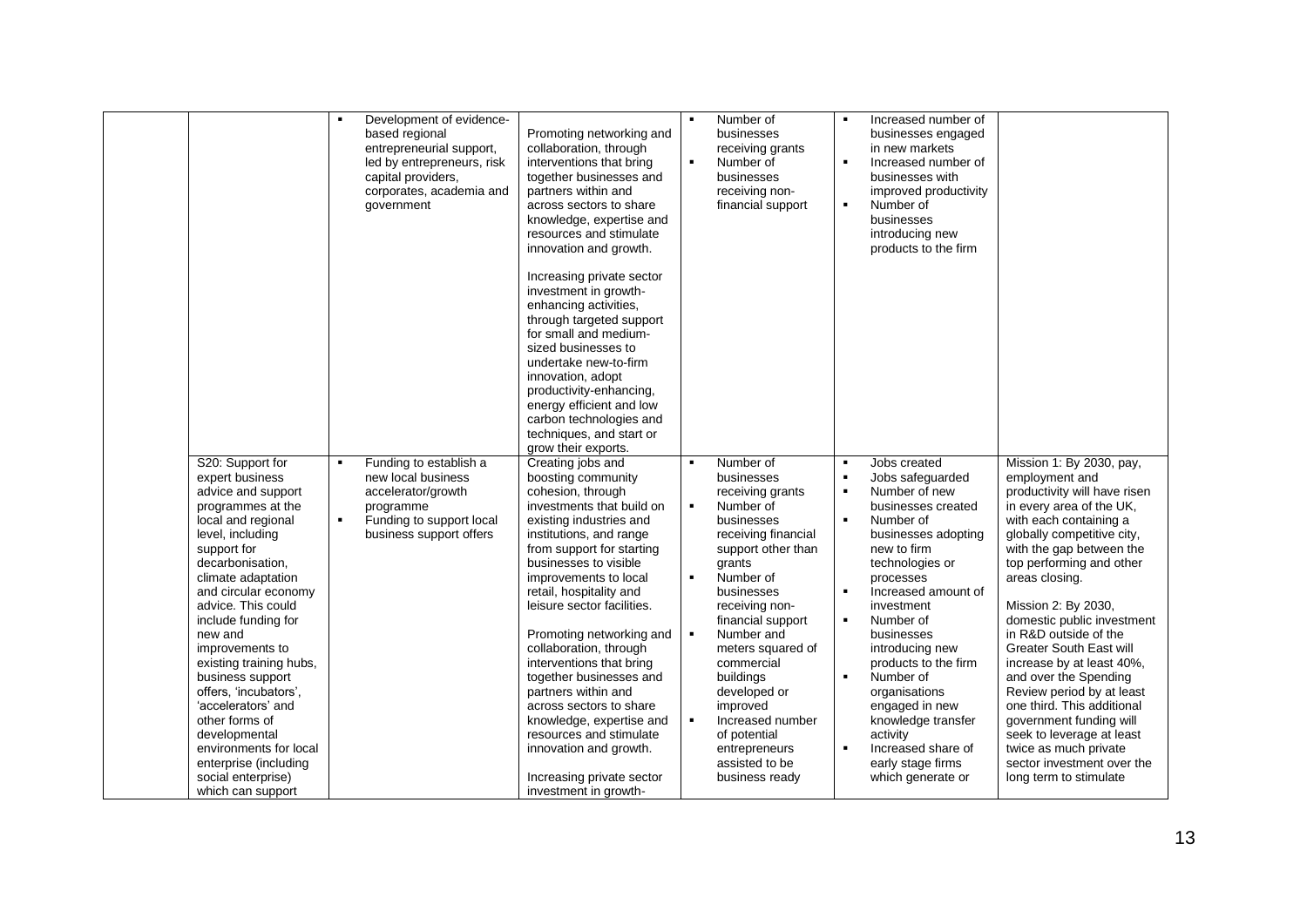| entrepreneurs and<br>start-ups/high growth<br>potential firms through<br>the early stages of<br>development and<br>growth by offering a<br>combination of<br>services including:<br>e.g. - account<br>management, advice,<br>resources, training,<br>mentorship, coaching<br>and access to<br>workspace. |                                                                                          | enhancing activities,<br>through targeted support<br>for small and medium-<br>sized businesses to<br>undertake new-to-firm<br>innovation, adopt<br>productivity-enhancing,<br>energy efficient and low<br>carbon technologies and<br>techniques, and start or<br>grow their exports.                                                                                                                                                                                                                                                                                                       |                                                                 |                                                                                                                                                                                                                                                    | $\blacksquare$                                                       | increase their<br>revenue<br>Increased number of<br>innovation active<br><b>SME<sub>s</sub></b>                                                                                                                                                                      | innovation and productivity<br>growth.                                                                                                                                                                                                   |
|----------------------------------------------------------------------------------------------------------------------------------------------------------------------------------------------------------------------------------------------------------------------------------------------------------|------------------------------------------------------------------------------------------|--------------------------------------------------------------------------------------------------------------------------------------------------------------------------------------------------------------------------------------------------------------------------------------------------------------------------------------------------------------------------------------------------------------------------------------------------------------------------------------------------------------------------------------------------------------------------------------------|-----------------------------------------------------------------|----------------------------------------------------------------------------------------------------------------------------------------------------------------------------------------------------------------------------------------------------|----------------------------------------------------------------------|----------------------------------------------------------------------------------------------------------------------------------------------------------------------------------------------------------------------------------------------------------------------|------------------------------------------------------------------------------------------------------------------------------------------------------------------------------------------------------------------------------------------|
| S21: Grants to help<br>$\bullet$<br>places bid for and<br>host international<br>business events and<br>conferences that<br>support wider local<br>growth sectors.                                                                                                                                        | Grants to bid for, secure<br>and hold a conference for<br>a leading sector locally       | Promoting networking and<br>collaboration, through<br>interventions that bring<br>together businesses and<br>partners within and<br>across sectors to share<br>knowledge, expertise and<br>resources and stimulate<br>innovation and growth.<br>Increasing private sector<br>investment in growth-<br>enhancing activities,<br>through targeted support<br>for small and medium-<br>sized businesses to<br>undertake new-to-firm<br>innovation, adopt<br>productivity-enhancing,<br>energy efficient and low<br>carbon technologies and<br>techniques, and start or<br>grow their exports. | $\blacksquare$<br>$\blacksquare$<br>$\blacksquare$<br>$\bullet$ | Number of<br>businesses<br>receiving financial<br>support other than<br>grants<br>Number of<br>businesses<br>receiving grants<br>Number of<br>businesses<br>receiving non-<br>financial support<br>Number of<br>events/participatory<br>programmes | $\blacksquare$<br>$\blacksquare$<br>$\blacksquare$<br>$\bullet$      | Increased visitor<br>numbers<br>Increased number of<br>businesses engaged<br>in new markets<br>Increased amount of<br>investment<br>Increased number of<br>businesses<br>supported<br>Number of<br>organisations<br>engaged in new<br>knowledge transfer<br>activity | Mission 1: By 2030, pay,<br>employment and<br>productivity will have risen<br>in every area of the UK,<br>with each containing a<br>globally competitive city,<br>with the gap between the<br>top performing and other<br>areas closing. |
| S22: Support for<br>$\blacksquare$<br>growing the local<br>social economy,<br>including community<br>businesses,<br>cooperatives and<br>social enterprises.                                                                                                                                              | Training schemes for local<br>people looking to set up a<br>new co-operative<br>business | Creating jobs and<br>boosting community<br>cohesion, through<br>investments that build on<br>existing industries and<br>institutions, and range<br>from support for starting<br>businesses to visible<br>improvements to local<br>retail, hospitality and<br>leisure sector facilities.                                                                                                                                                                                                                                                                                                    | $\blacksquare$<br>٠                                             | Number of people<br>attending training<br>sessions<br>Number of<br>businesses<br>receiving financial<br>support other than<br>grants<br>Number of<br>businesses<br>receiving grants                                                                | $\blacksquare$<br>$\blacksquare$<br>$\blacksquare$<br>$\blacksquare$ | Number of new to<br>market products<br>Number of R&D<br>active businesses<br>Number of<br>businesses adopting<br>new to the firm<br>technologies or<br>processes<br>Jobs created<br>Jobs safeguarded                                                                 | Mission 1: By 2030, pay,<br>employment and<br>productivity will have risen<br>in every area of the UK,<br>with each containing a<br>globally competitive city,<br>with the gap between the<br>top performing and other<br>areas closing. |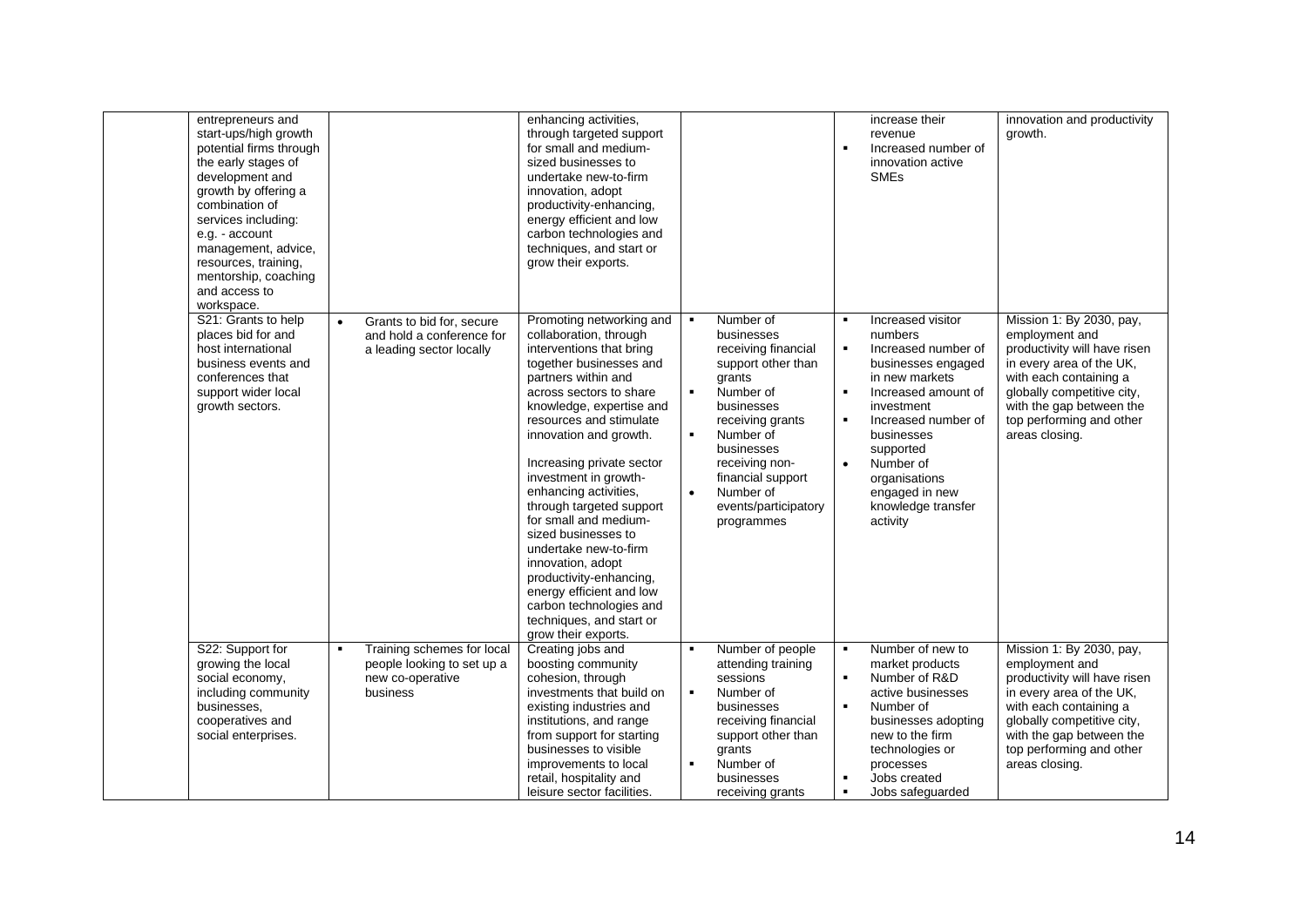|                                                                      |                                                           | Promoting networking and<br>collaboration, through<br>interventions that bring<br>together businesses and<br>partners within and<br>across sectors to share<br>knowledge, expertise and<br>resources and stimulate<br>innovation and growth.                                                                                                                                                                                                                                                                                                                                                                                                                                                                                                                                | $\blacksquare$                                                       | Number of<br>businesses<br>receiving non-<br>financial support<br>Increased number<br>of potential<br>entrepreneurs<br>assisted to be<br>business ready                                                                                                                                                                                                                     | п<br>$\blacksquare$<br>$\blacksquare$<br>$\blacksquare$<br>$\blacksquare$ | Number of new<br>businesses created<br>Increased number of<br>businesses engaged<br>in new markets<br>Increased amount of<br>investment<br>Number of<br>organisations<br>engaged in new<br>knowledge transfer<br>activity<br>Number of<br>businesses adopting<br>new or improved<br>products or services |                                                                                                                                                                                                                                                                                                                                                                                                                                                                                                                                                                                                                                                       |
|----------------------------------------------------------------------|-----------------------------------------------------------|-----------------------------------------------------------------------------------------------------------------------------------------------------------------------------------------------------------------------------------------------------------------------------------------------------------------------------------------------------------------------------------------------------------------------------------------------------------------------------------------------------------------------------------------------------------------------------------------------------------------------------------------------------------------------------------------------------------------------------------------------------------------------------|----------------------------------------------------------------------|-----------------------------------------------------------------------------------------------------------------------------------------------------------------------------------------------------------------------------------------------------------------------------------------------------------------------------------------------------------------------------|---------------------------------------------------------------------------|----------------------------------------------------------------------------------------------------------------------------------------------------------------------------------------------------------------------------------------------------------------------------------------------------------|-------------------------------------------------------------------------------------------------------------------------------------------------------------------------------------------------------------------------------------------------------------------------------------------------------------------------------------------------------------------------------------------------------------------------------------------------------------------------------------------------------------------------------------------------------------------------------------------------------------------------------------------------------|
| S23: Funding to<br>develop angel<br>investor networks<br>nationwide. | Funding to establish a<br>local angel investor<br>network | Creating jobs and<br>boosting community<br>cohesion, through<br>investments that build on<br>existing industries and<br>institutions, and range<br>from support for starting<br>businesses to visible<br>improvements to local<br>retail, hospitality and<br>leisure sector facilities.<br>Promoting networking and<br>collaboration, through<br>interventions that bring<br>together businesses and<br>partners within and<br>across sectors to share<br>knowledge, expertise and<br>resources and stimulate<br>innovation and growth.<br>Increasing private sector<br>investment in growth-<br>enhancing activities,<br>through targeted support<br>for small and medium-<br>sized businesses to<br>undertake new-to-firm<br>innovation, adopt<br>productivity-enhancing, | $\blacksquare$<br>$\blacksquare$<br>$\blacksquare$<br>$\blacksquare$ | Number of angel<br>investors in the<br>local area<br>Number of<br>businesses<br>receiving angel<br>investment<br>Number of<br>businesses<br>receiving financial<br>support other than<br>grants<br>Number of<br>businesses<br>receiving grants<br>Engagement by<br>angel investors<br>Increased number<br>of potential<br>entrepreneurs<br>assisted to be<br>business ready | $\blacksquare$<br>$\blacksquare$<br>$\blacksquare$<br>$\blacksquare$      | Jobs created<br>Number of new<br>businesses created<br>Increased number of<br>businesses engaged<br>in new markets<br>Increased business<br>sustainability<br>Increased amount of<br>investment                                                                                                          | Mission 1: By 2030, pay,<br>employment and<br>productivity will have risen<br>in every area of the UK,<br>with each containing a<br>globally competitive city,<br>with the gap between the<br>top performing and other<br>areas closing.<br>Mission 2: By 2030,<br>domestic public investment<br>in R&D outside of the<br>Greater South East will<br>increase by at least 40%,<br>and over the Spending<br>Review period by at least<br>one third. This additional<br>government funding will<br>seek to leverage at least<br>twice as much private<br>sector investment over the<br>long term to stimulate<br>innovation and productivity<br>growth. |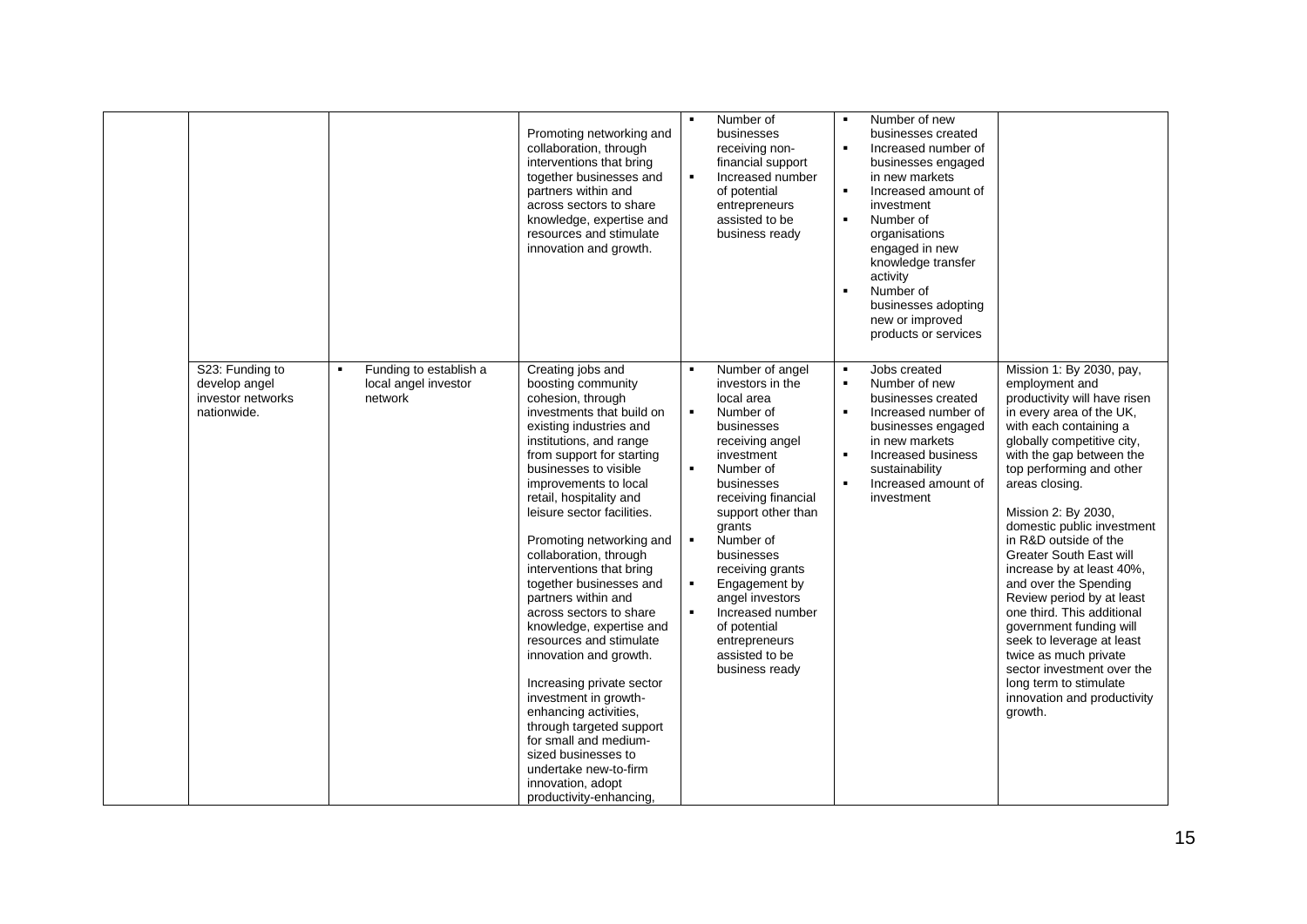|                                                                                                                                                                                                                         |                |                                                                                                                                                                                                                                                                                                                                                                                                     | energy efficient and low<br>carbon technologies and<br>techniques, and start or<br>grow their exports.                                                                                                                                                                                                                                                                                                                                                                                                                                                                                                                                                                                                                                                                                                                                                                                |                                                    |                                                                                                                                                    |                                                                      |                                                                                                                                             |                                                                                                                                                                                                                                                                                                                                                                                                                                                                                                                                                                                                                                                              |
|-------------------------------------------------------------------------------------------------------------------------------------------------------------------------------------------------------------------------|----------------|-----------------------------------------------------------------------------------------------------------------------------------------------------------------------------------------------------------------------------------------------------------------------------------------------------------------------------------------------------------------------------------------------------|---------------------------------------------------------------------------------------------------------------------------------------------------------------------------------------------------------------------------------------------------------------------------------------------------------------------------------------------------------------------------------------------------------------------------------------------------------------------------------------------------------------------------------------------------------------------------------------------------------------------------------------------------------------------------------------------------------------------------------------------------------------------------------------------------------------------------------------------------------------------------------------|----------------------------------------------------|----------------------------------------------------------------------------------------------------------------------------------------------------|----------------------------------------------------------------------|---------------------------------------------------------------------------------------------------------------------------------------------|--------------------------------------------------------------------------------------------------------------------------------------------------------------------------------------------------------------------------------------------------------------------------------------------------------------------------------------------------------------------------------------------------------------------------------------------------------------------------------------------------------------------------------------------------------------------------------------------------------------------------------------------------------------|
| S24: Export Grants to<br>support businesses to<br>grow their overseas<br>trading, supporting<br>local employment and<br>investment, having<br>regard to Scotland's<br>export plan<br>('Scotland: a trading<br>nation'). | $\blacksquare$ | <b>DIT Internationalisation</b><br>Fund, which provided<br>match funding grants of<br>up to £9,000 per business<br>to enable them to fund<br>support for an agreed<br>export strategy. The DIT-<br>funded International<br>Trade Adviser network<br>acts as the entry point to<br>support businesses in<br>developing their export<br>strategy and applying to<br>the Internationalisation<br>Fund. | Creating jobs and<br>boosting community<br>cohesion, through<br>investments that build on<br>existing industries and<br>institutions, and range<br>from support for starting<br>businesses to visible<br>improvements to local<br>retail, hospitality and<br>leisure sector facilities.<br>Promoting networking and<br>collaboration, through<br>interventions that bring<br>together businesses and<br>partners within and<br>across sectors to share<br>knowledge, expertise and<br>resources and stimulate<br>innovation and growth.<br>Increasing private sector<br>investment in growth-<br>enhancing activities,<br>through targeted support<br>for small and medium-<br>sized businesses to<br>undertake new-to-firm<br>innovation, adopt<br>productivity-enhancing,<br>energy efficient and low<br>carbon technologies and<br>techniques, and start or<br>grow their exports. | $\blacksquare$<br>$\blacksquare$<br>$\blacksquare$ | Number of<br>businesses<br>receiving grants<br>Number of<br>businesses<br>receiving grants<br>Number of<br>businesses<br>engaged in new<br>markets | $\blacksquare$                                                       | Jobs created<br>Jobs safeguarded<br>Number of<br>businesses<br>increasing their<br>export capability                                        | Mission 1: By 2030, pay,<br>employment and<br>productivity will have risen<br>in every area of the UK,<br>with each containing a<br>globally competitive city,<br>with the gap between the<br>top performing and other<br>areas closing.<br>Mission 2: By 2030,<br>domestic public investment<br>in R&D outside of the<br><b>Greater South East will</b><br>increase by at least 40%,<br>and over the Spending<br>Review period by at least<br>one third. This additional<br>government funding will<br>seek to leverage at least<br>twice as much private<br>sector investment over the<br>long term to stimulate<br>innovation and productivity<br>growth. |
| S25: Developing<br>existing or emerging<br>local strengths in low<br>carbon and climate<br>adaptation<br>technologies.                                                                                                  | $\blacksquare$ | Funding for net zero<br>initiatives for local<br>business                                                                                                                                                                                                                                                                                                                                           | Creating jobs and<br>boosting community<br>cohesion, through<br>investments that build on<br>existing industries and<br>institutions, and range<br>from support for starting<br>businesses to visible<br>improvements to local                                                                                                                                                                                                                                                                                                                                                                                                                                                                                                                                                                                                                                                        | $\blacksquare$<br>$\blacksquare$                   | Number of<br>businesses<br>receiving financial<br>support other than<br>grants<br>Number of<br>businesses<br>receiving grants                      | $\blacksquare$<br>$\blacksquare$<br>$\blacksquare$<br>$\blacksquare$ | Number of<br>businesses<br>increasing their<br>export capability<br>Jobs created<br>Jobs safeguarded<br>Number of new<br>businesses created | Mission 1: By 2030, pay,<br>employment and<br>productivity will have risen<br>in every area of the UK,<br>with each containing a<br>globally competitive city,<br>with the gap between the<br>top performing and other<br>areas closing.                                                                                                                                                                                                                                                                                                                                                                                                                     |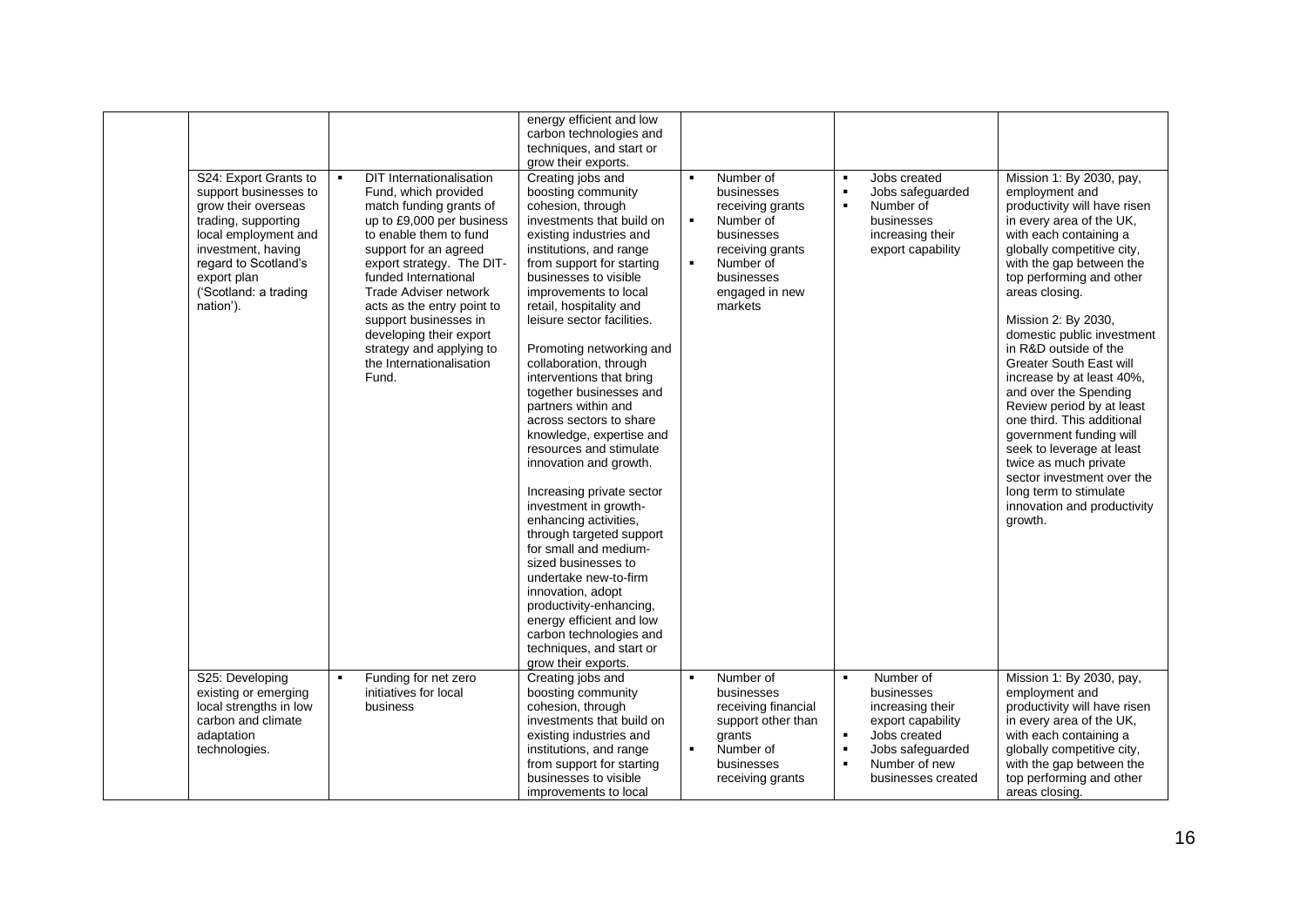|                                                                                                                         | retail, hospitality and<br>leisure sector facilities.<br>Promoting networking and<br>collaboration, through<br>interventions that bring<br>together businesses and<br>partners within and<br>across sectors to share<br>knowledge, expertise and<br>resources and stimulate<br>innovation and growth.<br>Increasing private sector<br>investment in growth-<br>enhancing activities,<br>through targeted support<br>for small and medium-<br>sized businesses to<br>undertake new-to-firm<br>innovation, adopt<br>productivity enhancing,<br>energy efficient and low<br>carbon technologies and<br>techniques, and start or<br>grow their exports. | $\blacksquare$<br>$\blacksquare$                   | Number of<br>businesses<br>receiving non-<br>financial support<br>Amount of low or<br>zero carbon energy<br>infrastructure<br>installed<br>Number of<br>decarbonisation<br>plans developed                                              | $\blacksquare$<br>$\blacksquare$                                                    | Number of premises<br>with improved digital<br>connectivity<br>Greenhouse gas<br>reductions<br>Number of<br>businesses adopting<br>new to the firm<br>technologies or<br>processes                                                                                                                                                                                                                         | Mission 2: By 2030,<br>domestic public investment<br>in R&D outside of the<br><b>Greater South East will</b><br>increase by at least 40%,<br>and over the Spending<br>Review period by at least<br>one third. This additional<br>government funding will<br>seek to leverage at least<br>twice as much private<br>sector investment over the<br>long term to stimulate<br>innovation and productivity<br>growth. |
|-------------------------------------------------------------------------------------------------------------------------|-----------------------------------------------------------------------------------------------------------------------------------------------------------------------------------------------------------------------------------------------------------------------------------------------------------------------------------------------------------------------------------------------------------------------------------------------------------------------------------------------------------------------------------------------------------------------------------------------------------------------------------------------------|----------------------------------------------------|-----------------------------------------------------------------------------------------------------------------------------------------------------------------------------------------------------------------------------------------|-------------------------------------------------------------------------------------|------------------------------------------------------------------------------------------------------------------------------------------------------------------------------------------------------------------------------------------------------------------------------------------------------------------------------------------------------------------------------------------------------------|------------------------------------------------------------------------------------------------------------------------------------------------------------------------------------------------------------------------------------------------------------------------------------------------------------------------------------------------------------------------------------------------------------------|
| S26: Business<br>support measures to<br>drive employment<br>growth, particularly in<br>areas of higher<br>unemployment. | Creating jobs and<br>boosting community<br>cohesion, through<br>investments that build on<br>existing industries and<br>institutions, and range<br>from support for starting<br>businesses to visible<br>improvements to local<br>retail, hospitality and<br>leisure sector facilities.                                                                                                                                                                                                                                                                                                                                                             | $\blacksquare$<br>$\blacksquare$<br>$\blacksquare$ | Number of<br>businesses<br>receiving financial<br>support other than<br>grants<br>Number of<br>businesses<br>receiving non-<br>financial support<br>other than grants<br>Number of<br>businesses<br>receiving non-<br>financial support | $\blacksquare$<br>$\blacksquare$<br>×<br>$\blacksquare$<br>$\blacksquare$<br>×<br>× | Number of new<br>businesses created<br>Number of<br>businesses adopting<br>new to the firm<br>technologies or<br>processes<br>Number of<br>businesses with<br>improved productivity<br>Number of new to<br>market products<br>Number of<br>businesses<br>introducing new<br>products to the firm<br>Jobs created<br>Increased number of<br>businesses<br>supported<br>Increased business<br>sustainability | Mission 1: By 2030, pay,<br>employment and<br>productivity will have risen<br>in every area of the UK.<br>with each containing a<br>globally competitive city,<br>with the gap between the<br>top performing and other<br>areas closing.                                                                                                                                                                         |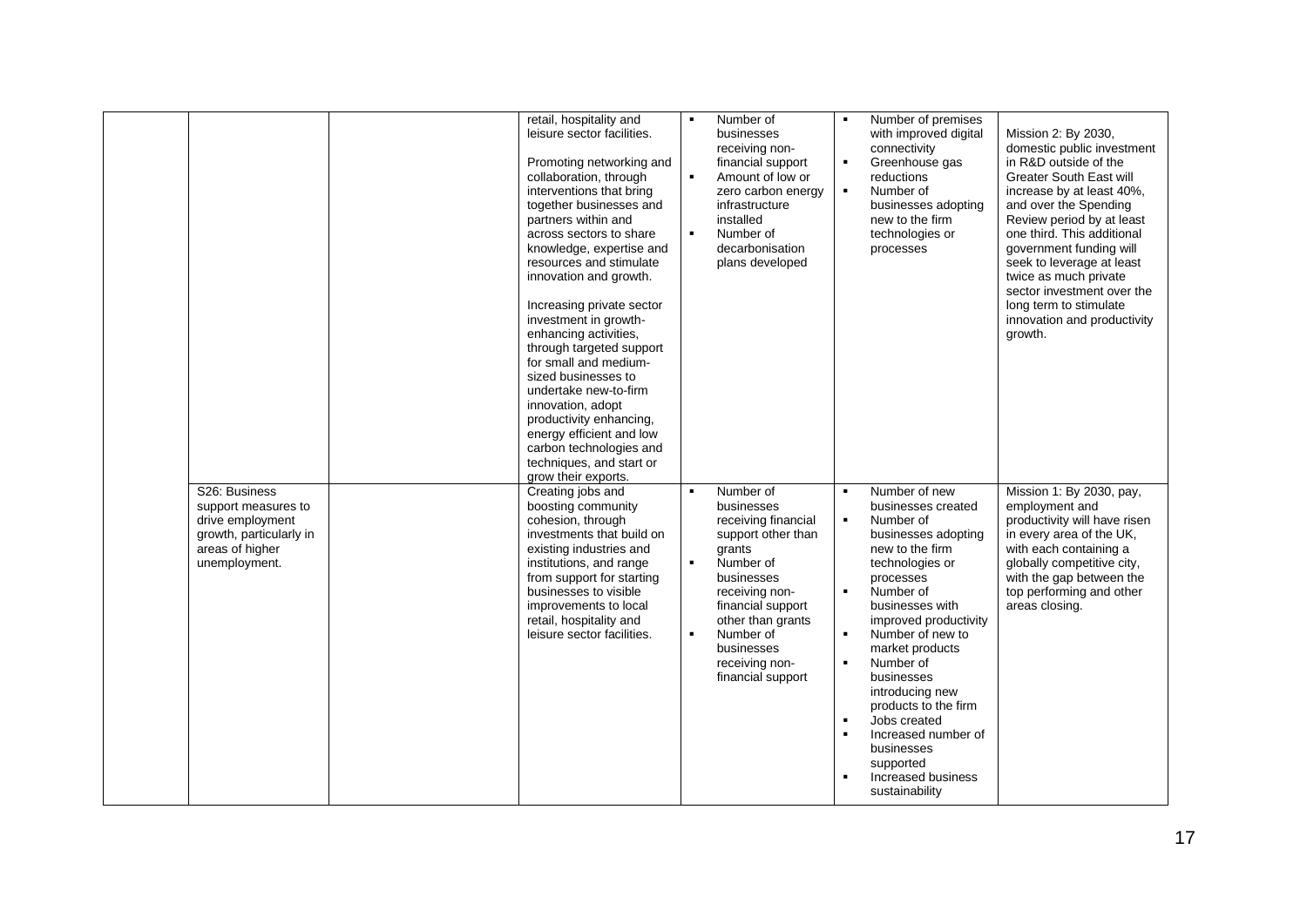| S27: Funding to<br>support relevant<br>feasibility studies.         |                                                     | Creating jobs and<br>boosting community<br>cohesion, through<br>investments that build on<br>existing industries and<br>institutions, and range<br>from support for starting<br>businesses to visible<br>improvements to local<br>retail, hospitality and<br>leisure sector facilities.<br>Promoting networking and<br>collaboration, through<br>interventions that bring<br>together businesses and<br>partners within and<br>across sectors to share<br>knowledge, expertise and<br>resources and stimulate<br>innovation and growth.<br>Increasing private sector<br>investment in growth-<br>enhancing activities,<br>through targeted support<br>for small and medium-<br>sized businesses to<br>undertake new-to-firm<br>innovation, adopt<br>productivity enhancing,<br>energy efficient and low<br>carbon technologies and<br>techniques, and start or<br>grow their exports. | $\blacksquare$ | Number of<br>feasibility studies<br>supported                                                                                                                      | $\blacksquare$<br>$\blacksquare$<br>$\blacksquare$<br>$\blacksquare$<br>$\blacksquare$ | Number of new<br>businesses created<br>Number of<br>businesses adopting<br>new to the firm<br>technologies or<br>processes<br>Number of<br>businesses engaged<br>in new markets<br>Number of<br>businesses with<br>improved productivity<br>Number of<br>businesses<br>introducing new<br>products to the firm<br>Increased number of<br>projects arising from<br>funded feasibility<br>studies | Mission 1: By 2030, pay,<br>employment and<br>productivity will have risen<br>in every area of the UK,<br>with each containing a<br>globally competitive city,<br>with the gap between the<br>top performing and other<br>areas closing.<br>Mission 2: By 2030,<br>domestic public investment<br>in R&D outside of the<br>Greater South East will<br>increase by at least 40%.<br>and over the Spending<br>Review period by at least<br>one third. This additional<br>government funding will<br>seek to leverage at least<br>twice as much private<br>sector investment over the<br>long term to stimulate<br>innovation and productivity<br>growth. |
|---------------------------------------------------------------------|-----------------------------------------------------|---------------------------------------------------------------------------------------------------------------------------------------------------------------------------------------------------------------------------------------------------------------------------------------------------------------------------------------------------------------------------------------------------------------------------------------------------------------------------------------------------------------------------------------------------------------------------------------------------------------------------------------------------------------------------------------------------------------------------------------------------------------------------------------------------------------------------------------------------------------------------------------|----------------|--------------------------------------------------------------------------------------------------------------------------------------------------------------------|----------------------------------------------------------------------------------------|-------------------------------------------------------------------------------------------------------------------------------------------------------------------------------------------------------------------------------------------------------------------------------------------------------------------------------------------------------------------------------------------------|-------------------------------------------------------------------------------------------------------------------------------------------------------------------------------------------------------------------------------------------------------------------------------------------------------------------------------------------------------------------------------------------------------------------------------------------------------------------------------------------------------------------------------------------------------------------------------------------------------------------------------------------------------|
| S28: Support for<br>business resilience<br>and Covid-19<br>recovery | Funding to support local<br>business support offers | Creating jobs and<br>boosting community<br>cohesion, through<br>investments that build on<br>existing industries and<br>institutions, and range<br>from support for starting<br>businesses to visible<br>improvements to local<br>retail, hospitality and<br>leisure sector facilities.                                                                                                                                                                                                                                                                                                                                                                                                                                                                                                                                                                                               |                | Number and<br>meters squared of<br>commercial<br>buildings<br>developed or<br>improved<br>Number of potential<br>entrepreneurs<br>assisted to be<br>business ready | $\blacksquare$<br>$\blacksquare$<br>$\blacksquare$                                     | Number of new<br>businesses created<br>Number of premises<br>with improved digital<br>connectivity<br>Number of<br>businesses adopting<br>new to the firm<br>technologies or<br>processes<br>Increased amount of<br>investment                                                                                                                                                                  | Mission 1: By 2030, pay,<br>employment and<br>productivity will have risen<br>in every area of the UK,<br>with each containing a<br>globally competitive city,<br>with the gap between the<br>top performing and other<br>areas closing.<br>Mission 2: By 2030,<br>domestic public investment<br>in R&D outside of the                                                                                                                                                                                                                                                                                                                                |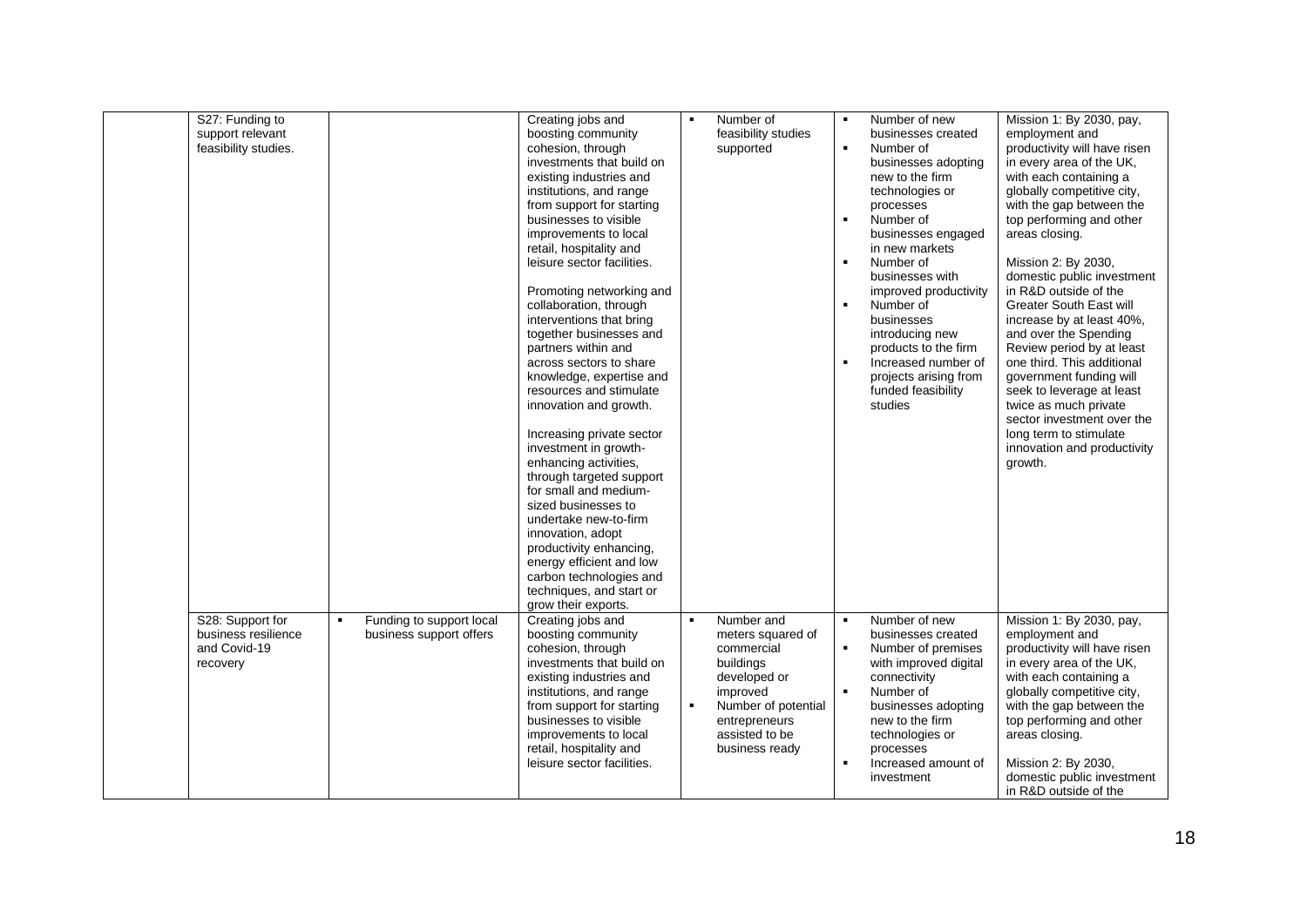|                         |                                                                                                                                       |                                                                                                                                        | Promoting networking and<br>collaboration, through<br>interventions that bring<br>together businesses and<br>partners within and<br>across sectors to share<br>knowledge, expertise and<br>resources and stimulate<br>innovation and growth.                                                                                                                                                                                                                                                                                                                                                                                                                                                                                                                                                                                                                                          |                                                    |                                                                                                                                                                                                                                                                             |                                                    |                                                                                                                                                                                        | <b>Greater South East will</b><br>increase by at least 40%.<br>and over the Spending<br>Review period by at least<br>one third. This additional<br>government funding will<br>seek to leverage at least<br>twice as much private<br>sector investment over the<br>long term to stimulate<br>innovation and productivity<br>growth.                                                                                                                                                                                                                                                                                                                           |
|-------------------------|---------------------------------------------------------------------------------------------------------------------------------------|----------------------------------------------------------------------------------------------------------------------------------------|---------------------------------------------------------------------------------------------------------------------------------------------------------------------------------------------------------------------------------------------------------------------------------------------------------------------------------------------------------------------------------------------------------------------------------------------------------------------------------------------------------------------------------------------------------------------------------------------------------------------------------------------------------------------------------------------------------------------------------------------------------------------------------------------------------------------------------------------------------------------------------------|----------------------------------------------------|-----------------------------------------------------------------------------------------------------------------------------------------------------------------------------------------------------------------------------------------------------------------------------|----------------------------------------------------|----------------------------------------------------------------------------------------------------------------------------------------------------------------------------------------|--------------------------------------------------------------------------------------------------------------------------------------------------------------------------------------------------------------------------------------------------------------------------------------------------------------------------------------------------------------------------------------------------------------------------------------------------------------------------------------------------------------------------------------------------------------------------------------------------------------------------------------------------------------|
| and existing<br>policy. | S29: Support for new<br>$\blacksquare$<br>businesses and start-<br>ups aligned with local,<br>regional and Scottish<br>$\blacksquare$ | Funding to establish a<br>new local business<br>accelerator/growth<br>programme<br>Funding to support local<br>business support offers | Creating jobs and<br>boosting community<br>cohesion, through<br>investments that build on<br>existing industries and<br>institutions, and range<br>from support for starting<br>businesses to visible<br>improvements to local<br>retail, hospitality and<br>leisure sector facilities.<br>Promoting networking and<br>collaboration, through<br>interventions that bring<br>together businesses and<br>partners within and<br>across sectors to share<br>knowledge, expertise and<br>resources and stimulate<br>innovation and growth.<br>Increasing private sector<br>investment in growth-<br>enhancing activities,<br>through targeted support<br>for small and medium-<br>sized businesses to<br>undertake new-to-firm<br>innovation, adopt<br>productivity enhancing.<br>energy efficient and low<br>carbon technologies and<br>techniques, and start or<br>grow their exports. | $\blacksquare$<br>$\blacksquare$<br>$\blacksquare$ | Number of potential<br>entrepreneurs<br>assisted to be<br>business ready<br>Number of<br>businesses<br>receiving financial<br>support other than<br>grants<br>Number of<br>businesses<br>receiving non-<br>financial support<br>Number of<br>businesses<br>receiving grants | $\blacksquare$<br>$\blacksquare$<br>$\blacksquare$ | Number of new<br>businesses created<br>Increased business<br>sustainability<br>Increased number of<br>businesses<br>supported<br>Number of<br>businesses with<br>improved productivity | Mission 1: By 2030, pay,<br>employment and<br>productivity will have risen<br>in every area of the UK,<br>with each containing a<br>globally competitive city,<br>with the gap between the<br>top performing and other<br>areas closing.<br>Mission 2: By 2030,<br>domestic public investment<br>in R&D outside of the<br><b>Greater South East will</b><br>increase by at least 40%,<br>and over the Spending<br>Review period by at least<br>one third. This additional<br>government funding will<br>seek to leverage at least<br>twice as much private<br>sector investment over the<br>long term to stimulate<br>innovation and productivity<br>growth. |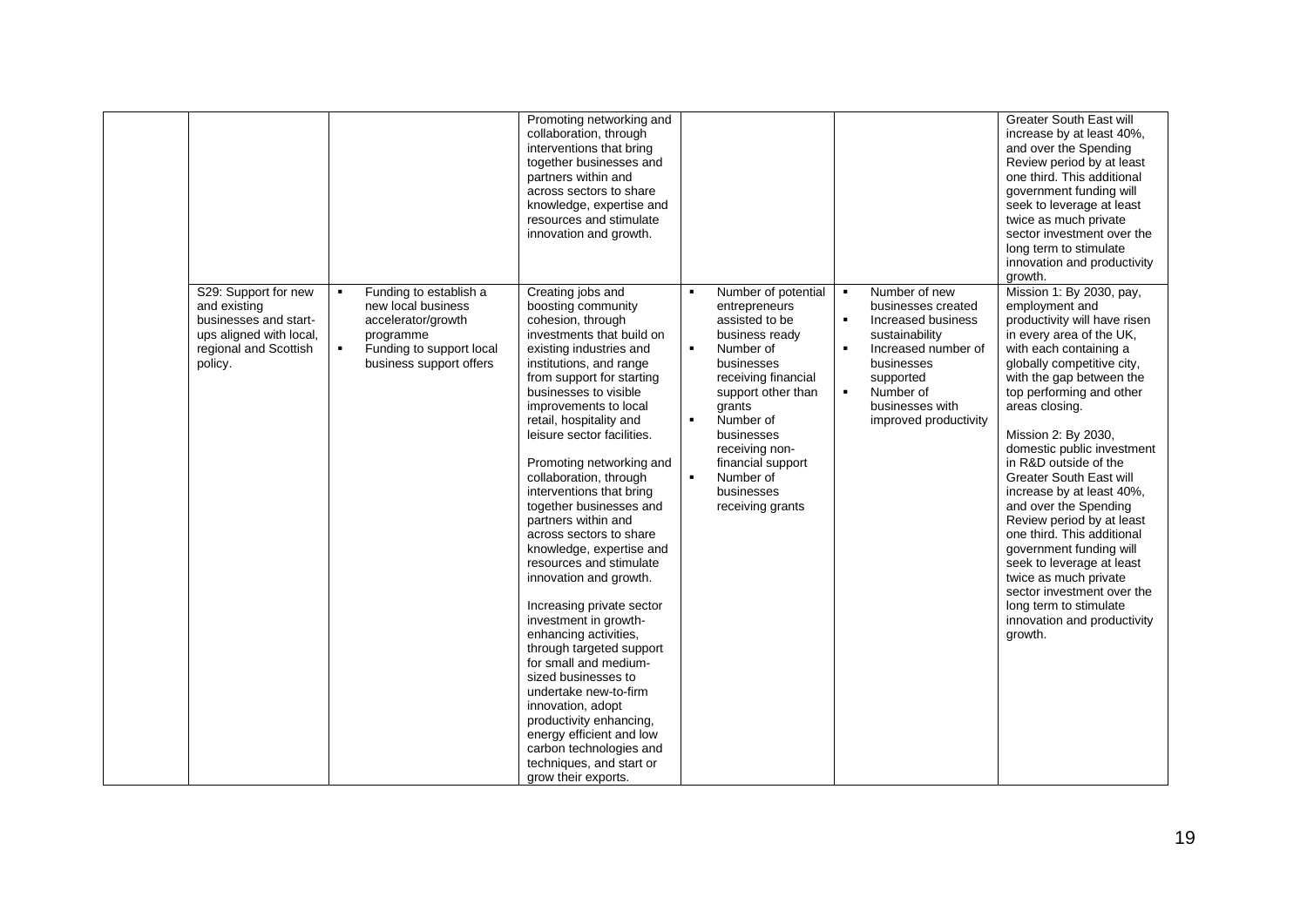|                                | S30: Investment in<br>resilience<br>infrastructure and<br>nature based<br>solutions that protect<br>local businesses and<br>community areas from<br>natural hazards<br>including flooding and<br>coastal erosion.                                                                                                                                                                                                         | Funding for schemes that<br>$\bullet$<br>better protect local<br>businesses from flooding<br>and coastal erosion                                                                                                                                                                                                                                                                                                                                                                                                                                                                                                                     | Strengthening our social<br>fabric and fostering a<br>sense of local pride and<br>belonging, through<br>investment in activities<br>that enhance physical,<br>cultural and social ties<br>and amenities, such as<br>community infrastructure<br>and local green space,<br>and community-led<br>projects.<br>Building resilient and safe<br>neighbourhoods, through<br>investment in quality<br>places that people want to<br>live, work, play and learn<br>in, through targeted<br>improvements to the built<br>environment and<br>innovative approaches to<br>crime prevention. | Number of<br>$\bullet$<br>properties better<br>protected from<br>flooding and<br>coastal erosion                                                                                                                                                                                                                                                                                                                                                   | Jobs created<br>$\bullet$<br>Jobs safeguarded<br>$\bullet$<br>Increased number of<br>$\bullet$<br>properties better<br>protected from<br>flooding and coastal<br>erosion                                                                                                                                                                                                                                                                                                                                                                           | Mission 1: By 2030, pay,<br>employment and<br>productivity will have risen<br>in every area of the UK,<br>with each containing a<br>globally competitive city,<br>with the gap between the<br>top performing and other<br>areas closing.                                                                                                                                                            |
|--------------------------------|---------------------------------------------------------------------------------------------------------------------------------------------------------------------------------------------------------------------------------------------------------------------------------------------------------------------------------------------------------------------------------------------------------------------------|--------------------------------------------------------------------------------------------------------------------------------------------------------------------------------------------------------------------------------------------------------------------------------------------------------------------------------------------------------------------------------------------------------------------------------------------------------------------------------------------------------------------------------------------------------------------------------------------------------------------------------------|----------------------------------------------------------------------------------------------------------------------------------------------------------------------------------------------------------------------------------------------------------------------------------------------------------------------------------------------------------------------------------------------------------------------------------------------------------------------------------------------------------------------------------------------------------------------------------|----------------------------------------------------------------------------------------------------------------------------------------------------------------------------------------------------------------------------------------------------------------------------------------------------------------------------------------------------------------------------------------------------------------------------------------------------|----------------------------------------------------------------------------------------------------------------------------------------------------------------------------------------------------------------------------------------------------------------------------------------------------------------------------------------------------------------------------------------------------------------------------------------------------------------------------------------------------------------------------------------------------|-----------------------------------------------------------------------------------------------------------------------------------------------------------------------------------------------------------------------------------------------------------------------------------------------------------------------------------------------------------------------------------------------------|
| <b>Investme</b><br>nt Priority | <b>Interventions</b>                                                                                                                                                                                                                                                                                                                                                                                                      | <b>Example projects</b>                                                                                                                                                                                                                                                                                                                                                                                                                                                                                                                                                                                                              | <b>Objectives</b>                                                                                                                                                                                                                                                                                                                                                                                                                                                                                                                                                                | <b>Indicative Outputs</b>                                                                                                                                                                                                                                                                                                                                                                                                                          | <b>Indicative Outcomes</b>                                                                                                                                                                                                                                                                                                                                                                                                                                                                                                                         | <b>LUWP Missions</b>                                                                                                                                                                                                                                                                                                                                                                                |
| People and                     |                                                                                                                                                                                                                                                                                                                                                                                                                           | Supporting economically inactive people to overcome barriers to work by providing cohesive, locally tailored support including access to basic skills.                                                                                                                                                                                                                                                                                                                                                                                                                                                                               |                                                                                                                                                                                                                                                                                                                                                                                                                                                                                                                                                                                  |                                                                                                                                                                                                                                                                                                                                                                                                                                                    |                                                                                                                                                                                                                                                                                                                                                                                                                                                                                                                                                    |                                                                                                                                                                                                                                                                                                                                                                                                     |
| <b>Skills</b>                  | S31: Employment<br>support for<br>economically inactive<br>people: Intensive and<br>wrap-around one-to-<br>one support to move<br>people closer towards<br>mainstream provision<br>and employment,<br>supplemented by<br>additional and/or<br>specialist life and<br>basic skills (digital,<br>English, maths* and<br>ESOL) support where<br>there are local<br>provision gaps.<br>This provision can<br>include projects | Personalised and<br>$\blacksquare$<br>intensive support<br>delivered through<br>keyworkers, including<br>referrals to relevant local<br>training, skills and<br>specialised support<br>$\blacksquare$<br>Areas investing in the<br>keyworker function may<br>also procure additional<br>services, offering life skills<br>and basic skills support,<br>where there are gaps in<br>local provision<br>Basic skills delivered in<br>alternative or novel<br>settings. Maths and<br>English up to Level 1,<br><b>ESOL</b> courses and<br>essential digital skills<br>Supported employment<br>$\blacksquare$<br>provision and placements | Supporting people<br>furthest from the labour<br>market to overcome<br>barriers to work by<br>providing cohesive, locally<br>tailored support including<br>access to life and basic<br>skills. This includes<br>reducing levels of<br>economic inactivity<br>(people who are not in<br>work and not in contact<br>with Jobcentre Plus, or<br>where they have<br>particularly complex<br>needs) and moving<br>disadvantaged people<br>closer to employment,<br>through investment in<br>bespoke intensive life and<br>employment support<br>tailored to local need.               | Number of<br>$\blacksquare$<br>economically<br>inactive people<br>engaging with<br>keyworker support<br>services<br>$\blacksquare$<br>Number of<br>economically<br>inactive people<br>supported to<br>engage with the<br>benefits system<br>Number of socially<br>excluded people<br>accessing support<br>Number of people<br>supported to<br>access basic skills<br>$\blacksquare$<br>Number of people<br>accessing mental<br>and physical health | $\blacksquare$<br>Number of<br>economically inactive<br>individuals in receipt<br>of benefits they are<br>entitled to following<br>support<br>$\blacksquare$<br>Increased active or<br>sustained<br>participants of<br><b>UKSPF</b> beneficiaries<br>in community groups<br>(and/or) increased<br>employability through<br>development of<br>interpersonal skills<br>$\blacksquare$<br>Increased proportion<br>of participants with<br>basic skills (English,<br>maths, digital and<br>ESOL)<br>$\blacksquare$<br>Number of people in<br>supported | Mission 1: By 2030, pay,<br>employment and<br>productivity will have risen<br>in every area of the UK,<br>with each containing a<br>globally competitive city,<br>with the gap between the<br>top performing and other<br>areas closing.<br>Mission 8: By 2030, well-<br>being will have improved in<br>every area of the UK, with<br>the gap between top<br>performing and other areas<br>closing. |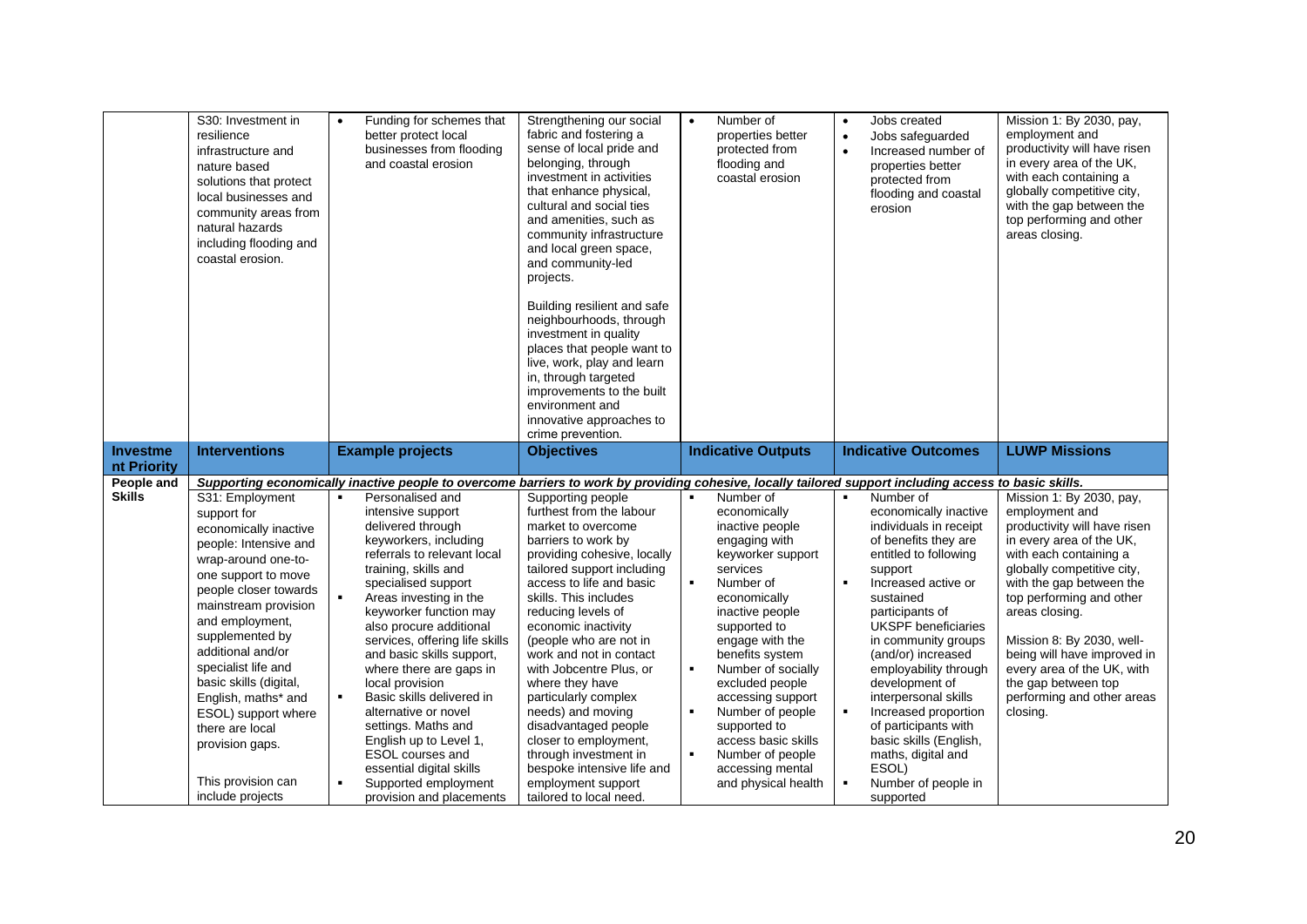| promoting the          | for individuals with health                     | Investment should          |                | support leading to |                | employment (and)                      |  |
|------------------------|-------------------------------------------------|----------------------------|----------------|--------------------|----------------|---------------------------------------|--|
| importance of work to  | and disability needs,                           | facilitate the join-up of  |                | employment         |                | number of people                      |  |
| help people to live    | including person-centred                        | mainstream provision and   | $\blacksquare$ | Number of people   |                | engaging with                         |  |
| healthier and more     | vocational profiling                            | local services within an   |                | supported to       |                | mainstream                            |  |
| independent lives,     | $\blacksquare$<br>Support groups for people     | area for participants,     |                | engage in job-     |                | healthcare services                   |  |
| alongside building     | with similar health barriers                    | through the use of one-to- |                | searching          | ٠              | Number of people                      |  |
| future financial       | to share personal                               | one keyworker support,     | $\blacksquare$ | Number of people   |                | sustaining                            |  |
| resilience and         | experiences, coping                             | improving employment       |                | supported to gain  |                | engagement with                       |  |
|                        | strategies, or information                      | outcomes for specific      |                | employment         |                | keyworker support                     |  |
| wellbeing.             | about their conditions                          | cohorts who face labour    | $\blacksquare$ | Number of people   |                | and additional                        |  |
|                        | Counselling and advice<br>$\blacksquare$        | market barriers.           |                | supported to       |                | services                              |  |
| Expected cohorts       | services, including                             |                            |                | sustain            | $\blacksquare$ | Number of people                      |  |
| include, but are not   | tailored work-focused                           |                            |                | employment         |                | engaged in job-                       |  |
| limited to people aged | mental health support, to                       |                            |                |                    |                | searching following                   |  |
| over 50, people with a | help individuals with                           |                            |                |                    |                | support                               |  |
| disability and health  | coping strategies and                           |                            |                |                    | $\blacksquare$ | Number of people in                   |  |
| condition, women,      | support plans for                               |                            |                |                    |                | employment,                           |  |
| people from an ethnic  | transition into work                            |                            |                |                    |                | including self-                       |  |
| minority, young        | $\blacksquare$<br>Financial support to enrol    |                            |                |                    |                | employment,                           |  |
| people not in          | onto courses and                                |                            |                |                    |                | following support<br>Number of people |  |
| education,             | complete qualifications,<br>debt advice to help |                            |                |                    |                | sustaining                            |  |
| employment or          | manage money, housing                           |                            |                |                    |                | employment for 6                      |  |
|                        | support, financial support                      |                            |                |                    |                | months                                |  |
| training and people    | for clothes or travel, and                      |                            |                |                    | $\blacksquare$ | Increased                             |  |
| with multiple complex  | childcare support                               |                            |                |                    |                | employment, skills                    |  |
| needs (homeless,       | $\blacksquare$<br>Enrichment activities for     |                            |                |                    |                | and/or UKSPF                          |  |
| care leavers,          | the socially isolated                           |                            |                |                    |                | objectives                            |  |
| ex/offenders, people   | delivered in community                          |                            |                |                    |                | incorporated into                     |  |
| with substance abuse   | centres such as sports,                         |                            |                |                    |                | local area corporate                  |  |
| problems and victims   | arts and other interactive                      |                            |                |                    |                | governance                            |  |
| of domestic violence). | activities. Volunteering                        |                            |                |                    |                |                                       |  |
|                        | and work experience                             |                            |                |                    |                |                                       |  |
|                        | opportunities to improve                        |                            |                |                    |                |                                       |  |
| *via Multiply.         | opportunities and promote                       |                            |                |                    |                |                                       |  |
|                        | wellbeing                                       |                            |                |                    |                |                                       |  |
|                        | Referrals to services that<br>$\blacksquare$    |                            |                |                    |                |                                       |  |
|                        | offer a holistic approach                       |                            |                |                    |                |                                       |  |
|                        | to substance misuse                             |                            |                |                    |                |                                       |  |
|                        | treatment                                       |                            |                |                    |                |                                       |  |
|                        | Specialist outreach for                         |                            |                |                    |                |                                       |  |
|                        | housing or those with                           |                            |                |                    |                |                                       |  |
|                        | criminal backgrounds<br>Person-centred          |                            |                |                    |                |                                       |  |
|                        | emotional, practical or                         |                            |                |                    |                |                                       |  |
|                        | financial support for                           |                            |                |                    |                |                                       |  |
|                        | carers, and advice on how                       |                            |                |                    |                |                                       |  |
|                        | to balance caring and                           |                            |                |                    |                |                                       |  |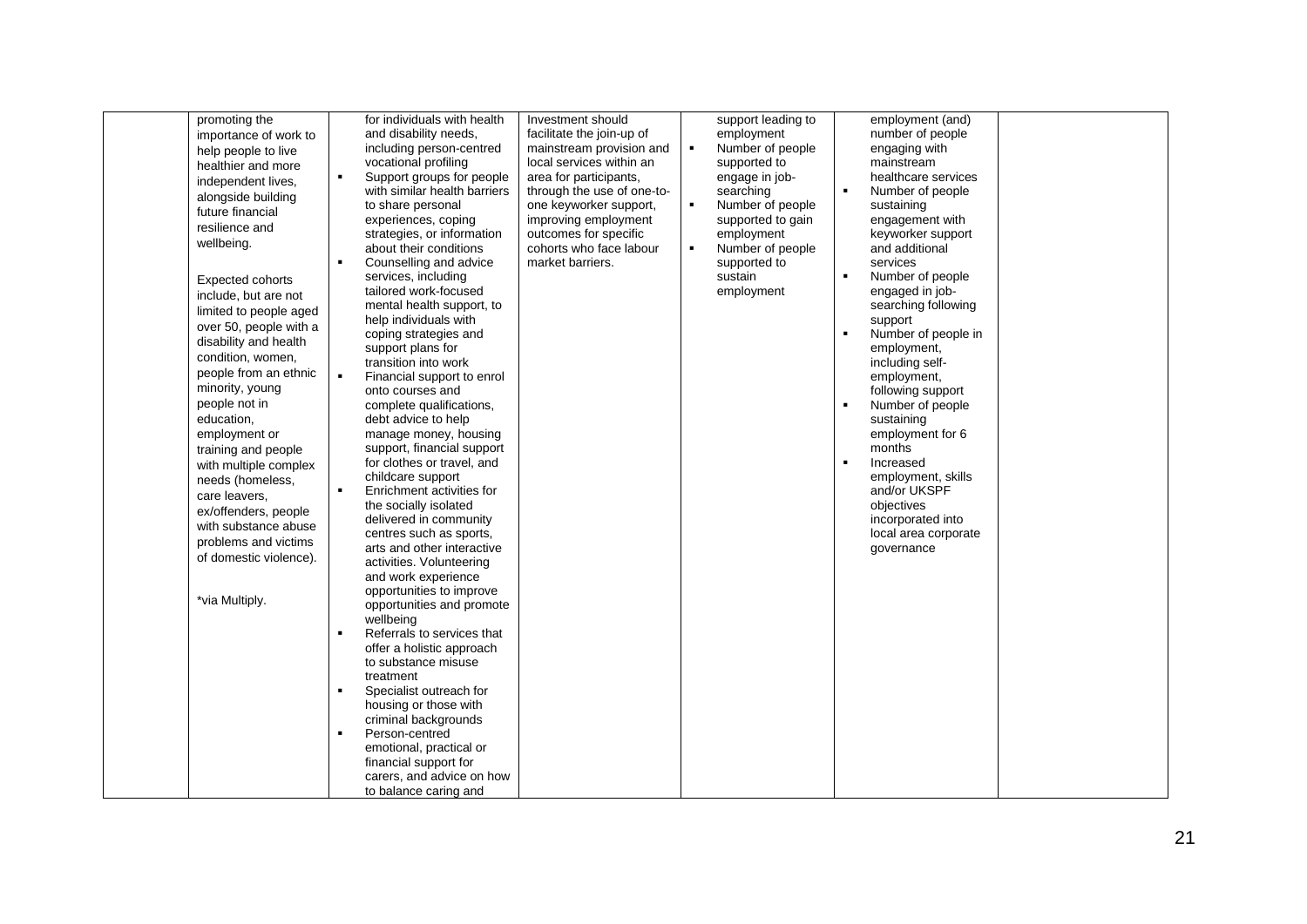|                                                                                                                                                                                                                                                                                                                                                                                                                                                                                                                                                                                                                                                                                                                                                          |                                                    | work responsibilities, or<br>support around health and<br>wellbeing                                                                                                                                                                                                                                                                                                                                                                                                                                                                                                                                                                                                  |                                                                                                                                                                                                                                                                                                                                                                                                                                                                                                                                                                                                                                                                                                                                                                                                                                                                |                                  |                                                                                                                                                       |                                  |                                                                                                                                                                                                                                                                                                                                     |                                                                                                                                                                                                                                                                                                                                                                                                                                                                                                                                                                                                                                           |
|----------------------------------------------------------------------------------------------------------------------------------------------------------------------------------------------------------------------------------------------------------------------------------------------------------------------------------------------------------------------------------------------------------------------------------------------------------------------------------------------------------------------------------------------------------------------------------------------------------------------------------------------------------------------------------------------------------------------------------------------------------|----------------------------------------------------|----------------------------------------------------------------------------------------------------------------------------------------------------------------------------------------------------------------------------------------------------------------------------------------------------------------------------------------------------------------------------------------------------------------------------------------------------------------------------------------------------------------------------------------------------------------------------------------------------------------------------------------------------------------------|----------------------------------------------------------------------------------------------------------------------------------------------------------------------------------------------------------------------------------------------------------------------------------------------------------------------------------------------------------------------------------------------------------------------------------------------------------------------------------------------------------------------------------------------------------------------------------------------------------------------------------------------------------------------------------------------------------------------------------------------------------------------------------------------------------------------------------------------------------------|----------------------------------|-------------------------------------------------------------------------------------------------------------------------------------------------------|----------------------------------|-------------------------------------------------------------------------------------------------------------------------------------------------------------------------------------------------------------------------------------------------------------------------------------------------------------------------------------|-------------------------------------------------------------------------------------------------------------------------------------------------------------------------------------------------------------------------------------------------------------------------------------------------------------------------------------------------------------------------------------------------------------------------------------------------------------------------------------------------------------------------------------------------------------------------------------------------------------------------------------------|
|                                                                                                                                                                                                                                                                                                                                                                                                                                                                                                                                                                                                                                                                                                                                                          |                                                    |                                                                                                                                                                                                                                                                                                                                                                                                                                                                                                                                                                                                                                                                      | Supporting people furthest from the labour market through access to basic skills.                                                                                                                                                                                                                                                                                                                                                                                                                                                                                                                                                                                                                                                                                                                                                                              |                                  |                                                                                                                                                       |                                  |                                                                                                                                                                                                                                                                                                                                     |                                                                                                                                                                                                                                                                                                                                                                                                                                                                                                                                                                                                                                           |
| S32: Courses<br>including basic skills<br>(digital, English,<br>maths (via Multiply)<br>and ESOL), and life<br>skills and career<br>skills** provision for<br>people who are not<br>economically inactive<br>and who are unable to<br>access other training<br>or wrap around<br>support detailed<br>above. This could be<br>supplemented by<br>financial support for<br>learners to enrol onto<br>courses and complete<br>qualifications.<br>Beyond that, this<br>intervention will also<br>contribute to building<br>community cohesion<br>and facilitate greater<br>shared civil pride,<br>leading to better<br>integration for those<br>benefitting from ESOL<br>support.<br>**where not being met<br>through Department<br>for Work and<br>Pensions | $\blacksquare$<br>$\blacksquare$<br>$\blacksquare$ | Projects aligned to<br>supporting people with<br>needs, places should<br>consider those already<br>identified through recent<br>Community Learning and<br>Development plans.<br>Personalised and<br>intensive support<br>delivered, these could be<br>delivered through<br>Community Learning and<br>Development<br>practitioners, including<br>referrals to relevant local<br>training, skills and<br>specialised support<br>Delivery of additional<br>ESOL programmes by<br>key providers through<br>collaborative approaches<br>Delivery of additional<br>adult literacies,<br>employability, citizenship<br>and health and wellbeing<br>courses in the community | Supporting people<br>furthest from the labour<br>market to overcome<br>barriers to work by<br>providing cohesive, locally<br>tailored support including<br>access to life and basic<br>skills. This includes<br>reducing levels of<br>economic inactivity<br>(people who are not in<br>work and not in contact<br>with Jobcentre Plus, or<br>where they have<br>particularly complex<br>needs) and moving<br>disadvantaged people<br>closer to employment,<br>through investment in<br>bespoke intensive life and<br>employment support<br>tailored to local need.<br>Investment should<br>facilitate the join-up of<br>mainstream provision and<br>local services within an<br>area for participants,<br>through the use of one-to-<br>one keyworker support,<br>improving employment<br>outcomes for specific<br>cohorts who face labour<br>market barriers. | $\blacksquare$<br>$\blacksquare$ | Number of people<br>supported to<br>engage in life skills<br>Number of people<br>supported onto a<br>course through<br>providing financial<br>support | $\blacksquare$<br>$\blacksquare$ | Number of people in<br>education/training<br>Number of people in<br>employment,<br>including self-<br>employment,<br>following support<br>Increased number of<br>people with basic<br>skills (English,<br>maths, digital and<br>ESOL)<br>Fewer people facing<br>structural barriers<br>into employment and<br>into skills provision | Mission 1: By 2030, pay,<br>employment and<br>productivity will have risen<br>in every area of the UK,<br>with each containing a<br>globally competitive city,<br>with the gap between the<br>top performing and other<br>areas closing.<br>Mission 6: By 2030, the<br>number of people<br>successfully completing<br>high-quality skills training<br>will have significantly<br>increased in every area of<br>the UK. In England, this will<br>lead to 200,000 more<br>people successfully<br>completing high-quality<br>skills training annually,<br>driven by 80,000 more<br>people completing courses<br>in the lowest skilled areas. |
| S33: Activities such<br>as enrichment and<br>volunteering to<br>improve opportunities<br>and promote<br>wellbeing.                                                                                                                                                                                                                                                                                                                                                                                                                                                                                                                                                                                                                                       |                                                    |                                                                                                                                                                                                                                                                                                                                                                                                                                                                                                                                                                                                                                                                      | Supporting people<br>furthest from the labour<br>market to overcome<br>barriers to work by<br>providing cohesive, locally<br>tailored support including<br>access to life and basic                                                                                                                                                                                                                                                                                                                                                                                                                                                                                                                                                                                                                                                                            | $\blacksquare$<br>$\blacksquare$ | Number of people<br>supported to<br>participate in<br>education<br>Number of<br>volunteering<br>opportunities                                         | $\blacksquare$<br>$\blacksquare$ | Number of people in<br>education/training<br>Number of people in<br>employment,<br>including self-<br>employment,<br>following support                                                                                                                                                                                              | Mission 8: By 2030, well-<br>being will have improved in<br>every area of the UK, with<br>the gap between top<br>performing and other areas<br>closing.                                                                                                                                                                                                                                                                                                                                                                                                                                                                                   |
|                                                                                                                                                                                                                                                                                                                                                                                                                                                                                                                                                                                                                                                                                                                                                          |                                                    |                                                                                                                                                                                                                                                                                                                                                                                                                                                                                                                                                                                                                                                                      | skills. This includes<br>reducing levels of                                                                                                                                                                                                                                                                                                                                                                                                                                                                                                                                                                                                                                                                                                                                                                                                                    |                                  | supported                                                                                                                                             |                                  | Increased number of<br>people familiarised                                                                                                                                                                                                                                                                                          |                                                                                                                                                                                                                                                                                                                                                                                                                                                                                                                                                                                                                                           |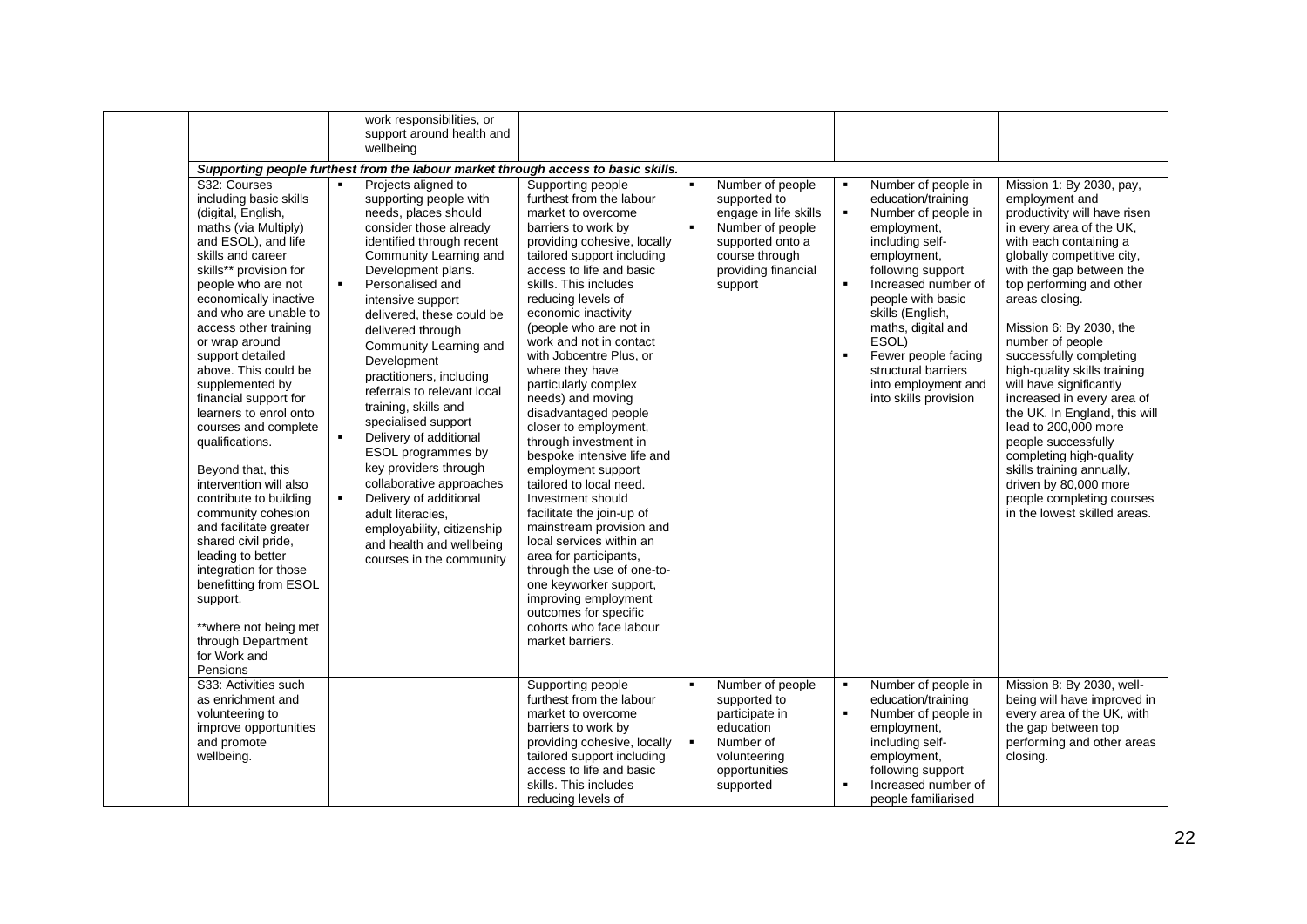| S34: Intervention to<br>increase levels of<br>digital inclusion, with<br>a focus on essential<br>digital skills,<br>communicating the<br>benefits of getting<br>(safely) online, and in-<br>community support to<br>provide users with the<br>confidence and trust<br>to stay online. | Support for activities to<br>increase people's<br>motivation and confidence<br>in getting online, such as<br>through Bring Your Own<br>Device sessions at<br>libraries.<br>Provision of devices for<br>$\blacksquare$<br>digitally excluded people,<br>accompanied by essential<br>digital skills courses<br>delivered at local<br>community centres or<br>libraries. | economic inactivity<br>(people who are not in<br>work and not in contact<br>with Jobcentre Plus, or<br>where they have<br>particularly complex<br>needs) and moving<br>disadvantaged people<br>closer to employment,<br>through investment in<br>bespoke intensive life and<br>employment support<br>tailored to local need.<br>Investment should<br>facilitate the join-up of<br>mainstream provision and<br>local services within an<br>area for participants,<br>through the use of one-to-<br>one keyworker support,<br>improving employment<br>outcomes for specific<br>cohorts who face labour<br>market barriers.<br>Supporting local areas to<br>fund local skills needs<br>and supplement local<br>adult skills provision e.g.<br>by providing additional<br>volumes; delivering<br>provision through wider<br>range of routes or<br>enabling more<br>intensive/innovative<br>provision, both<br>qualification based and<br>non-qualification based. | $\blacksquare$                                     | Number of people<br>taking part in work<br>experience<br>programmes<br>Number of people<br>supported to<br>access basic skills<br>Number of people<br>supported to<br>engage in life skills | $\blacksquare$ | with employers'<br>expectations,<br>including, standards<br>of behaviour in the<br>workplace<br>Fewer people facing<br>structural barriers<br>into employment and<br>into skills provision<br>Number of people<br>gaining a<br>qualification following<br>support | Mission 6: By 2030, the<br>number of people<br>successfully completing<br>high-quality skills training<br>will have significantly<br>increased in every area of<br>the UK. In England, this will<br>lead to 200,000 more<br>people successfully<br>completing high-quality<br>skills training annually,<br>driven by 80,000 more<br>people completing courses<br>in the lowest skilled areas. |
|---------------------------------------------------------------------------------------------------------------------------------------------------------------------------------------------------------------------------------------------------------------------------------------|-----------------------------------------------------------------------------------------------------------------------------------------------------------------------------------------------------------------------------------------------------------------------------------------------------------------------------------------------------------------------|---------------------------------------------------------------------------------------------------------------------------------------------------------------------------------------------------------------------------------------------------------------------------------------------------------------------------------------------------------------------------------------------------------------------------------------------------------------------------------------------------------------------------------------------------------------------------------------------------------------------------------------------------------------------------------------------------------------------------------------------------------------------------------------------------------------------------------------------------------------------------------------------------------------------------------------------------------------|----------------------------------------------------|---------------------------------------------------------------------------------------------------------------------------------------------------------------------------------------------|----------------|-------------------------------------------------------------------------------------------------------------------------------------------------------------------------------------------------------------------------------------------------------------------|-----------------------------------------------------------------------------------------------------------------------------------------------------------------------------------------------------------------------------------------------------------------------------------------------------------------------------------------------------------------------------------------------|
|                                                                                                                                                                                                                                                                                       | Skills to progress in work and to fund local skills needs.                                                                                                                                                                                                                                                                                                            |                                                                                                                                                                                                                                                                                                                                                                                                                                                                                                                                                                                                                                                                                                                                                                                                                                                                                                                                                               |                                                    |                                                                                                                                                                                             |                |                                                                                                                                                                                                                                                                   |                                                                                                                                                                                                                                                                                                                                                                                               |
| S35: Support for<br>employability<br>programmes and<br>advice, places should<br>have regards forNo<br>One Left Behind<br>agenda, the Young<br>Person's Guarantee,<br>Fair Start Scotland                                                                                              |                                                                                                                                                                                                                                                                                                                                                                       | Supporting local areas to<br>fund local skills needs<br>and supplement local<br>adult skills provision e.g.<br>by providing additional<br>volumes; delivering<br>provision through wider<br>range of routes or<br>enabling more                                                                                                                                                                                                                                                                                                                                                                                                                                                                                                                                                                                                                                                                                                                               | $\blacksquare$<br>$\blacksquare$<br>$\blacksquare$ | Number of people<br>supported to<br>participate in<br>education<br>Number of people<br>retraining<br>Number of people<br>in employment                                                      | $\blacksquare$ | Number of people in<br>education/training<br>Number of people in<br>employment,<br>including self-<br>employment,<br>following support                                                                                                                            | Mission 1: By 2030, pay,<br>employment and<br>productivity will have risen<br>in every area of the UK,<br>with each containing a<br>globally competitive city,<br>with the gap between the<br>top performing and other<br>areas closing.                                                                                                                                                      |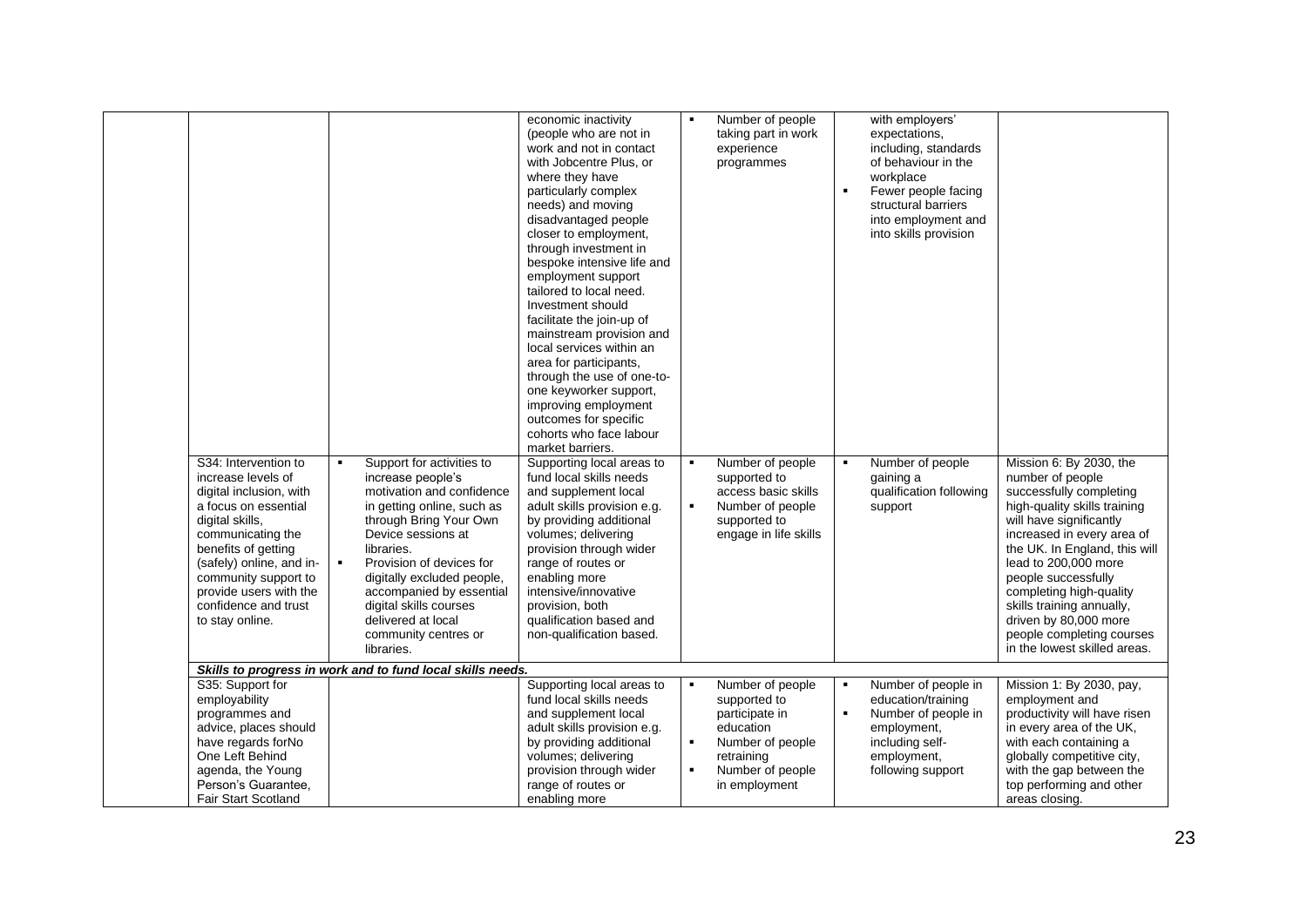| and Scottish<br>employability pipeline.<br>This could include<br>tailored support to<br>help people in<br>employment, who are<br>not supported by<br>mainstream provision<br>to address barriers to<br>accessing education<br>and training courses.                                                                                                                                          |                                                                                                                                                                                                                                                                                                                                                                                                                                                                                                                                                            | intensive/innovative<br>provision, both<br>qualification based and<br>non-qualification based.                                                                                                                                                                                                                                    |                                  | engaging with the<br>skills system                                                                                                                |                                  | Number of people<br>gaining qualifications,<br>licences and skills                                                                                                                                                                                                                                                                         |                                                                                                                                                                                                                                                                                                                                                                                                             |
|----------------------------------------------------------------------------------------------------------------------------------------------------------------------------------------------------------------------------------------------------------------------------------------------------------------------------------------------------------------------------------------------|------------------------------------------------------------------------------------------------------------------------------------------------------------------------------------------------------------------------------------------------------------------------------------------------------------------------------------------------------------------------------------------------------------------------------------------------------------------------------------------------------------------------------------------------------------|-----------------------------------------------------------------------------------------------------------------------------------------------------------------------------------------------------------------------------------------------------------------------------------------------------------------------------------|----------------------------------|---------------------------------------------------------------------------------------------------------------------------------------------------|----------------------------------|--------------------------------------------------------------------------------------------------------------------------------------------------------------------------------------------------------------------------------------------------------------------------------------------------------------------------------------------|-------------------------------------------------------------------------------------------------------------------------------------------------------------------------------------------------------------------------------------------------------------------------------------------------------------------------------------------------------------------------------------------------------------|
| S36: Support for local<br>areas to fund local<br>skills needs. This<br>includes technical and<br>vocational<br>qualifications and<br>courses up to level 2<br>and training for<br>vocational licences<br>relevant to local area<br>needs and high-value<br>qualifications where<br>there is a need for<br>additional skills<br>capacity that cannot<br>be met through<br>mainstream funding. | Programmes aligned to<br>$\blacksquare$<br>areas of growth or<br>skills/labour shortages,<br>e.g. LGV, Care,<br>Construction<br>$\blacksquare$<br>Programmes supporting<br>the shift to net zero<br>Upskilling/retraining to<br>$\blacksquare$<br>enable sector shifts for<br>those in sectors<br>experiencing reductions,<br>e.g. retail<br>$\blacksquare$<br>Support for FE/HE<br>courses to develop<br>enhancements/<br>adaptations for existing<br>courses based on future<br>skills needs (e.g. hybrid<br>vehicles, air/ ground<br>source heat pumps) | Supporting local areas to<br>fund local skills needs<br>and supplement local<br>adult skills provision e.g.<br>by providing additional<br>volumes; delivering<br>provision through wider<br>range of routes or<br>enabling more<br>intensive/innovative<br>provision, both<br>qualification based and<br>non-qualification based. | $\blacksquare$<br>$\blacksquare$ | Number of people<br>supported to gain a<br>vocational licence<br>Number of people<br>supported to gain a<br>qualification or<br>complete a course | $\blacksquare$<br>$\blacksquare$ | Number of people<br>engaged in life skills<br>support following<br>interventions<br>Number of people in<br>education/training<br>Number of people in<br>employment,<br>including self-<br>employment,<br>following support<br>Number of<br>economically active<br>individuals engaged<br>in mainstream skills<br>education and<br>training | Mission 6: By 2030, the<br>number of people<br>successfully completing<br>high-quality skills training<br>will have significantly<br>increased in every area of<br>the UK. In England, this will<br>lead to 200,000 more<br>people successfully<br>completing high-quality<br>skills training annually,<br>driven by 80,000 more<br>people completing courses<br>in the lowest skilled areas.               |
| S37: Green skills<br>courses to ensure we<br>have the skilled<br>workforce to support<br>the Just Transition to<br>a net zero economy<br>and climate resilience,<br>with a particular focus<br>on vulnerable or low-<br>income groups who<br>will be<br>disproportionately<br>affected by climate<br>change. Retraining<br>support for those in<br>high carbon sectors,                      | $\blacksquare$<br>Increased number of<br>people developing their<br>skills to deliver local<br>environmental priorities,<br>such as those set out in<br>Local Nature Recovery<br>Strategies. Relevant<br>courses could include<br>environmental<br>conservation or forestry<br>operative apprenticeships,<br>or Agriculture, Land<br>Management and<br>Production<br>$\blacksquare$<br>Increased number of<br>people developing their                                                                                                                      | Supporting local areas to<br>fund local skills needs<br>and supplement local<br>adult skills provision e.g.<br>by providing additional<br>volumes; delivering<br>provision through wider<br>range of routes or<br>enabling more<br>intensive/innovative<br>provision, both<br>qualification based and<br>non-qualification based. | $\blacksquare$                   | Number of people<br>supported to gain<br>employment                                                                                               | $\blacksquare$<br>$\blacksquare$ | Number of people<br>gaining a<br>qualification following<br>support<br>Number of people in<br>employment,<br>including self-<br>employment.<br>following support                                                                                                                                                                           | Mission 1: By 2030, pay,<br>employment and<br>productivity will have risen<br>in every area of the UK,<br>with each containing a<br>globally competitive city,<br>with the gap between the<br>top performing and other<br>areas closing.<br>Mission 6: By 2030, the<br>number of people<br>successfully completing<br>high-quality skills training<br>will have significantly<br>increased in every area of |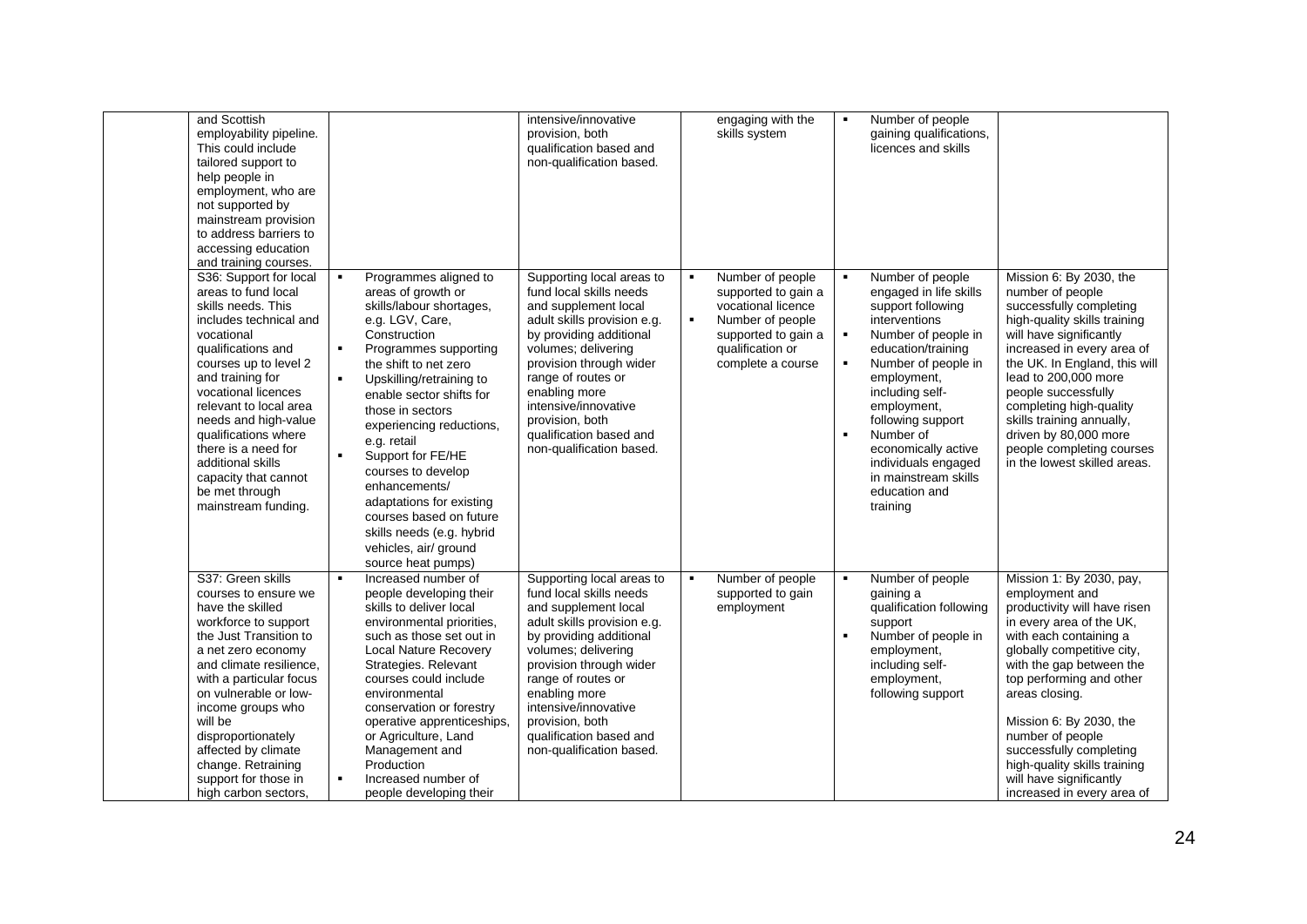| providing career<br>quidance and<br>supporting people to<br>seek employment in<br>other sectors.                                                                                                                           | skills to deliver local<br>environmental priorities,<br>these could include those<br>set out in Local Nature<br>Recovery Strategies.<br>Relevant courses could<br>include environmental<br>conservation or forestry<br>operative apprenticeships,<br>or Agriculture, Land<br>Management and<br>Production T Levels or<br>equivalents.<br>$\blacksquare$<br>Skills provision with<br>regards to the Climate<br><b>Emergency Skills Action</b><br>Plan (CESAP) priority<br>sectors<br>Additional resources to<br>$\blacksquare$<br>support colleges,<br>independent training<br>providers, employers etc<br>to adapt existing training |                                                                                                                                                                                                                                                                                                                                   |                                                                                                                                                                                                               |                                                                                                                                                                                                                                              | the UK. In England, this will<br>lead to 200,000 more<br>people successfully<br>completing high-quality<br>skills training annually,<br>driven by 80,000 more<br>people completing courses<br>in the lowest skilled areas.                                                                                                                                                                    |
|----------------------------------------------------------------------------------------------------------------------------------------------------------------------------------------------------------------------------|--------------------------------------------------------------------------------------------------------------------------------------------------------------------------------------------------------------------------------------------------------------------------------------------------------------------------------------------------------------------------------------------------------------------------------------------------------------------------------------------------------------------------------------------------------------------------------------------------------------------------------------|-----------------------------------------------------------------------------------------------------------------------------------------------------------------------------------------------------------------------------------------------------------------------------------------------------------------------------------|---------------------------------------------------------------------------------------------------------------------------------------------------------------------------------------------------------------|----------------------------------------------------------------------------------------------------------------------------------------------------------------------------------------------------------------------------------------------|-----------------------------------------------------------------------------------------------------------------------------------------------------------------------------------------------------------------------------------------------------------------------------------------------------------------------------------------------------------------------------------------------|
| S38: Funding to<br>support local digital<br>skills.                                                                                                                                                                        | $\blacksquare$<br>Developing a community<br>digital skills pathway<br>programme                                                                                                                                                                                                                                                                                                                                                                                                                                                                                                                                                      | Supporting local areas to<br>fund local skills needs<br>and supplement local<br>adult skills provision e.g.<br>by providing additional<br>volumes; delivering<br>provision through wider<br>range of routes or<br>enabling more<br>intensive/innovative<br>provision, both<br>qualification based and<br>non-qualification based. | Number of people<br>$\blacksquare$<br>supported to<br>engage in life skills                                                                                                                                   | Number of people<br>$\blacksquare$<br>gaining a<br>qualification following<br>support<br>Number of people<br>$\blacksquare$<br>engaged in life skills<br>support following<br>interventions                                                  | Mission 6: By 2030, the<br>number of people<br>successfully completing<br>high-quality skills training<br>will have significantly<br>increased in every area of<br>the UK. In England, this will<br>lead to 200,000 more<br>people successfully<br>completing high-quality<br>skills training annually,<br>driven by 80,000 more<br>people completing courses<br>in the lowest skilled areas. |
| S39: Support for<br>education and skills<br>targeting vulnerable<br>young people leaving<br>school, places should<br>have regards for the<br>Young Person's<br>Guarantee, modern<br>apprenticeships and<br>related policy. | $\bullet$<br>Preparatory courses to<br>provide additional<br>employability and<br>personal skills or entry<br>level courses which<br>provide a direct route into<br>apprenticeships<br>Subject specific courses<br>$\blacksquare$<br>e.g. practical/applied<br>maths for those without<br>relevant qualifications, but                                                                                                                                                                                                                                                                                                               | Supporting local areas to<br>fund local skills needs<br>and supplement local<br>adult skills provision e.g.<br>by providing additional<br>volumes; delivering<br>provision through wider<br>range of routes or<br>enabling more<br>intensive/innovative<br>provision, both                                                        | Number of people<br>$\blacksquare$<br>supported to<br>access basic skills<br>Number of people<br>supported to<br>engage in life skills<br>Number of people<br>taking part in work<br>experience<br>programmes | Number of people in<br>$\blacksquare$<br>supported<br>employment [and]<br>number of people<br>engaging with<br>mainstream<br>healthcare services<br>Number of people<br>$\blacksquare$<br>sustaining<br>engagement with<br>keyworker support | Mission 1: By 2030, pay,<br>employment and<br>productivity will have risen<br>in every area of the UK,<br>with each containing a<br>globally competitive city,<br>with the gap between the<br>top performing and other<br>areas closing.<br>Mission 1: By 2030, pay,<br>employment and                                                                                                        |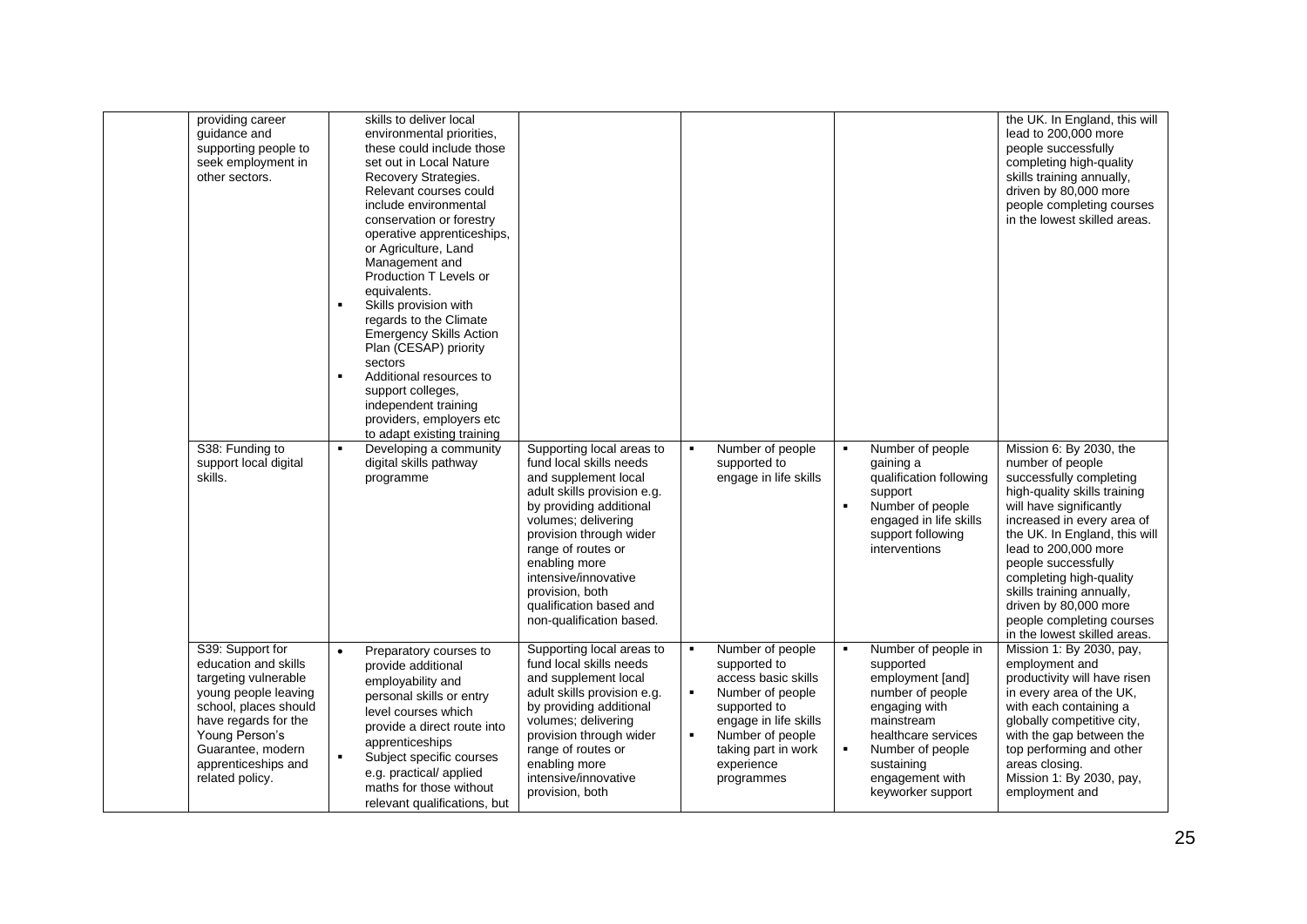|                                                            | who would benefit from<br>vocationally focused<br>provision.<br>Preparation for college/<br>$\blacksquare$<br>education/ training skills<br>aimed at school leavers<br>with additional support<br>needs, including life,<br>personal and learning<br>skills.                                                                                                    | qualification based and<br>non-qualification based.                                                                                                                                                                                                                                                                               | ٠                                | Number of socially<br>excluded people<br>accessing support<br>Number of people<br>accessing mental<br>and physical health<br>support leading to<br>employment<br>Number of people<br>supported to<br>engage in job-<br>searching<br>Number of people<br>supported to gain<br>employment<br>Number of people<br>supported to<br>sustain<br>employment<br>Number of people<br>supported to gain a<br>qualification or<br>complete a course | $\blacksquare$<br>$\blacksquare$<br>$\blacksquare$ | and additional<br>services<br>Number of people<br>engaged in job-<br>searching following<br>support<br>Number of people in<br>employment,<br>including self-<br>employment,<br>following support<br>Number of people<br>sustaining<br>employment for 6<br>months<br>Number of people in<br>education/training<br>Increased number of<br>people with basic<br>skills (English,<br>maths, digital and<br>ESOL)<br>Fewer people facing<br>structural barriers<br>into employment and<br>into skills provision<br>Increased number of<br>people familiarised<br>with employers'<br>expectations,<br>including, standards<br>of behaviour in the<br>workplace | productivity will have risen<br>in every area of the UK,<br>with each containing a<br>globally competitive city,<br>with the gap between the<br>top performing and other<br>areas closing.<br>Mission 6: By 2030, the<br>number of people<br>successfully completing<br>high-quality skills training<br>will have significantly<br>increased in every area of<br>the UK. In England, this will<br>lead to 200,000 more<br>people successfully<br>completing high-quality<br>skills training annually,<br>driven by 80,000 more<br>people completing courses<br>in the lowest skilled areas.<br>Mission 8: By 2030, well-<br>being will have improved in<br>every area of the UK, with<br>the gap between top<br>performing and other areas<br>closing. |
|------------------------------------------------------------|-----------------------------------------------------------------------------------------------------------------------------------------------------------------------------------------------------------------------------------------------------------------------------------------------------------------------------------------------------------------|-----------------------------------------------------------------------------------------------------------------------------------------------------------------------------------------------------------------------------------------------------------------------------------------------------------------------------------|----------------------------------|------------------------------------------------------------------------------------------------------------------------------------------------------------------------------------------------------------------------------------------------------------------------------------------------------------------------------------------------------------------------------------------------------------------------------------------|----------------------------------------------------|----------------------------------------------------------------------------------------------------------------------------------------------------------------------------------------------------------------------------------------------------------------------------------------------------------------------------------------------------------------------------------------------------------------------------------------------------------------------------------------------------------------------------------------------------------------------------------------------------------------------------------------------------------|--------------------------------------------------------------------------------------------------------------------------------------------------------------------------------------------------------------------------------------------------------------------------------------------------------------------------------------------------------------------------------------------------------------------------------------------------------------------------------------------------------------------------------------------------------------------------------------------------------------------------------------------------------------------------------------------------------------------------------------------------------|
| S40: Support for<br>community learning<br>and development. | Increased learning activity<br>that supports democratic<br>involvement and<br>community empowerment<br>so adult learners can<br>access and create<br>opportunities that meet<br>their needs.<br>Financial support to learn,<br>$\blacksquare$<br>debt advice to help<br>manage money, housing<br>support, and financial<br>support for clothes or<br>travel and | Supporting local areas to<br>fund local skills needs<br>and supplement local<br>adult skills provision e.g.<br>by providing additional<br>volumes; delivering<br>provision through wider<br>range of routes or<br>enabling more<br>intensive/innovative<br>provision, both<br>qualification based and<br>non-qualification based. | $\blacksquare$<br>$\blacksquare$ | Number of people<br>supported to<br>access basic skills<br>Number of people<br>supported to<br>engage in life skills<br>Number of people<br>taking part in work<br>experience<br>programmes<br>Number of socially<br>excluded people<br>accessing support<br>Number of people<br>accessing mental                                                                                                                                        | $\blacksquare$                                     | Number of people in<br>supported<br>employment [and]<br>number of people<br>engaging with<br>mainstream<br>healthcare services<br>Number of people<br>sustaining<br>engagement with<br>keyworker support<br>and additional<br>services<br>Number of people<br>engaged in job-                                                                                                                                                                                                                                                                                                                                                                            | Mission 6: By 2030, the<br>number of people<br>successfully completing<br>high-quality skills training<br>will have significantly<br>increased in every area of<br>the UK. In England, this will<br>lead to 200,000 more<br>people successfully<br>completing high-quality<br>skills training annually,<br>driven by 80,000 more<br>people completing courses<br>in the lowest skilled areas.                                                                                                                                                                                                                                                                                                                                                          |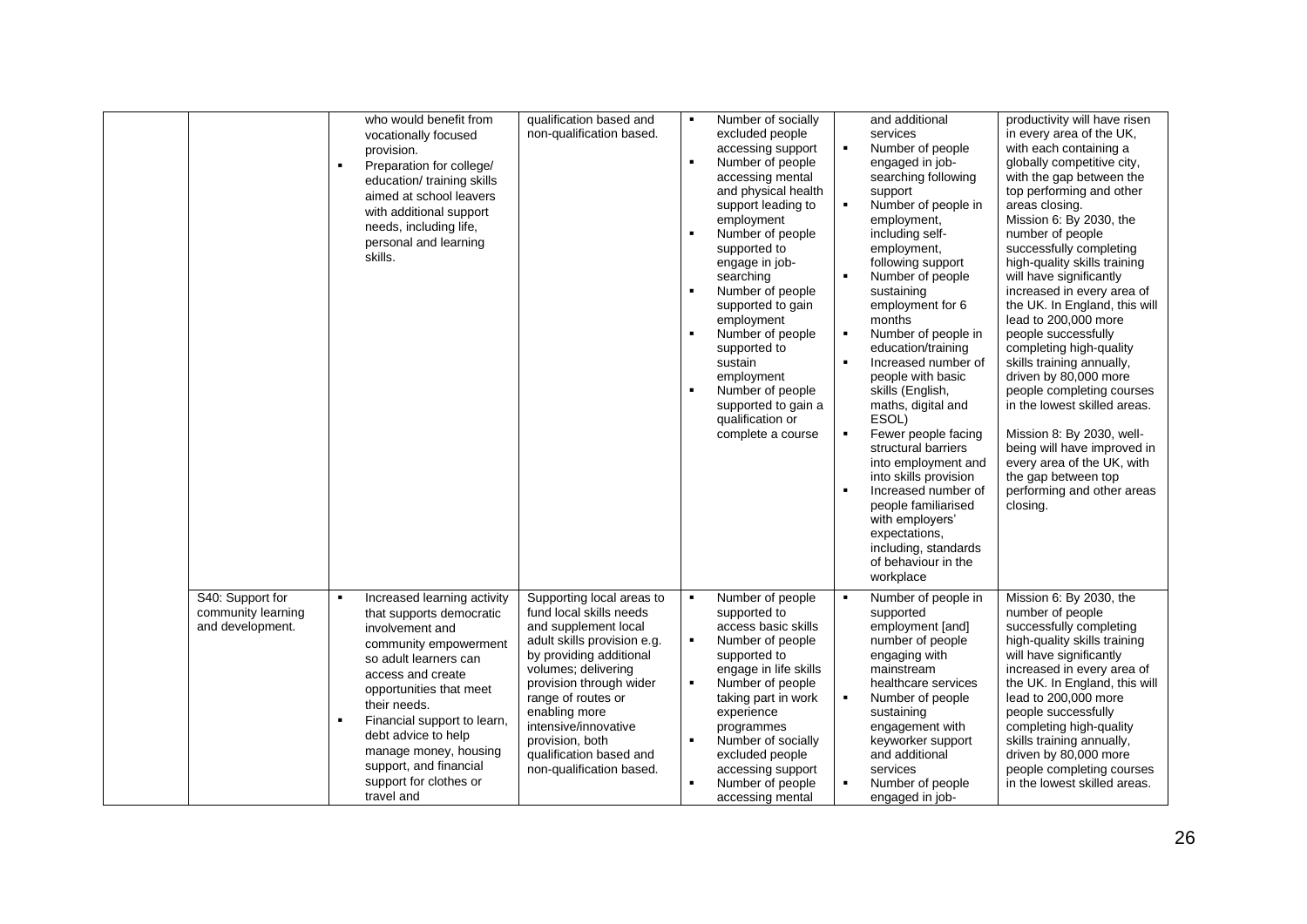|                                                                                                                                                                                                        | $\blacksquare$ | Delivery of additional<br>adult literacies.<br>employability, citizenship<br>and health and wellbeing<br>courses in the community                                                                                                                                     |                                                                                                                                                                                                                                                                                                                                   |                                  | and physical health<br>support leading to<br>employment<br>Number of people<br>supported to<br>engage in job-<br>searching<br>Number of people<br>supported to gain<br>employment<br>Number of people<br>supported to<br>sustain<br>employment<br>Number of people<br>supported to gain a<br>qualification or<br>complete a course | $\blacksquare$<br>$\blacksquare$<br>$\blacksquare$<br>$\blacksquare$<br>$\blacksquare$<br>$\blacksquare$ | searching following<br>support<br>Number of people in<br>employment,<br>including self-<br>employment,<br>following support<br>Number of people<br>sustaining<br>employment for 6<br>months<br>Number of people in<br>education/training<br>Increased number of<br>people with basic<br>skills (English,<br>maths, digital and<br>ESOL)<br>Fewer people facing<br>structural barriers<br>into employment and<br>into skills provision<br>Increased number of<br>people familiarised<br>with employers'<br>expectations,<br>including, standards<br>of behaviour in the<br>workplace | Mission 8: By 2030, well-<br>being will have improved in<br>every area of the UK, with<br>the gap between top<br>performing and other areas<br>closing.                                                                                                                                                                                                                                                                                                                                     |
|--------------------------------------------------------------------------------------------------------------------------------------------------------------------------------------------------------|----------------|-----------------------------------------------------------------------------------------------------------------------------------------------------------------------------------------------------------------------------------------------------------------------|-----------------------------------------------------------------------------------------------------------------------------------------------------------------------------------------------------------------------------------------------------------------------------------------------------------------------------------|----------------------------------|------------------------------------------------------------------------------------------------------------------------------------------------------------------------------------------------------------------------------------------------------------------------------------------------------------------------------------|----------------------------------------------------------------------------------------------------------|-------------------------------------------------------------------------------------------------------------------------------------------------------------------------------------------------------------------------------------------------------------------------------------------------------------------------------------------------------------------------------------------------------------------------------------------------------------------------------------------------------------------------------------------------------------------------------------|---------------------------------------------------------------------------------------------------------------------------------------------------------------------------------------------------------------------------------------------------------------------------------------------------------------------------------------------------------------------------------------------------------------------------------------------------------------------------------------------|
| S41: Funding to<br>support new<br>partnership and<br>project-based<br>entrepreneurial<br>learning between<br>business and<br>education to develop<br>a culture that<br>celebrates<br>entrepreneurship. | $\blacksquare$ | Programmes developed<br>with colleges and<br>universities to support<br>entrepreneurship<br>alongside delivery of the<br>course content<br>Work developed to<br>promote entrepreneurship<br>in schools as part of the<br>delivery of the Young<br>Person's Guarantee. | Supporting local areas to<br>fund local skills needs<br>and supplement local<br>adult skills provision e.g.<br>by providing additional<br>volumes; delivering<br>provision through wider<br>range of routes or<br>enabling more<br>intensive/innovative<br>provision, both<br>qualification based and<br>non-qualification based. | $\blacksquare$<br>$\blacksquare$ | Number of people<br>supported to<br>participate in<br>education<br>Number of people<br>supported onto a<br>course through<br>providing financial<br>support                                                                                                                                                                        | $\blacksquare$<br>$\blacksquare$<br>$\blacksquare$<br>$\blacksquare$                                     | Number of people in<br>education/training<br>Number of people<br>gaining a<br>qualification or<br>completing a course<br>following support<br>Number of people<br>gaining qualifications,<br>licences and skills<br>Number of<br>economically active<br>individuals engaged<br>in mainstream skills<br>education, and<br>training.                                                                                                                                                                                                                                                  | Mission 1: By 2030, pay,<br>employment and<br>productivity will have risen<br>in every area of the UK,<br>with each containing a<br>globally competitive city,<br>with the gap between the<br>top performing and other<br>areas closing.<br>Mission 6: By 2030, the<br>number of people<br>successfully completing<br>high-quality skills training<br>will have significantly<br>increased in every area of<br>the UK. In England, this will<br>lead to 200,000 more<br>people successfully |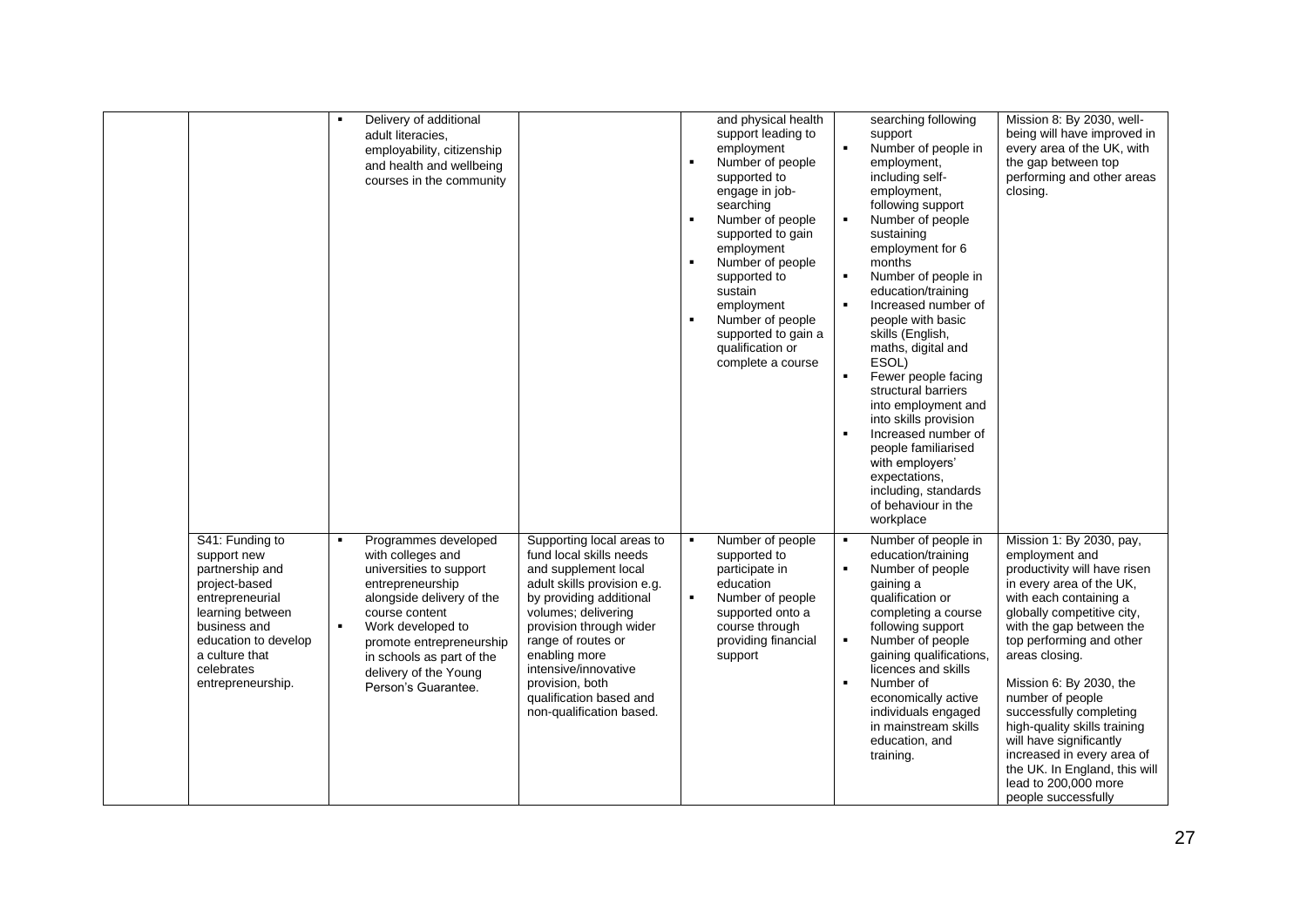| <b>Multiply interventions</b>                                                                                                                |                                                                                                                                                                                                                                                                                                                                                                                                                                                                                                                                                                                                                                                                                          |                                                                                            |                                                                                                                                                                                                                                                                                                                                                                                                                                                                                                                                                             |                                                                                                                                                                                                                                                                                                                                                                                                                                                                                                                                                                                                                                               | completing high-quality<br>skills training annually,<br>driven by 80,000 more<br>people completing courses<br>in the lowest skilled areas.<br>Mission 6: By 2030, the<br>number of people<br>successfully completing<br>high-quality skills training<br>will have significantly<br>increased in every area of<br>the UK. In England, this will<br>lead to 200,000 more<br>people successfully<br>completing high-quality<br>skills training annually,<br>driven by 80,000 more<br>people completing courses<br>in the lowest skilled areas. |
|----------------------------------------------------------------------------------------------------------------------------------------------|------------------------------------------------------------------------------------------------------------------------------------------------------------------------------------------------------------------------------------------------------------------------------------------------------------------------------------------------------------------------------------------------------------------------------------------------------------------------------------------------------------------------------------------------------------------------------------------------------------------------------------------------------------------------------------------|--------------------------------------------------------------------------------------------|-------------------------------------------------------------------------------------------------------------------------------------------------------------------------------------------------------------------------------------------------------------------------------------------------------------------------------------------------------------------------------------------------------------------------------------------------------------------------------------------------------------------------------------------------------------|-----------------------------------------------------------------------------------------------------------------------------------------------------------------------------------------------------------------------------------------------------------------------------------------------------------------------------------------------------------------------------------------------------------------------------------------------------------------------------------------------------------------------------------------------------------------------------------------------------------------------------------------------|---------------------------------------------------------------------------------------------------------------------------------------------------------------------------------------------------------------------------------------------------------------------------------------------------------------------------------------------------------------------------------------------------------------------------------------------------------------------------------------------------------------------------------------------|
| S42: Courses<br>designed to increase<br>confidence with<br>numbers for those<br>needing the first steps<br>towards formal<br>qualifications. | $\blacksquare$<br>Using best practice to<br>engage new learners<br>such as a cross-agency /<br>partnership approach,<br>working with local<br>employers (for example,<br>to deliver in-work<br>confidence building<br>courses), or the design of<br>new teaching material.<br>Projects with regards to<br>$\blacksquare$<br>supporting people with<br>numeracy needs already<br>identified through recent<br>Community Learning and<br>Development plans.<br>Personalised and<br>$\blacksquare$<br>intensive support, which<br>could be delivered<br>through Community<br>Learning and<br>Development<br>practitioners, including<br>referrals to relevant local<br>training, skills and | Increase the levels of<br>functional numeracy in<br>the adult population<br>across the UK. | Number of adult<br>$\blacksquare$<br>numeracy courses<br>run in a local area<br>through Multiply.<br>Number of people<br>participating in<br>Multiply funded<br>courses.<br>Number of people<br>achieving a<br>qualification.<br>Number of courses<br>developed in<br>collaboration with<br>employers.<br>Number of people<br>referred from<br>partners onto upskill<br>courses.<br>Number of different<br>$\blacksquare$<br>cohorts participating<br>in numeracy<br>courses (e.g.<br>learners in prison,<br>parents etc).<br>Courses set up to<br>increase | Increased number of<br>$\blacksquare$<br>adults achieving<br>maths qualifications<br>up to, and including,<br>Level 5.<br>Increased number of<br>$\blacksquare$<br>adults participating<br>in maths<br>qualifications and<br>courses up to, and<br>including, Level 5.<br>Improved labour<br>market outcomes.<br>Increased adult<br>$\blacksquare$<br>numeracy (by<br>supporting learners<br>to improve their<br>understanding and<br>use of maths in their<br>daily lives, at home<br>and at work).<br>More adults<br>$\blacksquare$<br>achieving maths<br>qualifications /<br>participating in<br>numeracy courses<br>up to, and including, | Mission 6: By 2030, the<br>number of people<br>successfully completing<br>high-quality skills training<br>will have significantly<br>increased in every area of<br>the UK. In England, this will<br>lead to 200,000 more<br>people successfully<br>completing high-quality<br>skills training annually,<br>driven by 80,000 more<br>people completing courses<br>in the lowest skilled areas.                                                                                                                                               |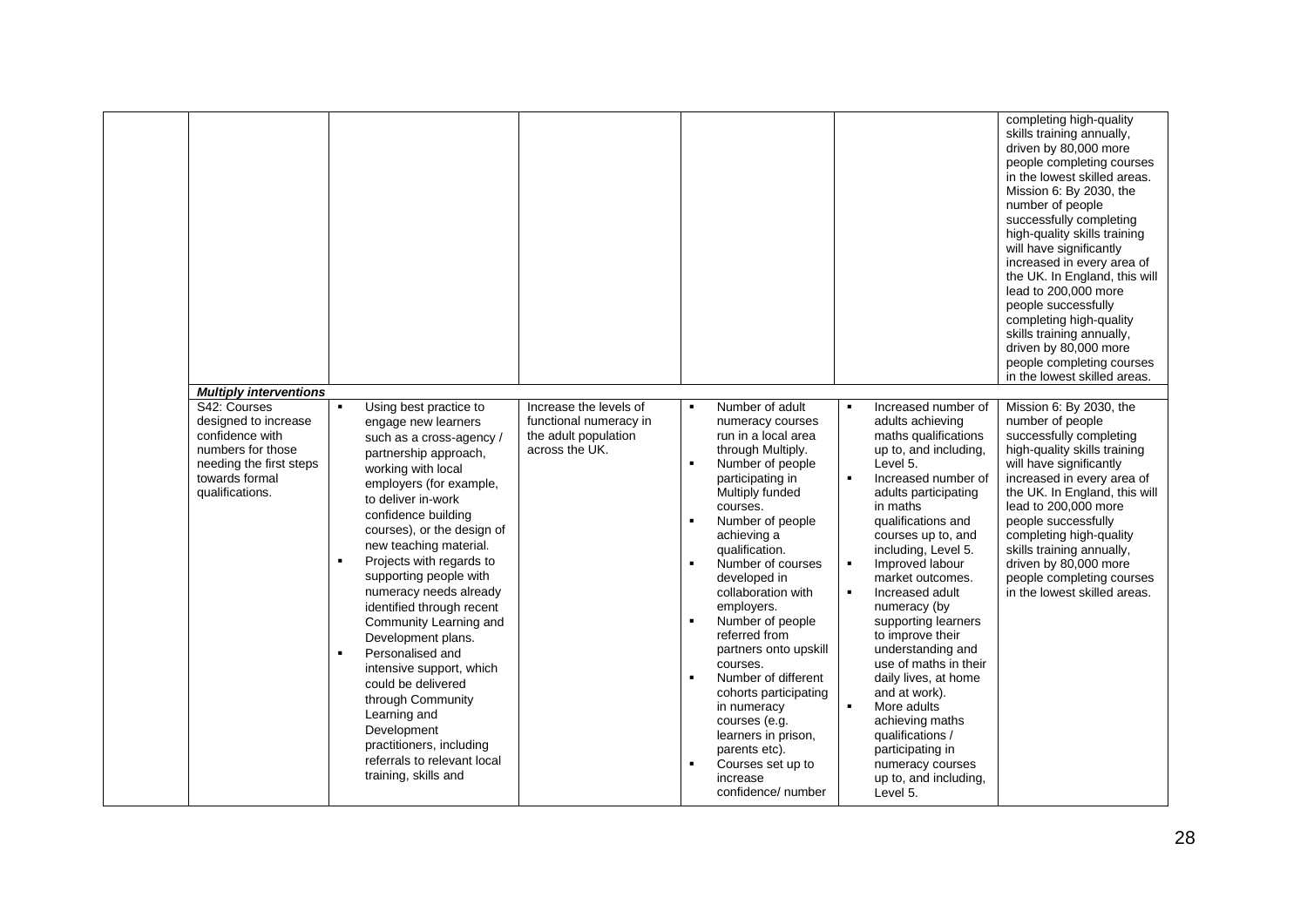|                                                                                                                                                               | $\blacksquare$<br>$\blacksquare$ | specialised support<br>related to numeracy.<br><b>Support for Community</b><br>Learning and<br>Development practitioners<br>to engage with learners<br>not accessing numeracy<br>learning in their local<br>areas.<br>Support to partnerships to<br>work together to establish<br>approaches to be piloted<br>in numeracy hotspot<br>areas to generate<br>demand and take up<br>where it is most needed                                                                                                                             |                                                                                            |                                                    | of people engaged<br>in courses.                                                                                                                                                                                                                                                                                                                                                                                                                                                                                                                              |                                                                      |                                                                                                                                                                                                                                                                                                                                                                                                                                                                                                                                                                                   |                                                                                                                                                                                                                                                                                                                                                                                               |
|---------------------------------------------------------------------------------------------------------------------------------------------------------------|----------------------------------|-------------------------------------------------------------------------------------------------------------------------------------------------------------------------------------------------------------------------------------------------------------------------------------------------------------------------------------------------------------------------------------------------------------------------------------------------------------------------------------------------------------------------------------|--------------------------------------------------------------------------------------------|----------------------------------------------------|---------------------------------------------------------------------------------------------------------------------------------------------------------------------------------------------------------------------------------------------------------------------------------------------------------------------------------------------------------------------------------------------------------------------------------------------------------------------------------------------------------------------------------------------------------------|----------------------------------------------------------------------|-----------------------------------------------------------------------------------------------------------------------------------------------------------------------------------------------------------------------------------------------------------------------------------------------------------------------------------------------------------------------------------------------------------------------------------------------------------------------------------------------------------------------------------------------------------------------------------|-----------------------------------------------------------------------------------------------------------------------------------------------------------------------------------------------------------------------------------------------------------------------------------------------------------------------------------------------------------------------------------------------|
| S43: Courses for<br>parents wanting to<br>increase their<br>numeracy skills in<br>order to help their<br>children, and help<br>with their own<br>progression. | $\blacksquare$<br>$\blacksquare$ | Projects focussing on<br>people who are in serious<br>debt (for example through<br>linking with debt advisory<br>services) but may also be<br>an element built into<br>broader numeracy<br>courses where<br>appropriate.<br>Projects aligned to<br>supporting people with<br>numeracy needs already<br>identified through recent<br>Community Learning and<br>Development plans that<br>have been developed<br>through consultation with<br>adult learners to enable<br>local areas to respond<br>accordingly to people's<br>needs. | Increase the levels of<br>functional numeracy in<br>the adult population<br>across the UK. | $\blacksquare$<br>$\blacksquare$<br>$\blacksquare$ | Number of adult<br>numeracy courses<br>run in a local area<br>through Multiply.<br>Number of people<br>participating in<br>Multiply funded<br>courses.<br>Number of people<br>achieving a<br>qualification.<br>Number of courses<br>developed in<br>collaboration with<br>employers.<br>Number of people<br>referred from<br>partners onto<br>upskill courses.<br>Number of different<br>cohorts<br>participating in<br>numeracy courses<br>(e.g. learners in<br>prison, parents<br>etc).<br>Courses set up to<br>increase<br>confidence/<br>number of people | $\blacksquare$<br>$\blacksquare$<br>$\blacksquare$<br>$\blacksquare$ | Increased number of<br>adults achieving<br>maths qualifications<br>up to, and including,<br>Level 5.<br>Increased number of<br>adults participating in<br>maths qualifications<br>and courses up to,<br>and including, Level<br>5.<br>Improved labour<br>market outcomes.<br>Increased adult<br>numeracy (by<br>supporting learners<br>to improve their<br>understanding and<br>use of maths in their<br>daily lives, at home<br>and at work).<br>More adults<br>achieving maths<br>qualifications /<br>participating in<br>numeracy courses up<br>to, and including,<br>Level 5. | Mission 6: By 2030, the<br>number of people<br>successfully completing<br>high-quality skills training<br>will have significantly<br>increased in every area of<br>the UK. In England, this will<br>lead to 200,000 more<br>people successfully<br>completing high-quality<br>skills training annually,<br>driven by 80,000 more<br>people completing courses<br>in the lowest skilled areas. |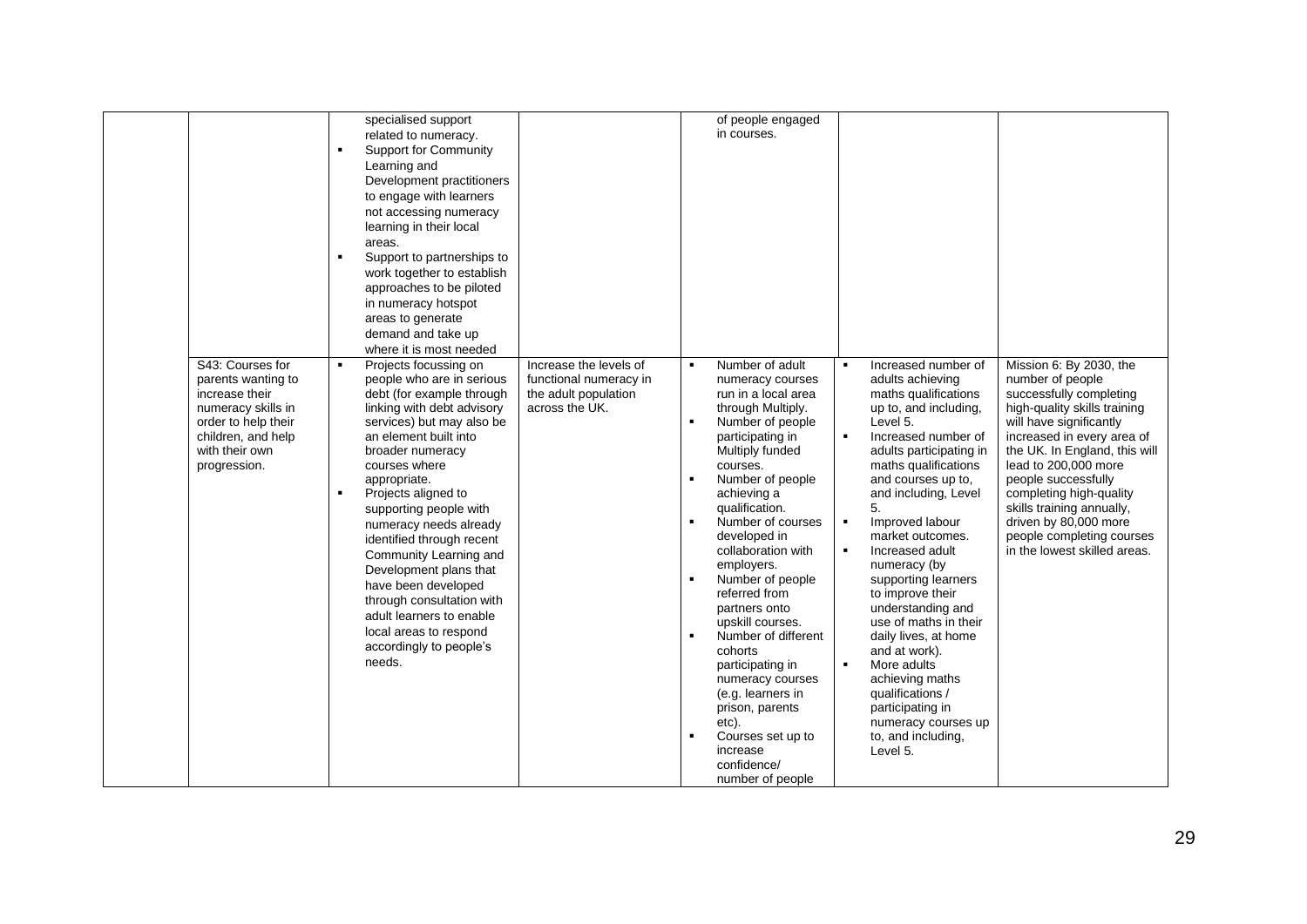|                                                                                                                                                                                                         |                                                                                                                                                                                                                                                                                                                                                                                                        |                                                                                            | engaged in<br>courses.                                                                                                                                                                                                                                                                                                                                                                                                                                                                                                                                                                                                                                          |                                                                                                                                                                                                                                                                                                                                                                                                                                                                                                                                                                                                                                                           |                                                                                                                                                                                                                                                                                                                                                                                               |
|---------------------------------------------------------------------------------------------------------------------------------------------------------------------------------------------------------|--------------------------------------------------------------------------------------------------------------------------------------------------------------------------------------------------------------------------------------------------------------------------------------------------------------------------------------------------------------------------------------------------------|--------------------------------------------------------------------------------------------|-----------------------------------------------------------------------------------------------------------------------------------------------------------------------------------------------------------------------------------------------------------------------------------------------------------------------------------------------------------------------------------------------------------------------------------------------------------------------------------------------------------------------------------------------------------------------------------------------------------------------------------------------------------------|-----------------------------------------------------------------------------------------------------------------------------------------------------------------------------------------------------------------------------------------------------------------------------------------------------------------------------------------------------------------------------------------------------------------------------------------------------------------------------------------------------------------------------------------------------------------------------------------------------------------------------------------------------------|-----------------------------------------------------------------------------------------------------------------------------------------------------------------------------------------------------------------------------------------------------------------------------------------------------------------------------------------------------------------------------------------------|
| S44: Courses aimed<br>at prisoners, those<br>recently released from<br>prison or on<br>temporary licence.                                                                                               | Courses that may include<br>$\blacksquare$<br>peer-mentor lead<br>approaches; family<br>learning sessions; or<br>other bite-sized learning<br>opportunities which<br>complement existing<br>provision.<br>Support for Community<br>$\blacksquare$<br>Learning and<br>Development practitioners<br>to engage with learners<br>pre-release.                                                              | Increase the levels of<br>functional numeracy in<br>the adult population<br>across the UK. | Number of adult<br>$\blacksquare$<br>numeracy courses<br>run in a local area<br>through Multiply.<br>Number of people<br>$\blacksquare$<br>participating in<br>Multiply funded<br>courses.<br>Number of people<br>$\blacksquare$<br>achieving a<br>qualification.<br>Number of courses<br>developed in<br>collaboration with<br>employers.<br>Number of people<br>referred from<br>partners onto<br>upskill courses.<br>Number of different<br>$\blacksquare$<br>cohorts<br>participating in<br>numeracy courses<br>(e.g. learners in<br>prison, parents<br>etc).<br>Courses set up to<br>increase<br>confidence/<br>number of people<br>engaged in<br>courses. | Increased number of<br>adults achieving<br>maths qualifications<br>up to, and including,<br>Level 5.<br>$\blacksquare$<br>Increased number of<br>adults participating in<br>maths qualifications<br>and courses up to,<br>and including, Level<br>5.<br>$\blacksquare$<br>Improved labour<br>market outcomes.<br>$\blacksquare$<br>Increased adult<br>numeracy (by<br>supporting learners<br>to improve their<br>understanding and<br>use of maths in their<br>daily lives, at home<br>and at work).<br>$\blacksquare$<br>More adults<br>achieving maths<br>qualifications /<br>participating in<br>numeracy courses up<br>to, and including,<br>Level 5. | Mission 6: By 2030, the<br>number of people<br>successfully completing<br>high-quality skills training<br>will have significantly<br>increased in every area of<br>the UK. In England, this will<br>lead to 200,000 more<br>people successfully<br>completing high-quality<br>skills training annually,<br>driven by 80,000 more<br>people completing courses<br>in the lowest skilled areas. |
| S45: Courses aimed<br>at people who can't<br>apply for certain jobs<br>because of lack of<br>numeracy skills<br>and/or to encourage<br>people to upskill in<br>order to access a<br>certain job/career. | Projects in partnership<br>$\blacksquare$<br>with job centres and large<br>employers in your local<br>area, such as NHS<br>Trusts.<br>$\blacksquare$<br>Public awareness of adult<br>numeracy learning<br>opportunities, guidance<br>and support nationally<br>and locally through joined<br>up and accessible<br>messaging<br>Projects with regards to to<br>$\blacksquare$<br>supporting people with | Increase the levels of<br>functional numeracy in<br>the adult population<br>across the UK. | Number of adult<br>$\blacksquare$<br>numeracy courses<br>run in a local area<br>through Multiply.<br>Number of people<br>$\blacksquare$<br>participating in<br>Multiply funded<br>courses.<br>Number of people<br>$\blacksquare$<br>achieving a<br>qualification.<br>Number of courses<br>developed in                                                                                                                                                                                                                                                                                                                                                          | Increased number of<br>adults achieving<br>maths qualifications<br>up to, and including,<br>Level 5.<br>$\blacksquare$<br>Increased number of<br>adults participating in<br>maths qualifications<br>and courses up to,<br>and including, Level<br>5.<br>Improved labour<br>$\blacksquare$<br>market outcomes.                                                                                                                                                                                                                                                                                                                                             | Mission 6: By 2030, the<br>number of people<br>successfully completing<br>high-quality skills training<br>will have significantly<br>increased in every area of<br>the UK. In England, this will<br>lead to 200,000 more<br>people successfully<br>completing high-quality<br>skills training annually,<br>driven by 80,000 more<br>people completing courses<br>in the lowest skilled areas. |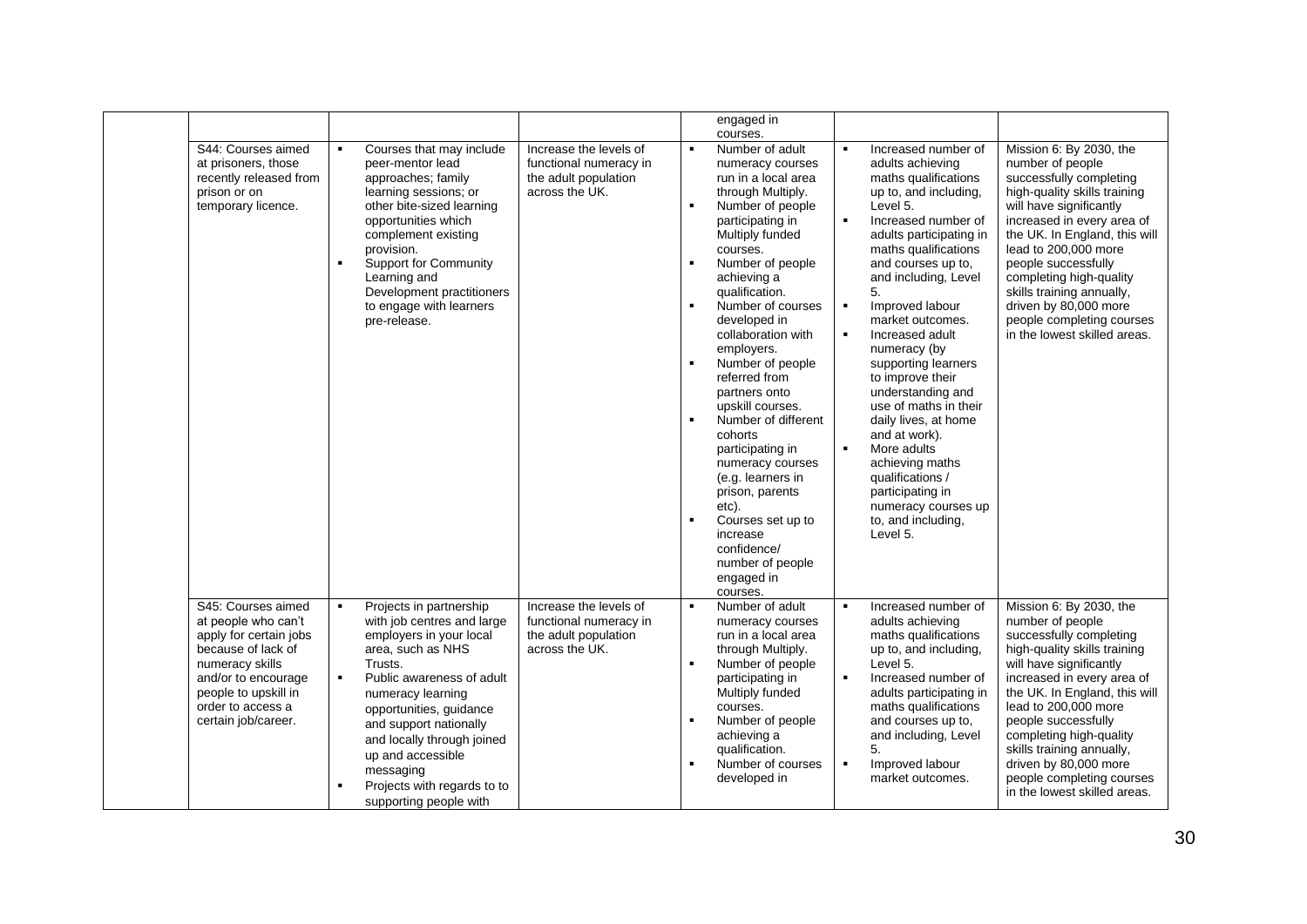|                                                                                            | numeracy needs already<br>identified through recent<br>CLD plans that have been<br>developed through<br>consultation with adult<br>learners to enable local<br>areas to respond<br>accordingly to people's<br>needs.<br>Integrated employability<br>$\blacksquare$<br>and numeracy courses |                                                                                            |                | collaboration with<br>employers.<br>Number of people<br>referred from<br>partners onto<br>upskill courses.<br>Number of different<br>cohorts<br>participating in<br>numeracy courses<br>(e.g. learners in<br>prison, parents<br>etc).<br>Courses set up to<br>increase<br>confidence/<br>number of people<br>engaged in<br>courses.                                                                                                                                                                                                       | $\blacksquare$                                                                         | Increased adult<br>numeracy (by<br>supporting learners<br>to improve their<br>understanding and<br>use of maths in their<br>daily lives, at home<br>and at work).<br>More adults<br>achieving maths<br>qualifications /<br>participating in<br>numeracy courses up<br>to, and including.<br>Level 5.                                                                                                                                                                                                                                                                             |                                                                                                                                                                                                                                                                                                                                                                                               |
|--------------------------------------------------------------------------------------------|--------------------------------------------------------------------------------------------------------------------------------------------------------------------------------------------------------------------------------------------------------------------------------------------|--------------------------------------------------------------------------------------------|----------------|-------------------------------------------------------------------------------------------------------------------------------------------------------------------------------------------------------------------------------------------------------------------------------------------------------------------------------------------------------------------------------------------------------------------------------------------------------------------------------------------------------------------------------------------|----------------------------------------------------------------------------------------|----------------------------------------------------------------------------------------------------------------------------------------------------------------------------------------------------------------------------------------------------------------------------------------------------------------------------------------------------------------------------------------------------------------------------------------------------------------------------------------------------------------------------------------------------------------------------------|-----------------------------------------------------------------------------------------------------------------------------------------------------------------------------------------------------------------------------------------------------------------------------------------------------------------------------------------------------------------------------------------------|
| S46: Additional<br>relevant maths<br>modules embedded<br>into other vocational<br>courses. |                                                                                                                                                                                                                                                                                            | Increase the levels of<br>functional numeracy in<br>the adult population<br>across the UK. | $\blacksquare$ | Number of adult<br>numeracy courses<br>run in a local area<br>through Multiply.<br>Number of people<br>participating in<br>Multiply funded<br>courses.<br>Number of people<br>achieving a<br>qualification.<br>Number of courses<br>developed in<br>collaboration with<br>employers.<br>Number of people<br>referred from<br>partners onto<br>upskill courses.<br>Number of different<br>cohorts<br>participating in<br>numeracy courses<br>(e.g. learners in<br>prison, parents<br>etc).<br>Courses set up to<br>increase<br>confidence/ | $\blacksquare$<br>$\blacksquare$<br>$\blacksquare$<br>$\blacksquare$<br>$\blacksquare$ | Increased number of<br>adults achieving<br>maths qualifications<br>up to, and including,<br>Level 5.<br>Increased number of<br>adults participating in<br>maths qualifications<br>and courses up to,<br>and including, Level<br>5.<br>Improved labour<br>market outcomes.<br>Increased adult<br>numeracy (by<br>supporting learners<br>to improve their<br>understanding and<br>use of maths in their<br>daily lives, at home<br>and at work).<br>More adults<br>achieving maths<br>qualifications /<br>participating in<br>numeracy courses up<br>to, and including,<br>Level 5 | Mission 6: By 2030, the<br>number of people<br>successfully completing<br>high-quality skills training<br>will have significantly<br>increased in every area of<br>the UK. In England, this will<br>lead to 200,000 more<br>people successfully<br>completing high-quality<br>skills training annually,<br>driven by 80,000 more<br>people completing courses<br>in the lowest skilled areas. |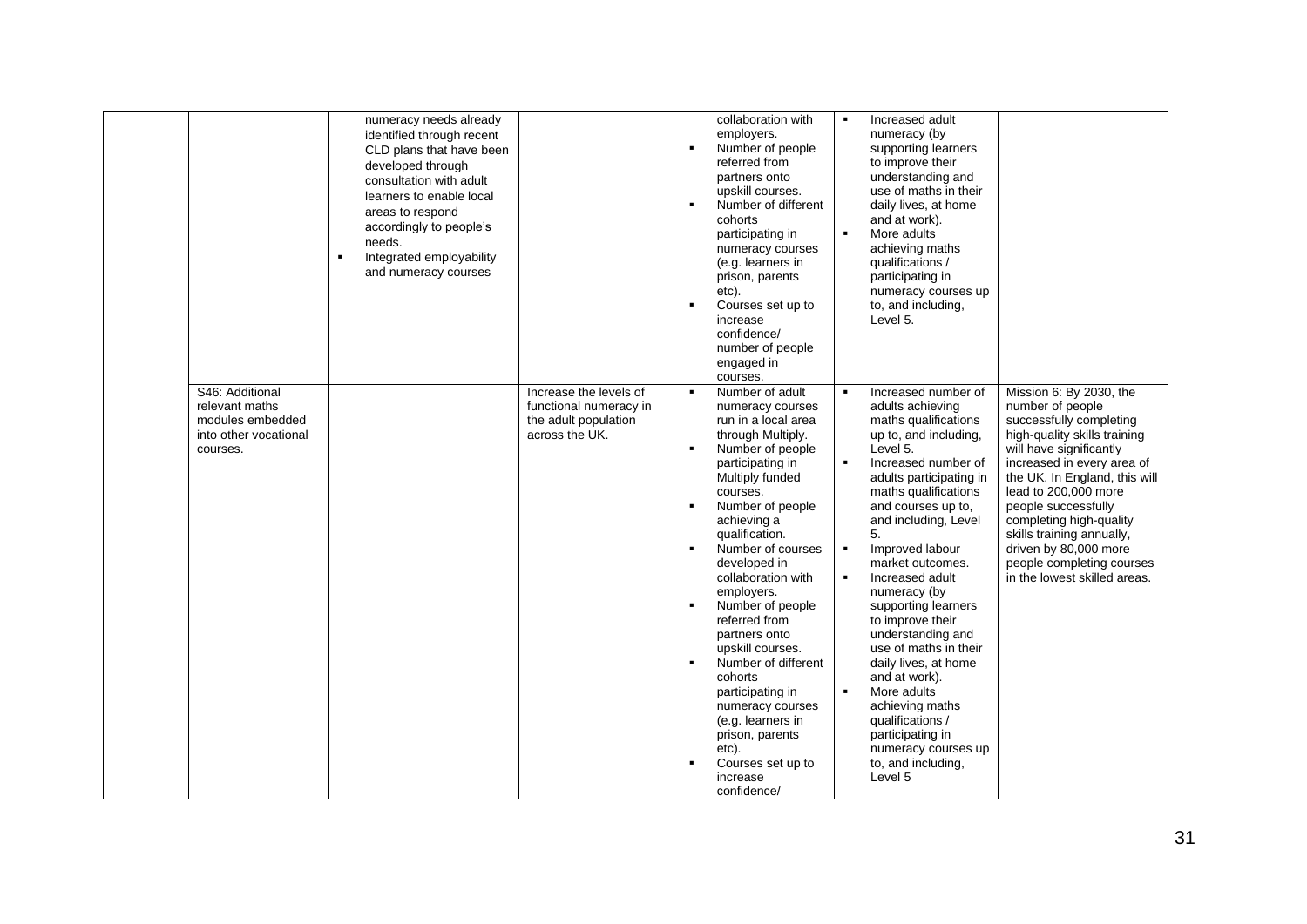|                                                                                                                                                                                                                                                                                            |                                                                                                                                                                                                                                                                                                                                      |                                                                                            | number of people<br>engaged in<br>courses.                                                                                                                                                                                                                                                                                                                                                                                                                                                                                                                                                                        |                                                                                                                                                                                                                                                                                                                                                                                                                                                                                                                                                                                                                                      |                                                                                                                                                                                                                                                                                                                                                                                               |
|--------------------------------------------------------------------------------------------------------------------------------------------------------------------------------------------------------------------------------------------------------------------------------------------|--------------------------------------------------------------------------------------------------------------------------------------------------------------------------------------------------------------------------------------------------------------------------------------------------------------------------------------|--------------------------------------------------------------------------------------------|-------------------------------------------------------------------------------------------------------------------------------------------------------------------------------------------------------------------------------------------------------------------------------------------------------------------------------------------------------------------------------------------------------------------------------------------------------------------------------------------------------------------------------------------------------------------------------------------------------------------|--------------------------------------------------------------------------------------------------------------------------------------------------------------------------------------------------------------------------------------------------------------------------------------------------------------------------------------------------------------------------------------------------------------------------------------------------------------------------------------------------------------------------------------------------------------------------------------------------------------------------------------|-----------------------------------------------------------------------------------------------------------------------------------------------------------------------------------------------------------------------------------------------------------------------------------------------------------------------------------------------------------------------------------------------|
| S47: Innovative<br>programmes<br>delivered together<br>with employers -<br>including courses<br>designed to cover<br>specific numeracy<br>skills required in the<br>workplace.                                                                                                             | Local interventions that<br>are delivered in<br>partnership with<br>employers, such as in the<br>workplace and / or<br>targeted at priority sectors<br>to national and local<br>economies (such as<br>construction.<br>manufacturing or adult<br>social care).<br>Integrated employability<br>$\blacksquare$<br>and numeracy courses | Increase the levels of<br>functional numeracy in<br>the adult population<br>across the UK. | Number of adult<br>$\bullet$<br>numeracy courses<br>run in a local area<br>through Multiply.<br>Number of people<br>participating in<br>Multiply funded<br>courses.<br>Number of people<br>achieving a<br>qualification.<br>Number of courses<br>developed in<br>collaboration with<br>employers.<br>Number of people<br>referred from<br>partners onto<br>upskill courses.<br>Number of different<br>$\bullet$<br>cohorts<br>participating in<br>numeracy courses<br>(e.g. learners in<br>prison, parents<br>etc).<br>Courses set up to<br>increase<br>confidence/<br>number of people<br>engaged in<br>courses. | Increased number of<br>adults achieving<br>maths qualifications<br>up to, and including,<br>Level 5.<br>Increased number of<br>$\bullet$<br>adults participating in<br>maths qualifications<br>and courses up to,<br>and including, Level<br>5.<br>Improved labour<br>$\bullet$<br>market outcomes.<br>Increased adult<br>$\bullet$<br>numeracy (by<br>supporting learners<br>to improve their<br>understanding and<br>use of maths in their<br>daily lives, at home<br>and at work).<br>More adults<br>$\bullet$<br>achieving maths<br>qualifications /<br>participating in<br>numeracy courses up<br>to, and including,<br>Level 5 | Mission 6: By 2030, the<br>number of people<br>successfully completing<br>high-quality skills training<br>will have significantly<br>increased in every area of<br>the UK. In England, this will<br>lead to 200,000 more<br>people successfully<br>completing high-quality<br>skills training annually,<br>driven by 80,000 more<br>people completing courses<br>in the lowest skilled areas. |
| S48: New intensive<br>and flexible courses<br>targeted at people<br>without Level 5 maths<br>in Scotland, leading to<br>an equivalent<br>qualification (for more<br>information on<br>equivalent<br>qualifications, please<br>see Qualifications can<br>cross boundaries<br>(sqa.org.uk)). | Flexible CSQ (or<br>$\blacksquare$<br>equivalent) courses<br>offered outside of the<br>workplace for local<br>workers that can attend at<br>irregular times.<br>$\blacksquare$<br>CSQ equivalent) courses<br>run in the workplace for<br>employees of local<br>organisations, that allow<br>people to study<br>during/around working | Increase the levels of<br>functional numeracy in<br>the adult population<br>across the UK. | Number of adult<br>$\bullet$<br>numeracy courses<br>run in a local area<br>through Multiply.<br>Number of people<br>$\bullet$<br>participating in<br>Multiply funded<br>courses.<br>Number of people<br>achieving a<br>qualification.<br>Number of courses<br>developed in                                                                                                                                                                                                                                                                                                                                        | Increased number of<br>$\bullet$<br>adults achieving<br>maths qualifications<br>up to, and including,<br>Level 5.<br>Increased number of<br>$\bullet$<br>adults participating in<br>maths qualifications<br>and courses up to,<br>and including, Level<br>5.<br>Improved labour<br>$\bullet$<br>market outcomes.                                                                                                                                                                                                                                                                                                                     | Mission 6: By 2030, the<br>number of people<br>successfully completing<br>high-quality skills training<br>will have significantly<br>increased in every area of<br>the UK. In England, this will<br>lead to 200,000 more<br>people successfully<br>completing high-quality<br>skills training annually,<br>driven by 80,000 more                                                              |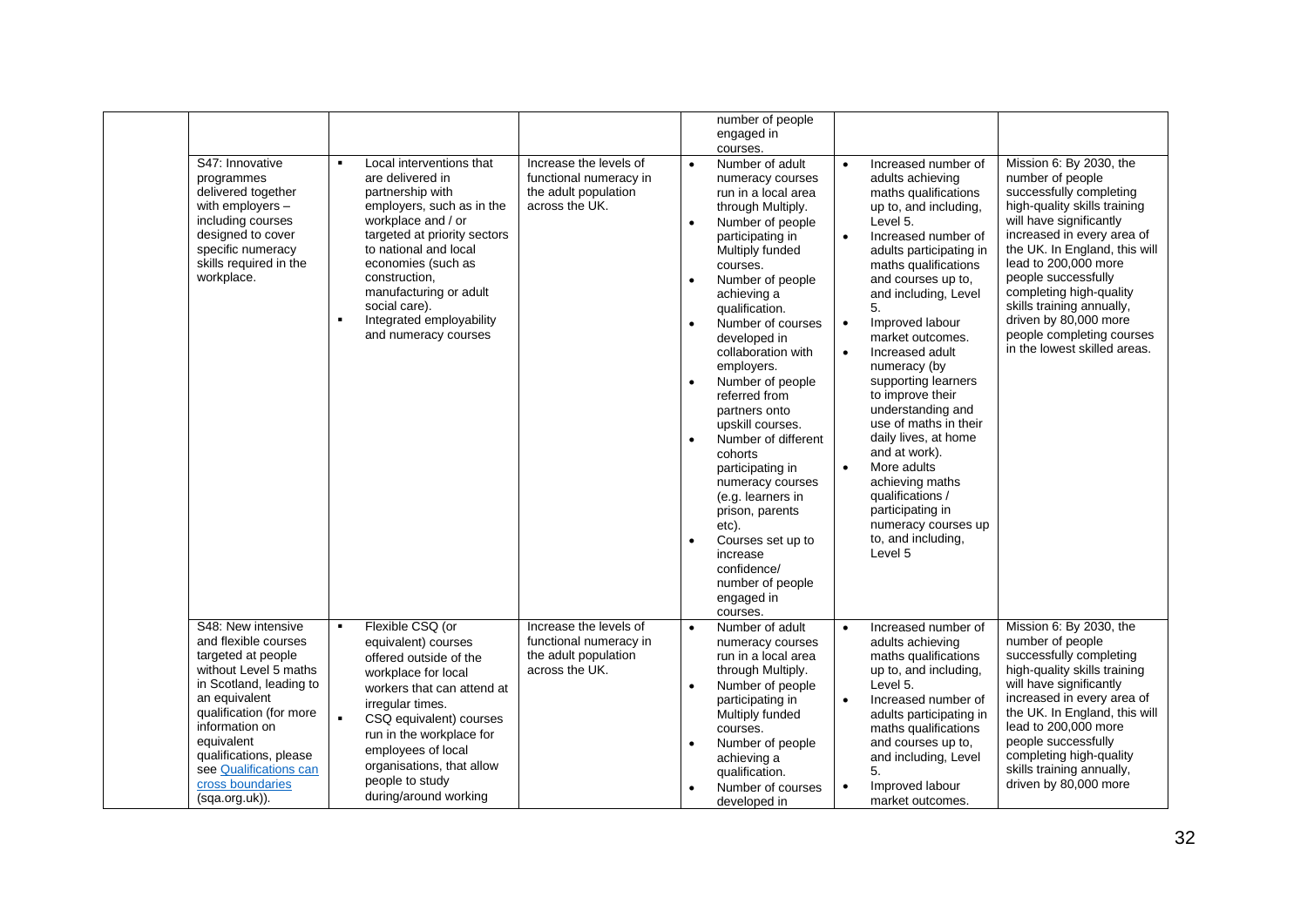|                                                                                      | $\blacksquare$<br>$\blacksquare$ | hours. As before, where<br>they can evidence value<br>for money and learner<br>reach, we are willing to<br>consider investment plans<br>that include incentives for<br>employers on qualification<br>achievement.<br>Intensive short courses<br>for people e.g. who are<br>unemployed in order to<br>achieve an CSQ (or<br>equivalent) in maths<br>(entry level, level 1 or<br>level 2).<br>Intensive/flexible e.g. 12<br>week courses to achieve<br>an CSQ (or equivalent) in<br>maths (entry level, level 1<br>or level 2) that are also<br>accessible for people in<br>work. |                                                                                            | $\bullet$<br>$\bullet$                           | collaboration with<br>employers.<br>Number of people<br>referred from<br>partners onto<br>upskill courses.<br>Number of different<br>cohorts<br>participating in<br>numeracy courses<br>(e.g. learners in<br>prison, parents<br>etc).<br>Courses set up to<br>increase<br>confidence/<br>number of people<br>engaged in<br>courses.                                                                                                                           | $\bullet$<br>$\bullet$                                        | Increased adult<br>numeracy (by<br>supporting learners<br>to improve their<br>understanding and<br>use of maths in their<br>daily lives, at home<br>and at work).<br>More adults<br>achieving maths<br>qualifications /<br>participating in<br>numeracy courses up<br>to, and including.<br>Level 5                                                                                                                                                                                                                      | people completing courses<br>in the lowest skilled areas.                                                                                                                                                                                                                                                                                                                                     |
|--------------------------------------------------------------------------------------|----------------------------------|---------------------------------------------------------------------------------------------------------------------------------------------------------------------------------------------------------------------------------------------------------------------------------------------------------------------------------------------------------------------------------------------------------------------------------------------------------------------------------------------------------------------------------------------------------------------------------|--------------------------------------------------------------------------------------------|--------------------------------------------------|---------------------------------------------------------------------------------------------------------------------------------------------------------------------------------------------------------------------------------------------------------------------------------------------------------------------------------------------------------------------------------------------------------------------------------------------------------------|---------------------------------------------------------------|--------------------------------------------------------------------------------------------------------------------------------------------------------------------------------------------------------------------------------------------------------------------------------------------------------------------------------------------------------------------------------------------------------------------------------------------------------------------------------------------------------------------------|-----------------------------------------------------------------------------------------------------------------------------------------------------------------------------------------------------------------------------------------------------------------------------------------------------------------------------------------------------------------------------------------------|
| S49: Courses<br>designed to help<br>people use numeracy<br>to manage their<br>money. | $\blacksquare$<br>$\blacksquare$ | Projects focussing on<br>people who are in serious<br>debt (for example through<br>linking with debt advisory<br>services) but may also be<br>an element built into<br>broader numeracy<br>courses where<br>appropriate.<br>Delivery of additional<br>financial literacy courses                                                                                                                                                                                                                                                                                                | Increase the levels of<br>functional numeracy in<br>the adult population<br>across the UK. | $\bullet$<br>$\bullet$<br>$\bullet$<br>$\bullet$ | Number of adult<br>numeracy courses<br>run in a local area<br>through Multiply.<br>Number of people<br>participating in<br>Multiply funded<br>courses.<br>Number of people<br>achieving a<br>qualification.<br>Number of courses<br>developed in<br>collaboration with<br>employers.<br>Number of people<br>referred from<br>partners onto<br>upskill courses.<br>Number of different<br>cohorts<br>participating in<br>numeracy courses<br>(e.g. learners in | $\bullet$<br>$\bullet$<br>$\bullet$<br>$\bullet$<br>$\bullet$ | Increased number of<br>adults achieving<br>maths qualifications<br>up to, and including,<br>Level 5.<br>Increased number of<br>adults participating in<br>maths qualifications<br>and courses up to,<br>and including, Level<br>5.<br>Improved labour<br>market outcomes.<br>Increased adult<br>numeracy (by<br>supporting learners<br>to improve their<br>understanding and<br>use of maths in their<br>daily lives, at home<br>and at work).<br>More adults<br>achieving maths<br>qualifications /<br>participating in | Mission 6: By 2030, the<br>number of people<br>successfully completing<br>high-quality skills training<br>will have significantly<br>increased in every area of<br>the UK. In England, this will<br>lead to 200,000 more<br>people successfully<br>completing high-quality<br>skills training annually,<br>driven by 80,000 more<br>people completing courses<br>in the lowest skilled areas. |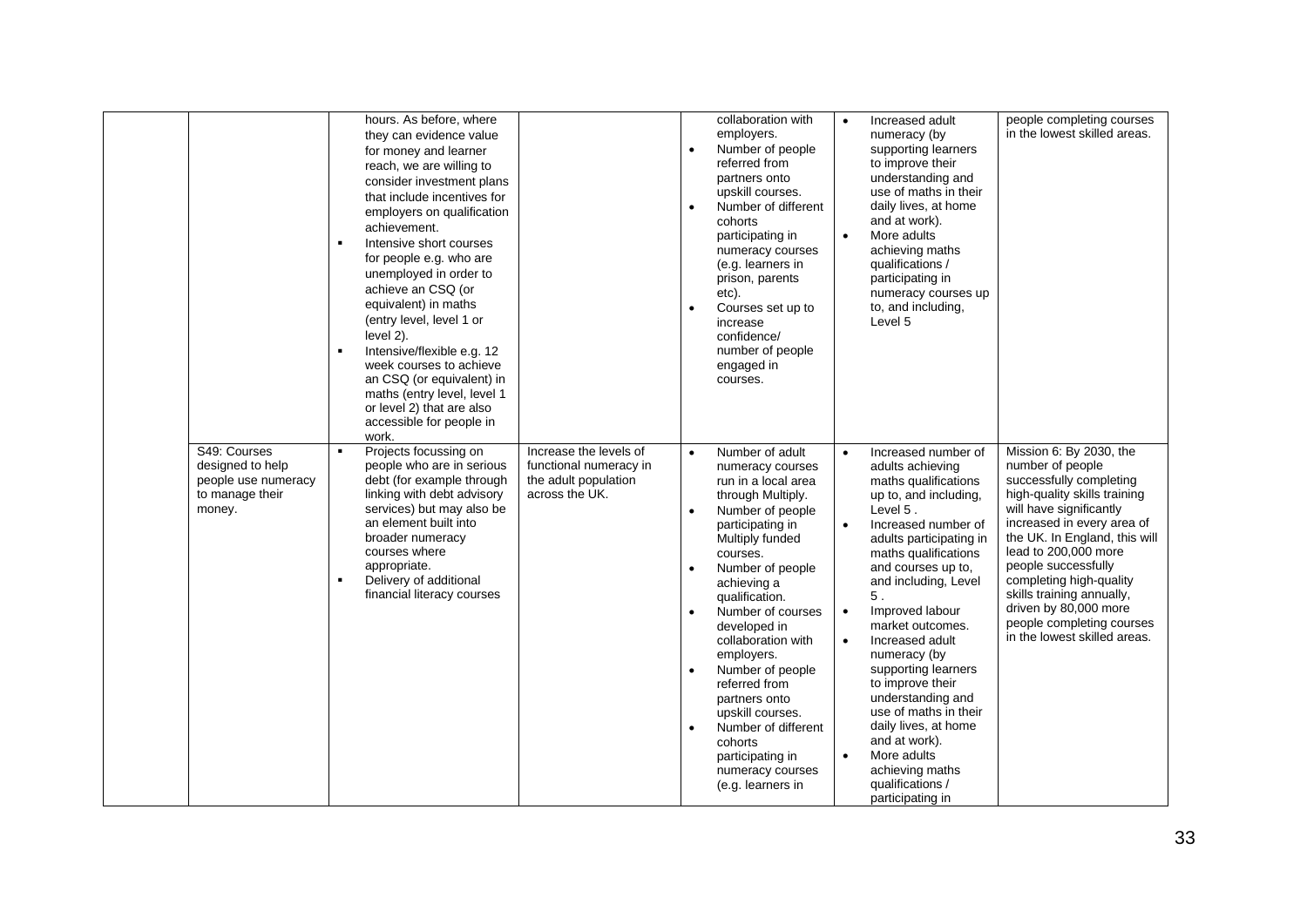| S50: Courses aimed<br>at those 19 or over<br>that are leaving, or<br>have just left, the care<br>system.                                                  | $\blacksquare$ | FSQ qualifications<br>specifically targeted at<br>care leaves and/or<br>interventions that help<br>care levers with their<br>financial awareness and<br>budgeting skills.                                         | Increase the levels of<br>functional numeracy in<br>the adult population<br>across the UK. | $\bullet$<br>$\bullet$<br>$\bullet$<br>$\bullet$ | prison, parents<br>etc).<br>Courses set up to<br>increase<br>confidence/<br>number of people<br>engaged in<br>courses.<br>Number of adult<br>numeracy courses<br>run in a local area<br>through Multiply.<br>Number of people<br>participating in<br>Multiply funded<br>courses.<br>Number of people<br>achieving a<br>qualification.<br>Number of courses<br>developed in<br>collaboration with<br>employers.<br>Number of people<br>referred from<br>partners onto<br>upskill courses.<br>Number of different<br>cohorts<br>participating in | $\bullet$<br>$\bullet$<br>$\bullet$<br>$\bullet$ | numeracy courses up<br>to, and including,<br>Level 5<br>Increased number of<br>adults achieving<br>maths qualifications<br>up to, and including,<br>Level 5.<br>Increased number of<br>adults participating in<br>maths qualifications<br>and courses up to,<br>and including, Level<br>5.<br>Improved labour<br>market outcomes.<br>Increased adult<br>numeracy (by<br>supporting learners<br>to improve their<br>understanding and<br>use of maths in their<br>daily lives, at home<br>and at work).<br>More adults | Mission 6: By 2030, the<br>number of people<br>successfully completing<br>high-quality skills training<br>will have significantly<br>increased in every area of<br>the UK. In England, this will<br>lead to 200,000 more<br>people successfully<br>completing high-quality<br>skills training annually,<br>driven by 80,000 more<br>people completing courses<br>in the lowest skilled areas. |
|-----------------------------------------------------------------------------------------------------------------------------------------------------------|----------------|-------------------------------------------------------------------------------------------------------------------------------------------------------------------------------------------------------------------|--------------------------------------------------------------------------------------------|--------------------------------------------------|------------------------------------------------------------------------------------------------------------------------------------------------------------------------------------------------------------------------------------------------------------------------------------------------------------------------------------------------------------------------------------------------------------------------------------------------------------------------------------------------------------------------------------------------|--------------------------------------------------|-----------------------------------------------------------------------------------------------------------------------------------------------------------------------------------------------------------------------------------------------------------------------------------------------------------------------------------------------------------------------------------------------------------------------------------------------------------------------------------------------------------------------|-----------------------------------------------------------------------------------------------------------------------------------------------------------------------------------------------------------------------------------------------------------------------------------------------------------------------------------------------------------------------------------------------|
|                                                                                                                                                           |                |                                                                                                                                                                                                                   |                                                                                            | $\bullet$                                        | numeracy courses<br>(e.g. learners in<br>prison, parents<br>etc).<br>Courses set up to<br>increase<br>confidence/<br>number of people<br>engaged in<br>courses.                                                                                                                                                                                                                                                                                                                                                                                |                                                  | achieving maths<br>qualifications /<br>participating in<br>numeracy courses up<br>to, and including,<br>Level 5                                                                                                                                                                                                                                                                                                                                                                                                       |                                                                                                                                                                                                                                                                                                                                                                                               |
| S51: Activities.<br>courses or provision<br>developed in<br>partnership with<br>community<br>organisations and<br>other partners aimed<br>at engaging the | $\blacksquare$ | Courses could include<br>innovative ideas for wrap<br>around support if local<br>areas can evidence the<br>value for money link to<br>improving numeracy;<br>considering how to use<br>other "touch-points" (such | Increase the levels of<br>functional numeracy in<br>the adult population<br>across the UK. | $\bullet$<br>$\bullet$                           | Number of adult<br>numeracy courses<br>run in a local area<br>through Multiply.<br>Number of people<br>participating in<br>Multiply funded<br>courses.                                                                                                                                                                                                                                                                                                                                                                                         | $\bullet$<br>$\bullet$                           | Increased number of<br>adults achieving<br>maths qualifications<br>up to, and including,<br>Level 5.<br>Increased number of<br>adults participating in<br>maths qualifications                                                                                                                                                                                                                                                                                                                                        | Mission 6: By 2030, the<br>number of people<br>successfully completing<br>high-quality skills training<br>will have significantly<br>increased in every area of<br>the UK. In England, this will<br>lead to 200,000 more                                                                                                                                                                      |